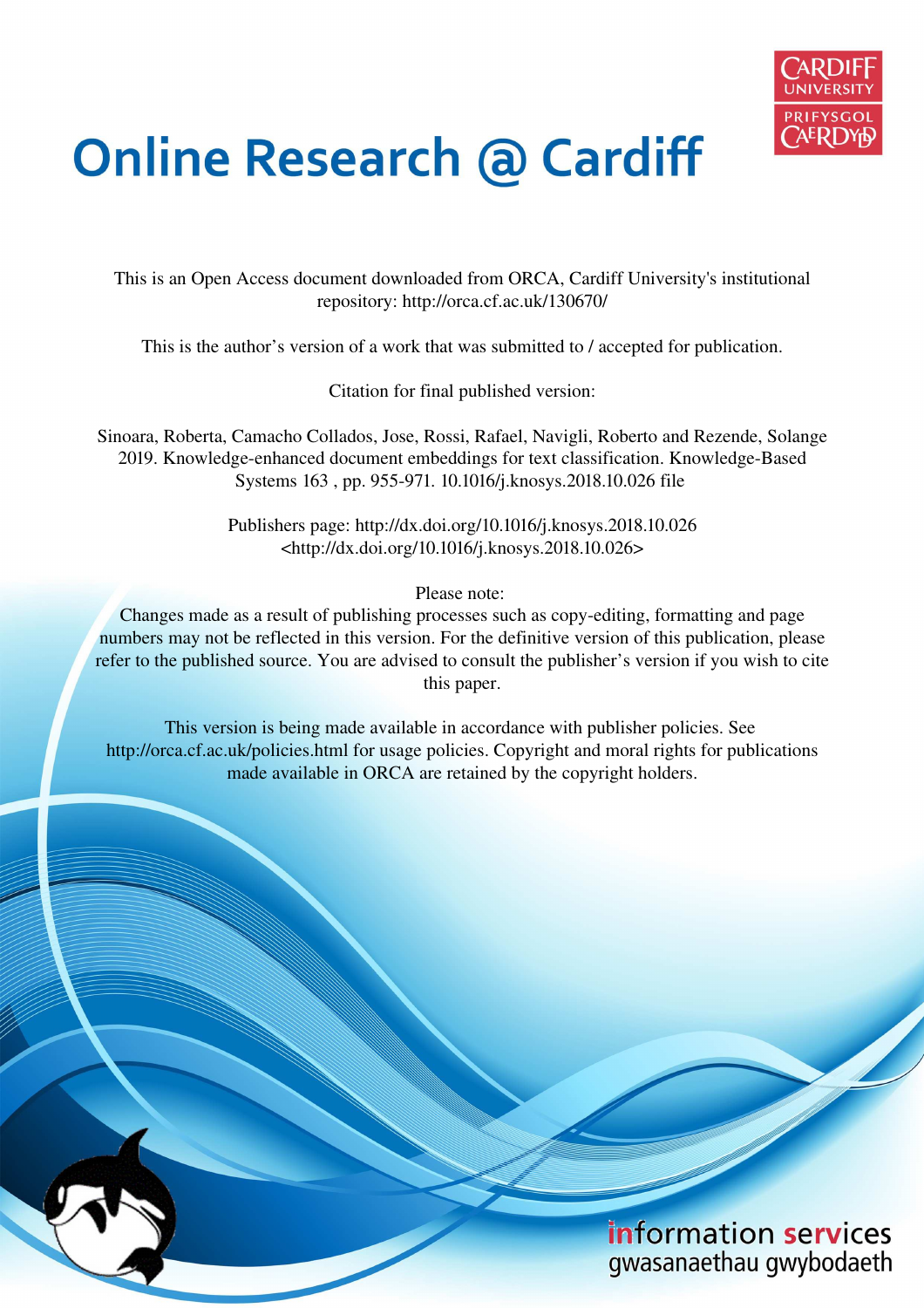# Knowledge-enhanced document embeddings for text classification

Roberta A. Sinoara<sup>a,∗</sup>, Jose Camacho-Collados<sup>b</sup>, Rafael G. Rossi<sup>c</sup>, Roberto Navigli<sup>d</sup>, Solange O. Rezende<sup>a</sup>

<sup>a</sup>Laboratory of Computational Intelligence, Institute of Mathematics and Computer Science, University of São Paulo, P.O. Box 668, 13561-970 São Carlos, Brazil

 $^{b}$ School of Computer Science and Informatics, Cardiff University, Queen's Buildings, 5 The Parade, Roath, Cardiff, CF24 3AA, United Kingdom

 $c$ Federal University of Mato Grosso do Sul - Três Lagoas Campus, Ranulpho Marques Leal, 3484, P.O. Box 210, 79620-080, Três Lagoas, MS, Brazil

 ${}^{d}$ Department of Computer Science, Sapienza University of Rome, Via Regina Elena, 295 - 00161 Roma, Italy

# Abstract

Accurate semantic representation models are essential in text mining applications. For a successful application of the text mining process, the text representation adopted must keep the interesting patterns to be discovered. Although competitive results for automatic text classification may be achieved with traditional bag of words, such representation model cannot provide satisfactory classification performances on hard settings where richer text representations are required. In this paper, we present an approach to represent document collections based on embedded representations of words and word senses. We bring together the power of word sense disambiguation and the semantic richness of word- and wordsense embedded vectors to construct embedded representations of document collections. Our approach results in semantically enhanced and low-dimensional representations. We overcome the lack of interpretability of embedded vectors, which is a drawback of this kind of representation, with the use of word sense embedded vectors. Moreover, the experimental evaluation indicates that the use of the proposed representations provides stable classifiers with strong quantitative results, especially in semantically-complex classification scenarios.

Keywords: Semantic Representation, Document Embeddings, Text Classification, Text Mining

# 1. Introduction

Text mining techniques have become essential to support knowledge discovery as the volume and diversity of digital text documents have increased [\[1,](#page-31-0) [2,](#page-31-1) [3\]](#page-31-2). Text mining applications, as well as text sources, are diverse. As examples of text mining applications, we can

<sup>∗</sup>Corresponding author

Email addresses: rsinoara@usp.br (Roberta A. Sinoara), camachocolladosj@cardiff.ac.uk (Jose Camacho-Collados), rafael.g.rossi@ufms.br (Rafael G. Rossi), navigli@di.uniroma1.it (Roberto Navigli), solange@icmc.usp.br (Solange O. Rezende)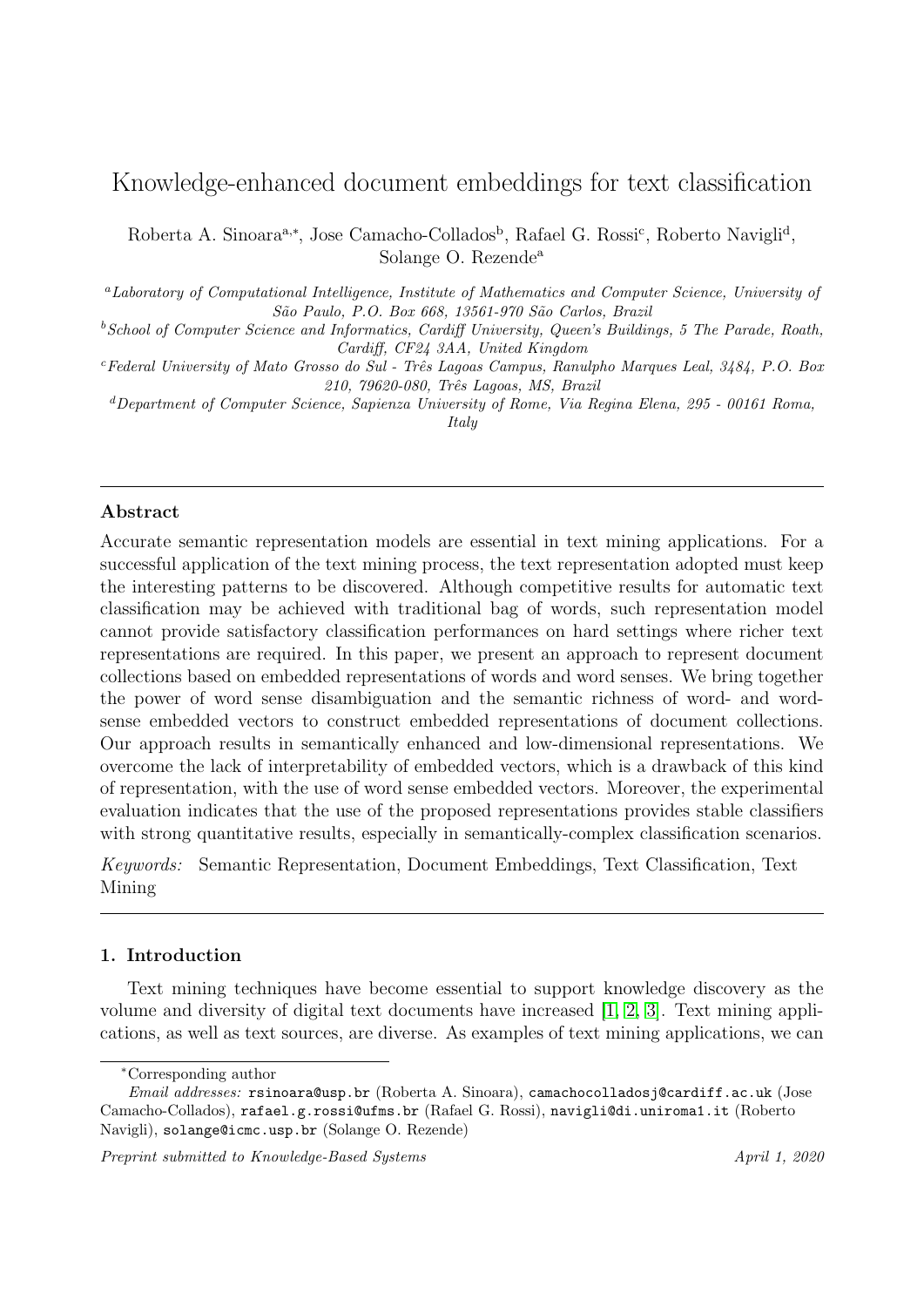mention e-mail classification and spam filtering, news and scientific articles organization, financial forecasting, sentiment analysis and opinion mining  $[4, 5, 6]$  $[4, 5, 6]$  $[4, 5, 6]$ . These applications can generally be modeled as text classification tasks. The objective of text classification is to obtain a classification model that can assign previously known class labels to unlabeled documents.

Text classification can be (i) binary, in which a document is assigned to one of two complementary classes; (ii) multi-class, in which a document is assigned to strictly one among several classes; and (iii) multi-label, in which a document can be assigned to zero, one, or more than one class [\[6,](#page-31-5) [3\]](#page-31-2). Multi-class algorithms are the most commonly used in research and real applications nowadays [\[7,](#page-31-6) [3\]](#page-31-2). Besides, most multi-label approaches apply problem transformation methods in order to transform a multi-label problem into a multi-class or multiple binary problems [\[8\]](#page-31-7). Since transformation methods can affect the classification performance and increase the computational complexity, regardless of the used text representation model and learning algorithm, we focus on the multi-class classification in this article.

Commonly, machine learning algorithms are used to construct a general classification model based on previously labeled documents, i.e., training data. The classification model, also known as classifier, can be used to predict the class label of new textual documents. The performance of a classification model is directly related to the quality of the training data and the quality of the representation model [\[9,](#page-31-8) [10,](#page-31-9) [3\]](#page-31-2), the latter being the focus of this paper. For this, machine learning algorithms require that the documents (unstructured data) are represented in a structured format, with the structured representation of unstructured data maintaining the patterns to be discovered by machine learning algorithms. Thus, how to represent natural language texts in a format suitable to text classification, e.g., by incorporating text semantics, is an open challenge for the text mining research community.

The most popular document representation model is the vector space model, where each document is represented by a vector whose dimensions correspond to features found in the underlying corpus. When features are single words, the text representation is called bag-ofwords (BOW). The bag-of-words representation is based on independent words and does not express word relationships, text syntax, or semantics. It is a simple document representation model that can be easily constructed and has been shown to provide results which are hard to beat in several applications. However, despite the good results achieved by bags of words, some applications may require a semantically richer text representation to allow the discovery of deeper patterns [\[2\]](#page-31-1). The semantic information has an important impact on the document content and can be crucial to differentiate documents which, despite the use of a similar vocabulary, present different ideas about the same subject.

The use of richer text representations is the focus of several studies in text mining [\[11\]](#page-31-10). Most studies concentrate on proposing more elaborated features to represent documents in the vector space model. Topic modeling techniques, such as probabilistic latent semantic analysis (PLSA) and Latent Dirichlet Allocation (LDA), can be used to obtain latent se-mantic features [\[12,](#page-31-11) [13,](#page-31-12) [14\]](#page-31-13). The resultant latent semantic space is a low-dimensional space, in which alternative forms expressing the same concept are projected to a common representation. It latently deals with text semantics since it reduces the noise caused by synonymy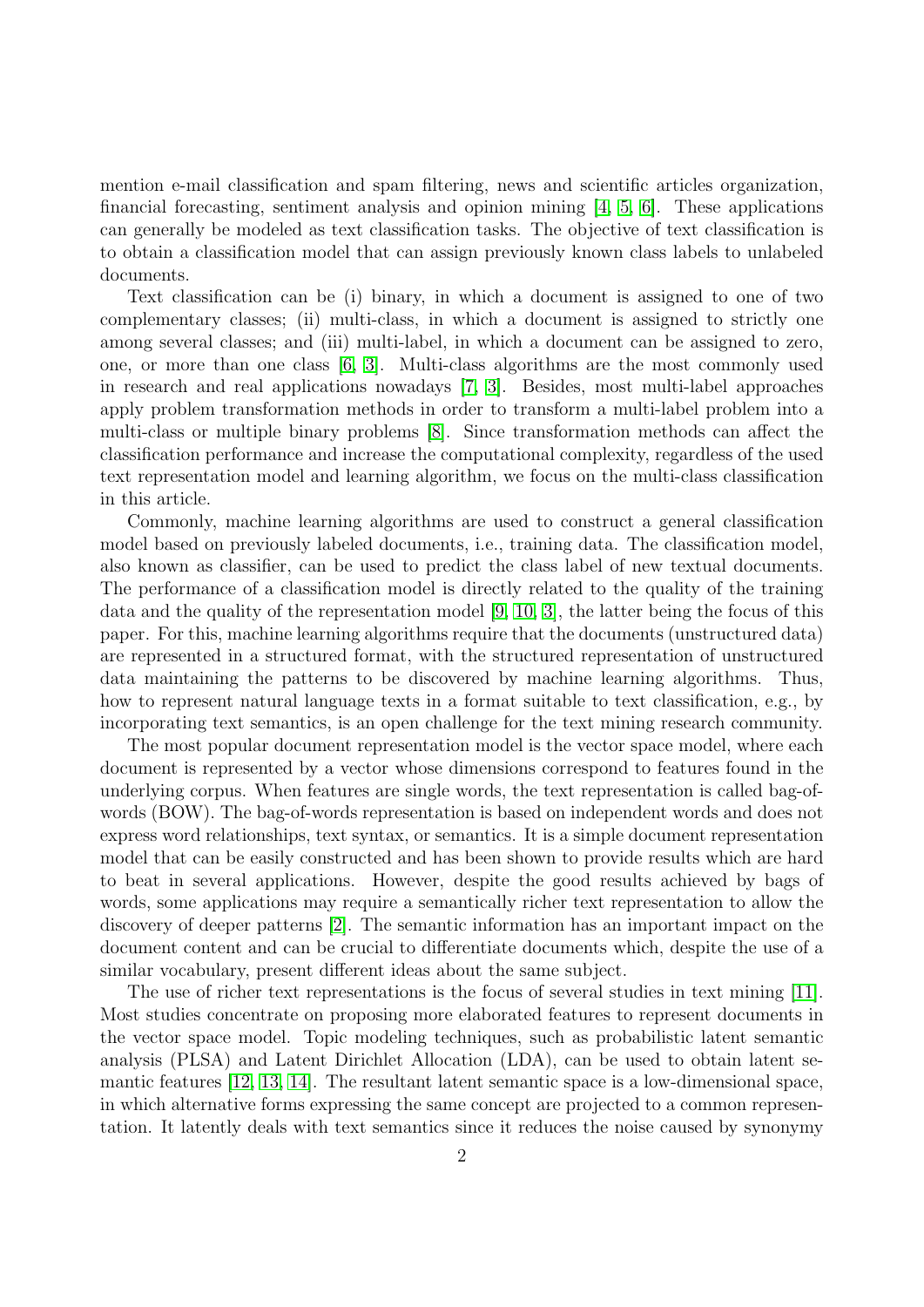and polysemy. Beyond latent semantics, the use of concepts based on external knowledge sources, like WordNet and Wikipedia [\[15,](#page-31-14) [16,](#page-32-0) [17,](#page-32-1) [18\]](#page-32-2), related concepts obtained from social networks [\[19\]](#page-32-3), and the application of natural language processing methods, such as named entity recognition, part-of-speech tagging, and semantic role labeling, are other approaches to enrich the text representation [\[20,](#page-32-4) [21,](#page-32-5) [22,](#page-32-6) [23\]](#page-32-7).

On the other hand, the field of distributional semantics has led to important advances in semantic representation of linguistic items. Semantic representation techniques aim to model the semantics of linguistic units in a machine-interpretable form. The semantic representation of linguistic items is fundamental to language understanding, especially the representation of word senses [\[24\]](#page-32-8), which are more precise than the representation of plain wordforms. Word representations have the inability to model polysemy and homonymy, as the different meanings of a word (e.g. the financial and geographic meanings of bank) are conflated into a single representation. Crucially, the individual modeling of the different meanings of a word (i.e., word senses) should result in a more accurate semantic representation of sentences and documents [\[25\]](#page-32-9).

Having the objective of improving text classification performance through enriching text representations with semantics, we propose two models to represent document collections based on both words and word senses. We bring together the power of word sense disambiguation tools and the availability of pre-trained word and word senses models to construct embedded representations of document collections. The proposed approach has potential to be applied to documents written in several languages since it relies on a multilingual knowledge base and pre-trained word embeddings. Our representations are low-dimensional, which can speed up the learning and the classification process, and they provide stable classifiers with competitive classification performance. The experimental evaluation indicates that the classification performance of the proposed representations is superior, with statistically significant differences to the traditional bag-of-words and to a semantic representation based on Latent Dirichlet Allocation. In summary, the main contributions of our work are the following:

- 1. Proposal of two straightforward document collection representation models. Our knowledge-enhanced models take advantage of semantic representations of words and word senses in embedded spaces and have the potential to be applied to several languages.
- 2. Analysis of the proposed knowledge-enhanced document embeddings considering the position of represented documents in the semantic space. This analysis points out some characteristics of represented content in different representation models.
- 3. Extensive experimental evaluation of the proposed representations in text classification. We applied six machine learning algorithms to five text collections, and two of which have three different classification schemes, with different levels of semantic difficulty.

This paper is organized as follows. In Section [2,](#page-4-0) we present the main related work on document representation based on latent semantics. A brief description of the linguistic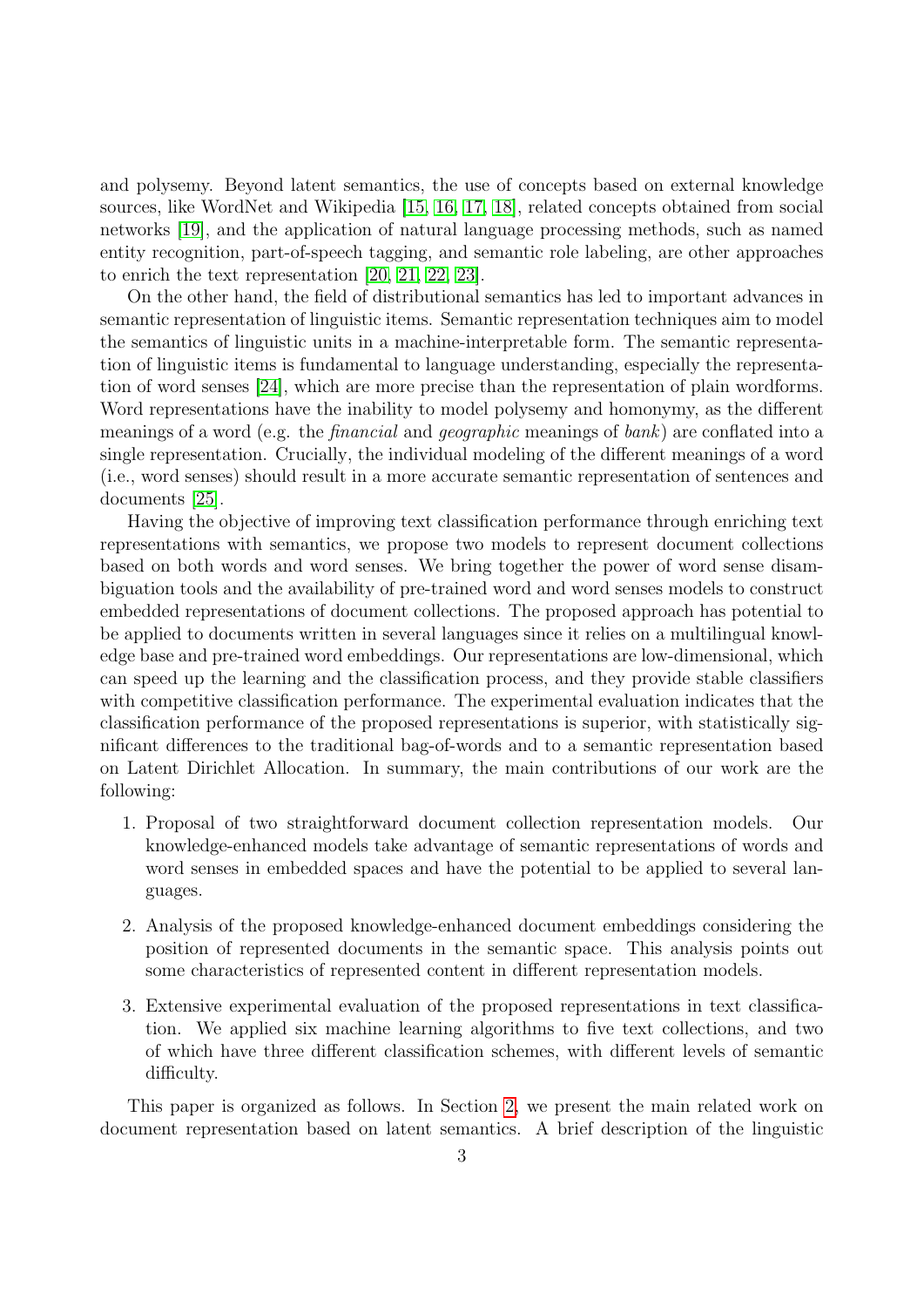resources related to this work is presented in Section [3.](#page-5-0) We present our approaches to the semantic representation of document collections in Section [4,](#page-7-0) including the analysis of our document embeddings considering their semantic spaces. The experimental evaluation of the proposed representations in the text classification task is presented in Section [5](#page-15-0) and the concluding remarks in Section [6.](#page-30-0)

# <span id="page-4-0"></span>2. Related work

Document representation is a major component in text mining applications. Although semantics plays an important role in the understanding of natural language, semantic relations (such as synonymy, hypernymy, homonymy, and polysemy) are not taken into consideration by traditional document representation models. In order to overcome the limitations of traditional methods based on word frequencies, approaches based on the combination of latent semantics and word embeddings appear as promising alternatives.

Latent Dirichlet Allocation [\[14,](#page-31-13) LDA], a state-of-the-art topic modeling method, have been used to generate document collection representations in a low-dimensional semantic space. LDA applies a probabilistic model to find patterns of term co-occurrences that correspond to semantic topics in a text collection [\[14,](#page-31-13) [26\]](#page-32-10). The topics identified by LDA can be seen as features and, consequently, the topic distribution across the documents can be seen as the text collection representation. Since the number of topics is usually smaller than the number of words, the result is a low-dimensional space, also called as semantic space, in which alternative forms expressing the same concept are projected to a common representation. Thus, LDA reduces the noise caused by synonymy and polysemy and its semantic space has been used for building document representations for text classification [\[27,](#page-32-11) [2\]](#page-31-1). Lu et al. [\[12\]](#page-31-11) evaluated LDA as a text representation model in different text mining tasks, comparing it to a bag-of-words and PLSA topic model space. For the text classification task, the authors pointed out that the reduced semantic space of LDA can be more effective than the original high-dimensional representation, specially when training data is small. Other evaluations of the LDA semantic space, considering different experimental configurations, also reported competitive results for text classification [\[28,](#page-32-12) [13\]](#page-31-12).

Simultaneously, obtaining word vector representations from text corpora has been widely studied for many years. Early models were in the main based on the distributional hypothesis [\[29\]](#page-32-13), which claims that words occurring in the same contexts tend to have similar meanings. Based on this underlying assumption, these models rely on co-occurrence statistics taken from text corpora for creating high-dimensional word vectors [\[30\]](#page-32-14). A recurring issue of these models in certain settings is precisely their high-dimensionality, which is often associated with the size of the vocabulary. A solution for reducing the dimensionality makes use of the Singular Value Decomposition (SVD) and is known as Latent Semantic Analysis [\[31,](#page-32-15) [32,](#page-32-16) LSA]. In this context, Random Indexing [\[33\]](#page-32-17) was proposed as an alternative approach to word space models, with the advantage of being a computational efficient and incremental method that can be used with any type of context (documents or words).

More recently, neural network methods which embed words into low-dimensional vector spaces directly from text corpora (i.e. word embeddings) have gained attention in dis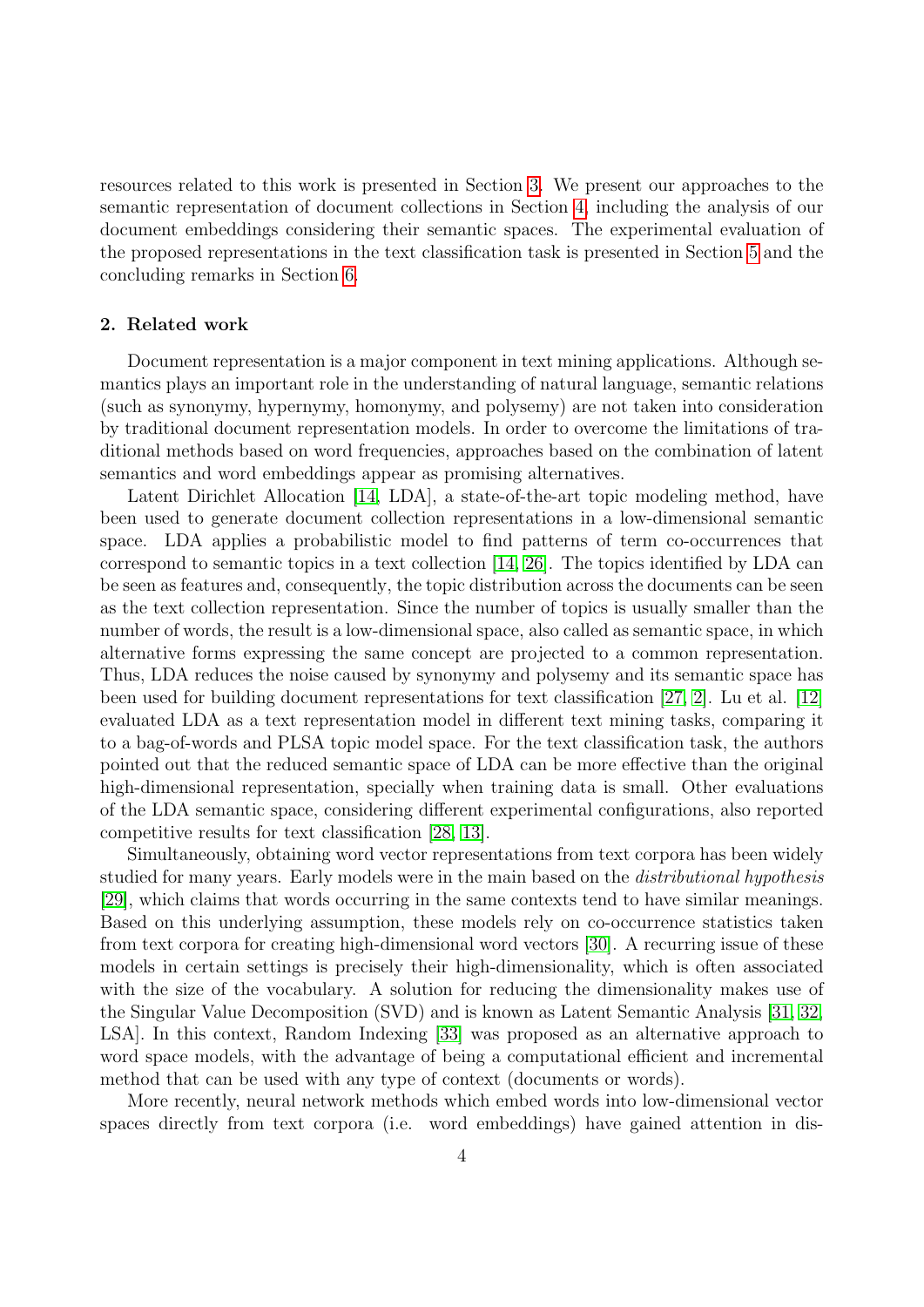tributional semantics [\[34,](#page-32-18) [35\]](#page-32-19). A highlight in word embeddings research is the proposal of the Continuous Bag-of-Words and Skip-gram vector learning models of Word2Vec [\[34\]](#page-32-18). The potential of word embeddings was certified in Baroni et al. [\[36\]](#page-32-20), as word embeddings (context-predicting vectors) and traditional models based on co-occurrence counts (contextcounting vectors) were compared in different lexical semantics tasks, concluding that word embeddings are superior distributional semantic models. Many works have built on these initial models of Word2Vec. For instance, Levy and Goldberg [\[37\]](#page-33-0) propose the use of dependency-based contexts to build word embeddings which are more suitable to functional similarity. Other works use annotations on input text, such as supersenses [\[38\]](#page-33-1) or word senses [\[39\]](#page-33-2). Camacho-Collados et al. [\[40\]](#page-33-3) present an approach, named NASARI, to build word sense vectors in the same space of a pre-trained word embedding space. NASARI embedded vectors cover millions of concepts and named entities defined in the BabelNet sense inventory and, thus, it can be applied to many different languages. Inspired by works on word vector representations, Le and Mikolov [\[41\]](#page-33-4) propose an approach to learn vectors for larger pieces of texts, named Paragraph Vector, which shown to be competitive with state-of-the-art methods. Likewise, Joulin et al. [\[42\]](#page-33-5) proposed a text classification method based on a linear combination of word embeddings (in particular fastText word embeddings [\[43\]](#page-33-6)) for efficient text classification. However, the extraction of sentence and document embeddings for this latter method is only possible in a supervised way (i.e. specific annotated training data has to be provided).

Motivated by the coverage and multilinguality of NASARI embedded vectors, we propose two unsupervised representation models which take advantage of semantic representations of words and word senses in embedded spaces. In contrast to Paragraph Vector, our approaches do not require huge amounts of data to learn a representation model, since we can simply use pre-trained vectors to obtain knowledge-enhanced document embeddings. The number of available documents for leaning the embedding model can be critical, specially for small text collections; and, on the other hand, there are high-quality pre-trained vectors of words and word senses available. The difference between our approaches and other models based on word embeddings is the use of word sense disambiguation and NASARI embedded vectors, what allows our approach to be applied to several languages at the same time, without having to rely on language-specific vectors. To the best of our knowledge, this is the first work that evaluates traditional and knowledge-enhanced document collection representation models with a wide variety of traditional and state-of-the-art inductive classification algorithms and datasets comprising different levels of semantic complexity and languages.

# <span id="page-5-0"></span>3. Linguistic resources

The following linguistic resources and algorithms were directly used in the building and analysis of our document representation models.

Word2Vec. Continuous Bag-of-Words and continuous Skip-gram models are neural networks architectures, proposed by Mikolov et al. [\[34\]](#page-32-18) to learn continuous vector representations of words from very large datasets. An implementation of these models was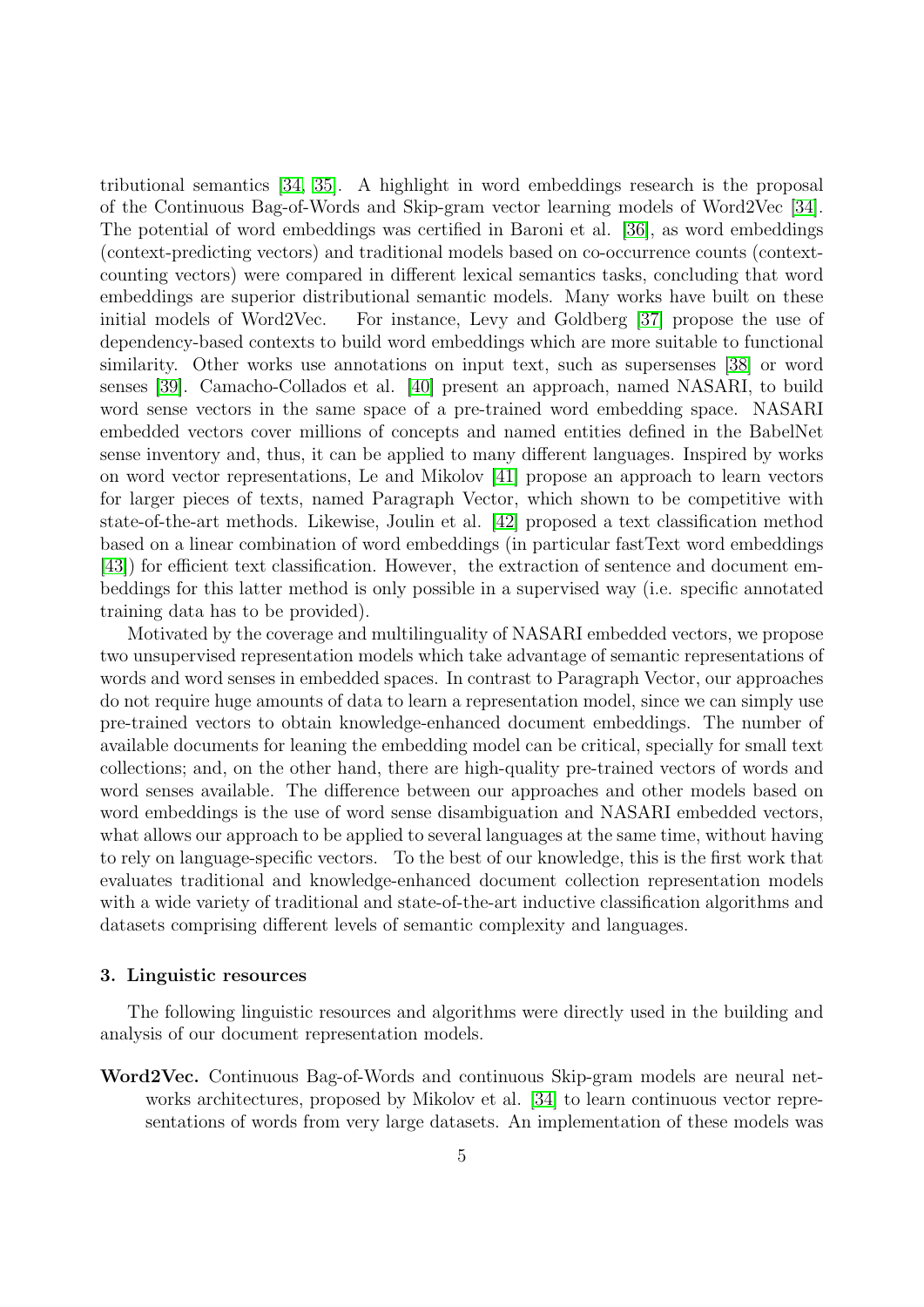released under the name Word2Vec<sup>[1](#page-6-0)</sup>, which becomes an alias to the models themselves. Word2Vec becomes very popular among distributional semantics researches, and their effectiveness were verified in different lexical semantics tasks [\[36\]](#page-32-20). In this article, we used the published pre-trained word and phrase model, which was trained on a corpus of about 100 billion words and consists of 300-dimensional vectors for 3 million words and phrases.

- BabelNet. BabelNet<sup>[2](#page-6-1)</sup> [\[44\]](#page-33-7) is a large-scale, multilingual encyclopedic dictionary and semantic network where synsets (main meaning units) are connected via semantic relations. Each synset in BabelNet is associated with a synonym set, which are the senses of the given concept and can be expressed in various languages. BabelNet 3.0, which is the version we used in our experiments, contains 13 million synsets, 380 million semantic relations, and 271 languages. BabelNet consists of the seamless integration of various heterogeneous resources such as WordNet [\[45\]](#page-33-8), Wikipedia, Wikidata [\[46\]](#page-33-9), Wiktionary and other lexical resources. For the English language, BabelNet contains over four million synsets with at least one Wikipedia page associated and 117,653 synsets with one WordNet synset associated, from which 99,705 synsets are composed of both a Wikipedia page and a WordNet synset.
- Babelfy. Babelfy<sup>[3](#page-6-2)</sup> [\[47\]](#page-33-10) is a word sense disambiguation and entity linking system which is based on a densest-subgraph algorithm to select high-coherence semantic interpretations of the input text. Babelfy, whose underlying sense inventory is BabelNet, does not make use of sense-annotated data, which enables its application in arbitrary languages. In fact, instead of training or disambiguating individual words within the text, Babelfy exploits BabelNet's semantic network to connect all the content words in its sense inventory. It specifically makes use of random walks with restart as technique. Babelfy reports state-of-the-art performance in multiple word sense disambiguation and entity linking standard datasets on various languages.
- NASARI. NASARI<sup>[4](#page-6-3)</sup> [\[40\]](#page-33-3) provides vector representations for synsets in BabelNet. In its embedded version, NASARI leverages structural properties from BabelNet, encyclopedic knowledge from Wikipedia and word embeddings trained on text corpora. The word embeddings used for the NASARI vectors considered in this work are the 300 dimensional pre-trained vectors of Word2Vec [\[34\]](#page-32-18) trained on the Google News corpus. These word embeddings and NASARI vectors share the same semantic vector space, a property that is exploited in this work. NASARI has been proved to be effective in various lexical semantics and natural processing language tasks, being semantic similarity the application more relevant to this work.

<span id="page-6-0"></span><sup>1</sup><https://code.google.com/archive/p/word2vec/>

<span id="page-6-1"></span><sup>2</sup><http://babelnet.org>

<span id="page-6-2"></span><sup>3</sup><http://babelfy.org>

<span id="page-6-3"></span><sup>4</sup><http://lcl.uniroma1.it/nasari/>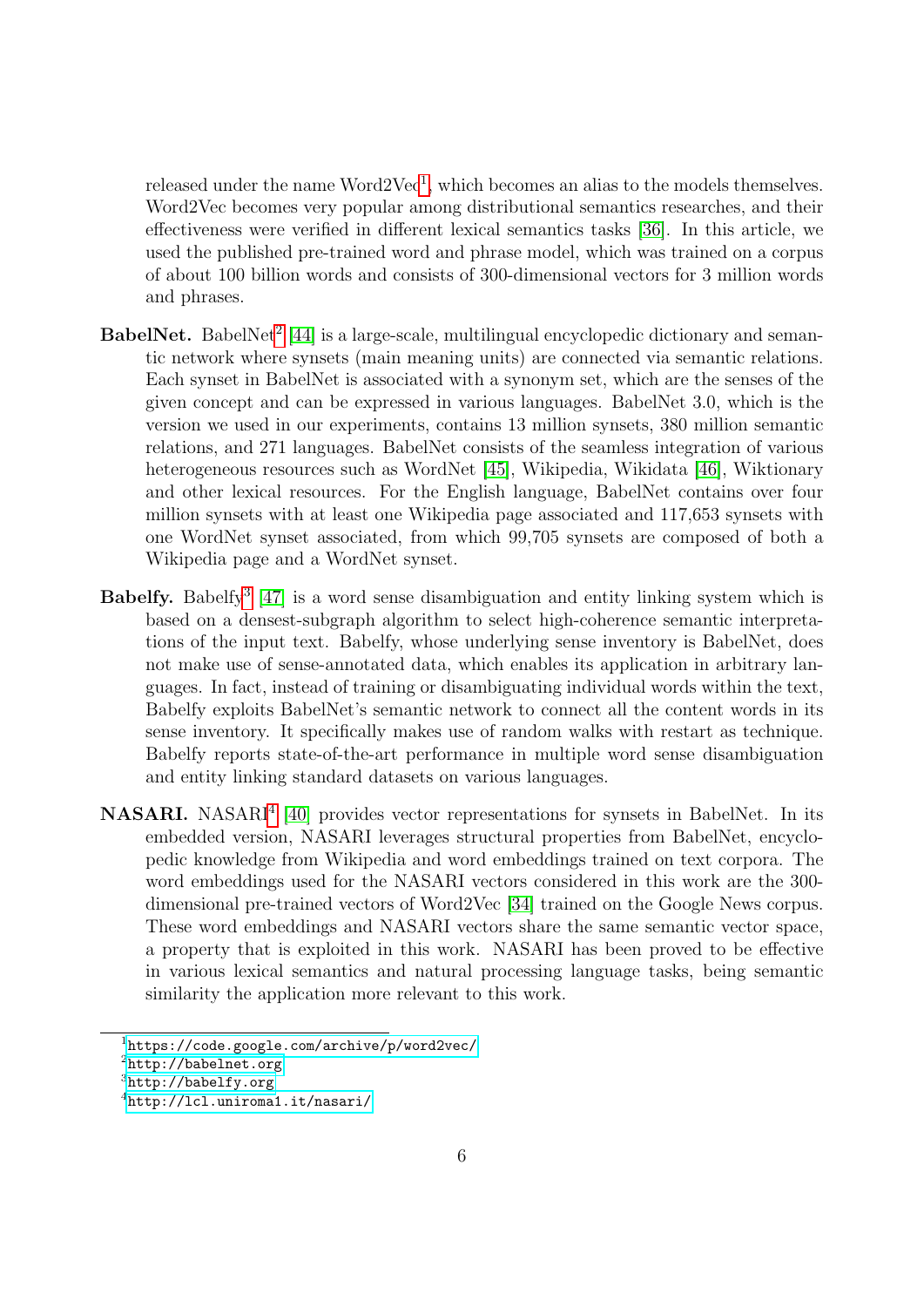#### <span id="page-7-0"></span>4. Document collection representation based on embedded vectors

In this article, we explore the use of embedding models of words and word senses to construct document collection representations. In particular, we propose two document collection representation models. The first model, named Babel2Vec, is based on Word2Vec vectors. The second one, named NASARI+Babel2Vec, is constructed based on NASARI embedded vectors and Word2Vec. NASARI embedded representation of word senses and Word2Vec word embeddings are used in conjunction in order to take advantage of both sources of knowledge. NASARI embedded vectors have the advantage of representing word senses (concepts and named entities), linked to BabelNet synsets. Thus, given the knowledge extracted from BabelNet, the NASARI embedded representation is semantically richer than Word2Vec representation, which are learned on the basis of text corpora only. However, NASARI has vector representations only for BabelNet synsets whose part-of-speech tag is a noun, therefore semantic information of verbs and adjectives, for instance, could not be represented by NASARI embedded vectors. This limitation can be overcome by joining it to Word2Vec word embeddings, what can be done since NASARI embedded vectors and the pre-trained word and phrase vectors from Word2Vec share the same semantic space.

The use of pre-trained embedded vectors has two main positive effects on document collection representation: (i) fixed dimensionality, as documents are represented by a lowdimensional vector in the embedded space; and (ii) incorporation of external knowledge, as patterns discovered from the huge corpora used to train the embedded vectors of words and word senses are blended with patterns of the document collection itself. Besides, the use of NASARI embedded vectors provides enhanced interpretability for the embedded document vectors. In the next subsections, we describe the construction process of the proposed document collection representations (Section [4.1\)](#page-7-1) and analyze them considering the respective embedding spaces (Section [4.2\)](#page-9-0).

### <span id="page-7-1"></span>4.1. Construction of the document collection representation

The process of building both representations starts with a disambiguation step. In our experimental evaluation, we disambiguated each document using Babelfy. For a given document, Babelfy returns the disambiguated synsets for its words and phrases. This is an important step since it reveals the concepts and named entities that are represented by the document's wordforms.

During the disambiguation step, when multi-token expressions (n-grams) are identified as a single concept, more than one synset can be returned for each single word of the expression. Most of the times, the more specific synset is the one of interest. Thus, the set of synsets is processed in order to maintain only the most specific synset for n-gram cases. For instance, in what follows the BabelNet synsets identified in the example sentence "The Toshiba Net book operates very well.<sup>"[5](#page-7-2)</sup> are listed together with their definitions:

<span id="page-7-2"></span><sup>&</sup>lt;sup>5</sup>Sentence extracted from a document of SemEval-2015 Aspect Based Sentiment Analysis task [\[48\]](#page-33-11) document collection.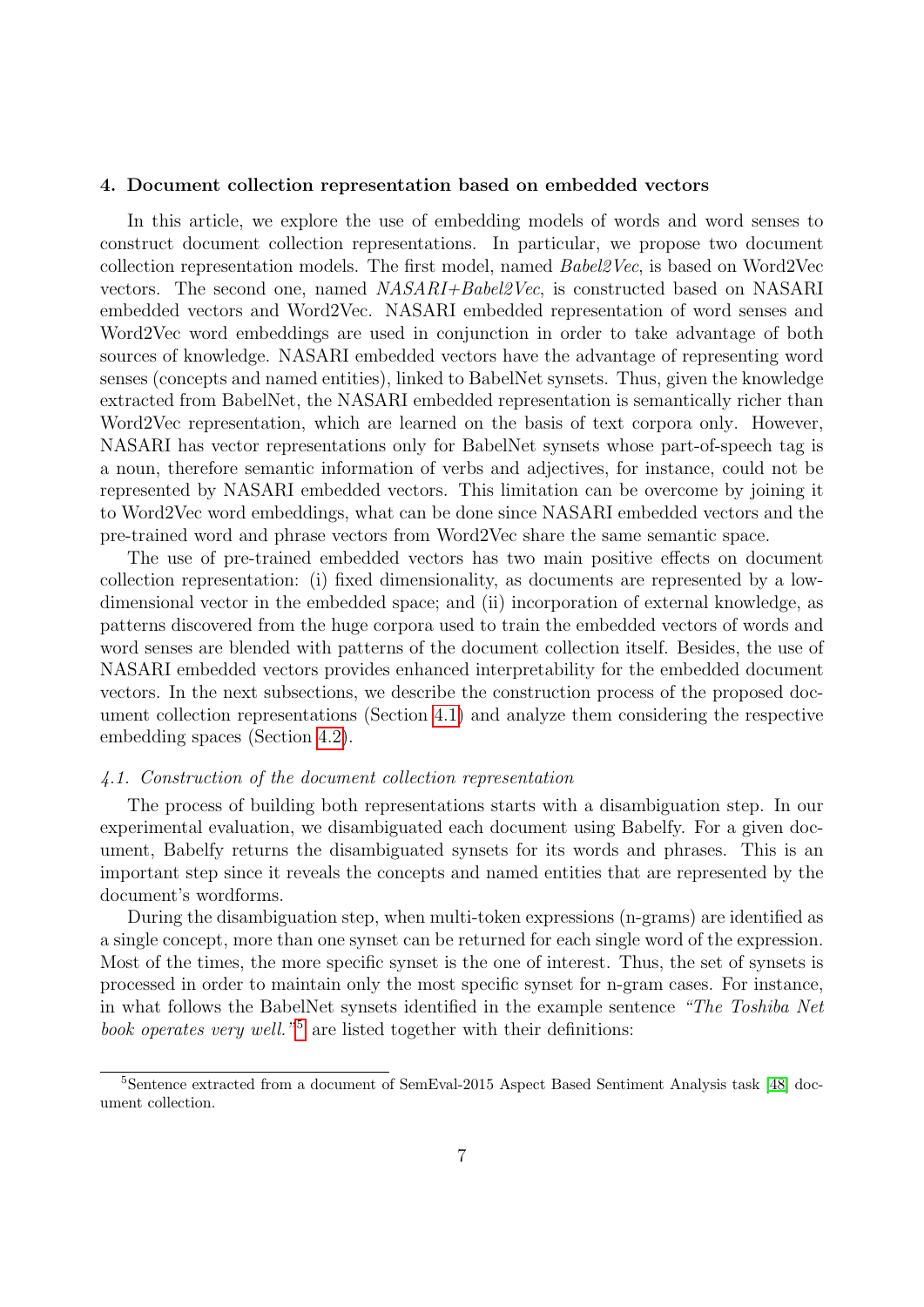- Toshiba: "Toshiba is a Japanese multinational conglomerate corporation headquartered in Tokyo, Japan."
- Net: "A computer network consisting of a worldwide network of computer networks that use the TCP/IP network protocols to facilitate data transmission and exchange."
- Net book: "Netbooks was a category of small, lightweight, legacy-free, and inexpensive computers that were introduced in 2007."
- book: "A written work or composition that has been published (printed on pages bound together)."
- operates: "Perform as expected when applied."
- very well: "Quite well."

In this example three BabelNet synsets are returned for the words "Net" and "book": the synsets for the two individual words and the synset for the multi-token expression "Net book". When multi-token expressions are identified, the most specific synset, identified by the longest expression, is selected to be in the disambiguated document.

The set of disambiguated documents is used to build the proposed semantic representations, based on embeddings of words and/or word senses. Algorithm [1](#page-9-1) presents the construction of NASARI+Babel2Vec document collection representation. Given the word senses (BabelNet synsets) of each document  $d'$ , the NASARI embedded vector<sup>[6](#page-8-0)</sup> of each synset is retrieved (line [7\)](#page-9-2). If there is not a NASARI embedded representation for the synset, a Word2Vec vector is retrieved (lines [10-](#page-9-3)[15\)](#page-9-4). However, since Word2Vec vectors represent words and not synsets, a target lexicalization (word that represent the synset) must be de-fined. The target lexicalization is defined as a selected lexicalization in BabelNet<sup>[7](#page-8-1)</sup>. In our case we selected as the target lexicalization the respective document's fragment or the main lexicalization as provided by BabelNet. After processing all the synsets of d', the document is represented by the centroid of those vectors (line [17\)](#page-9-5). Then, the text collection is represented by a matrix whose rows are the document vectors in a low-dimensional space. The dimensionality is determined by the pre-trained NASARI and Word2Vec vectors, which in our case are 300-dimensional vectors.

The other text collection representation, Babel2Vec, is based on Word2Vec word embeddings only. The construction algorithm of this representation is very similar to Algorithm [1,](#page-9-1) with the exclusion of the processing of NASARI embedded vectors (lines [6-](#page-9-6)[9\)](#page-9-7). As the words

<span id="page-8-0"></span><sup>&</sup>lt;sup>6</sup>In the experimental evaluation, it was used a subset of NASARI embedded vectors containing only concepts related to Wikipedia pages with at least five backlinks from other Wikipedia pages. According to previous analysis, the use of this subset results in very similar document representations when compared to the whole set of NASARI embedded vectors.

<span id="page-8-1"></span><sup>7</sup>BabelNet provides several lexicalizations for a single synset, which correspond to different ways to express the same concept (i.e. synonym words). For example, the city *New York* may be expressed as *New* York, New York City or Big Apple, among others.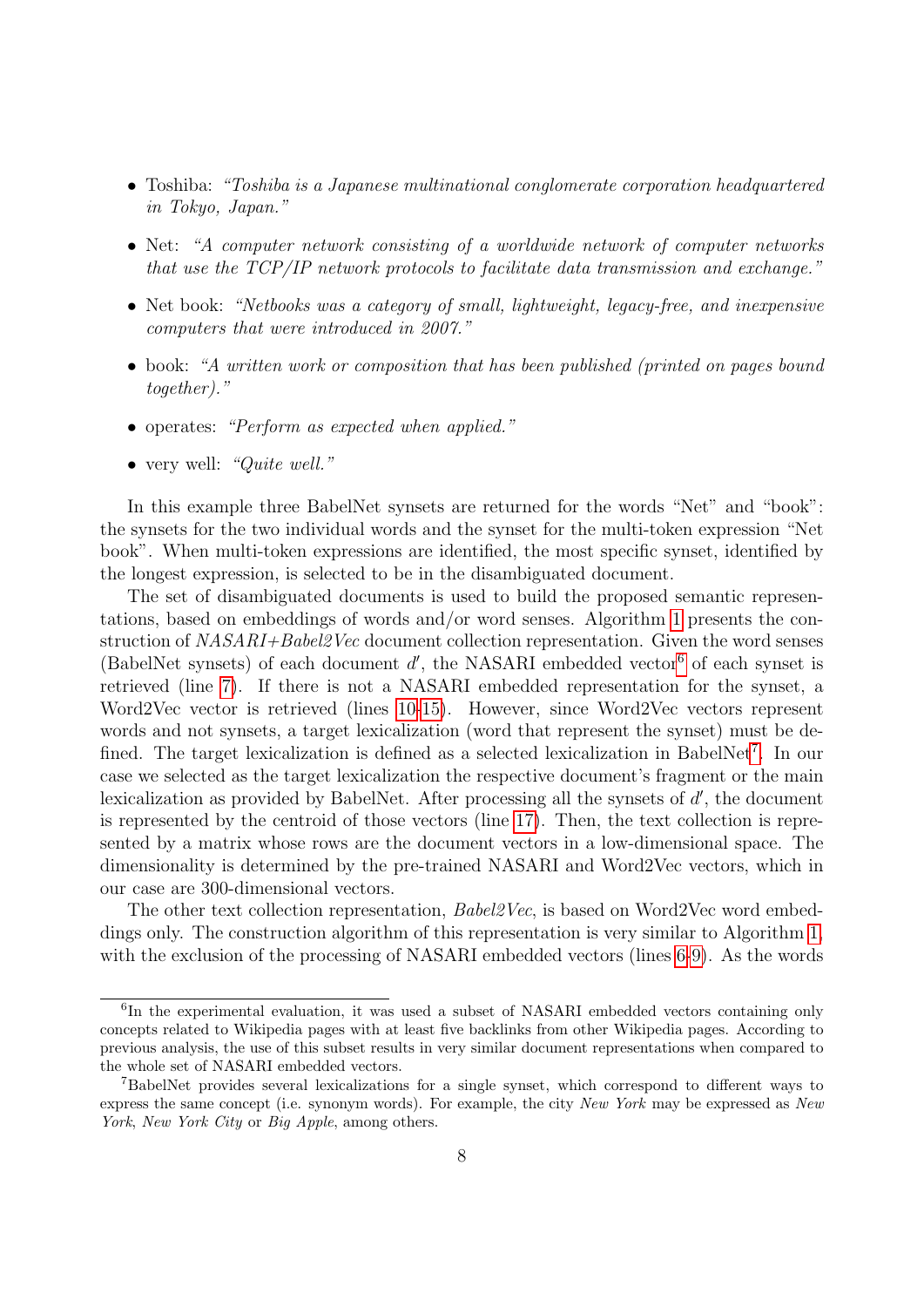Algorithm 1: Construction of  $NASARI+Babel2Vec$  document collection representation

<span id="page-9-7"></span><span id="page-9-6"></span><span id="page-9-3"></span><span id="page-9-2"></span><span id="page-9-1"></span>

| $E$ , set of NASARI embedded vectors<br>$G$ , set of Word2Vec vectors<br><b>Output:</b> A matrix $M_{N\times F}$ representing the text collection D, where N is the number of<br>documents in $D$ and $F$ is the dimensionality of vectors in $E$ and $G$<br>$\mathbf{1} \quad M \leftarrow \text{empty matrix};$<br>2 foreach <i>document</i> $d' \in D'$ do |  |
|---------------------------------------------------------------------------------------------------------------------------------------------------------------------------------------------------------------------------------------------------------------------------------------------------------------------------------------------------------------|--|
|                                                                                                                                                                                                                                                                                                                                                               |  |
|                                                                                                                                                                                                                                                                                                                                                               |  |
|                                                                                                                                                                                                                                                                                                                                                               |  |
|                                                                                                                                                                                                                                                                                                                                                               |  |
|                                                                                                                                                                                                                                                                                                                                                               |  |
|                                                                                                                                                                                                                                                                                                                                                               |  |
| $\overrightarrow{doc} \leftarrow \text{empty vector};$<br>3                                                                                                                                                                                                                                                                                                   |  |
| $n \leftarrow 0$<br>$\overline{\mathbf{4}}$                                                                                                                                                                                                                                                                                                                   |  |
| foreach synset $s \in d'$ do<br>5                                                                                                                                                                                                                                                                                                                             |  |
| if $s \in E$ then<br>6                                                                                                                                                                                                                                                                                                                                        |  |
| $\vec{v} \leftarrow$ vector of synset s in E;<br>7                                                                                                                                                                                                                                                                                                            |  |
| $\begin{array}{c} \left  \begin{array}{c} \vec{doc} \leftarrow \vec{doc} + \vec{v}; \\ n \leftarrow n + 1; \end{array} \right. \end{array}$<br>8                                                                                                                                                                                                              |  |
| 9                                                                                                                                                                                                                                                                                                                                                             |  |
| else if $s \in G$ then<br>10                                                                                                                                                                                                                                                                                                                                  |  |
| $frag \leftarrow$ target lexicalization of synset s;<br>11                                                                                                                                                                                                                                                                                                    |  |
| 12                                                                                                                                                                                                                                                                                                                                                            |  |
| $\begin{array}{ll}\n\vec{v} \leftarrow \text{vector of } frag \text{ in } G; \\ \vec{doc} \leftarrow \vec{doc} + \vec{v}; \\ n \leftarrow n + 1; \n\end{array}$<br>13                                                                                                                                                                                         |  |
| 14                                                                                                                                                                                                                                                                                                                                                            |  |
| end<br>15                                                                                                                                                                                                                                                                                                                                                     |  |
| end<br>16                                                                                                                                                                                                                                                                                                                                                     |  |
| $\vec{doc} \leftarrow \frac{\vec{doc}}{n};$<br>17                                                                                                                                                                                                                                                                                                             |  |
| append $\overrightarrow{doc}$ to $M$ ;<br>18                                                                                                                                                                                                                                                                                                                  |  |
| 19 end                                                                                                                                                                                                                                                                                                                                                        |  |
| 20 return $M$                                                                                                                                                                                                                                                                                                                                                 |  |

<span id="page-9-9"></span><span id="page-9-8"></span><span id="page-9-5"></span><span id="page-9-4"></span>represented in Word2Vec are not disambiguated, we get the target lexicalization of the synset (line [11\)](#page-9-8) in order to retrieve the respective Word2Vec vector (line [12\)](#page-9-9). The target lexicalization was set as the word or expression used in the document itself (for documents written in English) and the main English lexicalization of the synset for documents written in languages other than English. This is an advantage of using Babelfy, which is a multilingual disambiguation approach integrated to BabelNet, in the disambiguation step. Therefore, it enables the use of English models to construct the representation of documents written in any of the 271 languages currently supported by BabelNet. In the experimental evaluation presented in this paper, we used the English pre-trained models of both NASARI embedded vectors and Word2Vec.

# <span id="page-9-0"></span>4.2. Analysis of the proposed document collection representations

Considering the interpretability of the representations, i. e., how one could have an idea of the document's content when analyzing its structured representation, bag-of-words has an advantage over the embeddings. While features of the traditional bag-of-words representation are normalized words, dimensions of embedded representations are not interpretable. In spite of that, thanks to the disambiguation step and to NASARI embedded vectors,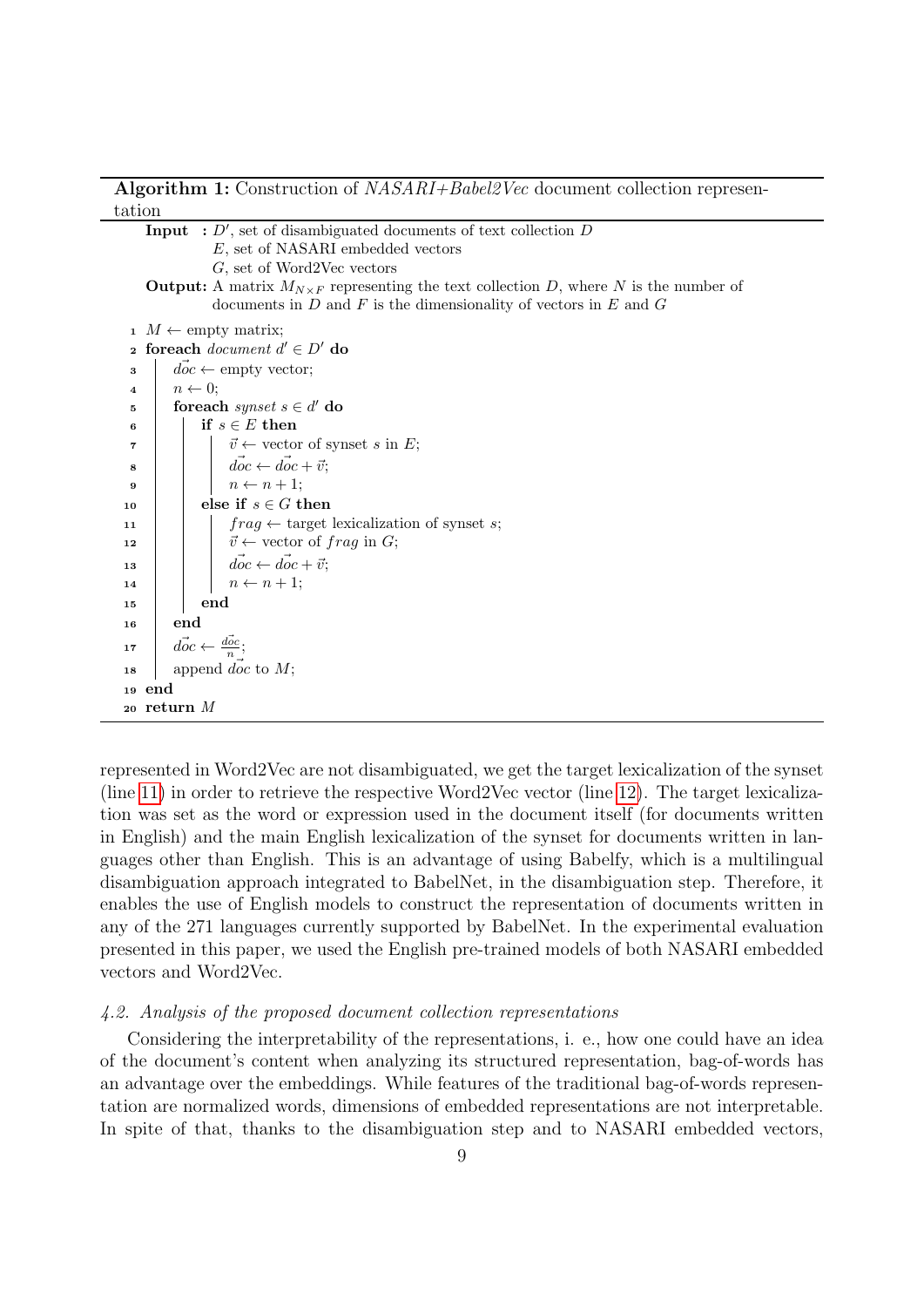the proposed NASARI+Babel2Vec representation has an enhanced interpretability through its embedded space. We present this property throughout this section by analyzing a document's nearest neighbours, which in case of  $NASARI+Babel2Vec$  are word senses and provide more information of document's meaning than just words.

On the other side, an advantage of the proposed embedded representations over bag-ofwords is their low dimensionality, inherited from the word and word senses vectors. The fixed number of dimensions of the embeddings is usually lower than the number of dimensions of a bag-of-words. For document collections, the low-dimensional representation can speed up the learning process and the classification process, mainly for probabilistic-algorithms, decision tree-based algorithms, and proximity-based algorithms when the representation model uses a matrix as data structure. Another important property of the proposed representations is that they incorporate external knowledge without the need of additional training. Pre-trained word and word sense embeddings are built upon the knowledge of huge corpora. In our approach, this knowledge is effortlessly transmitted to the document collection representations and, thus, can enhance patterns hidden in document contents.

In order to analyze the quality of the proposed document representations and their ability to represent document content, we analyzed the representations of a sample of documents, considering their nearest vectors in the embedding spaces. The similarities between vectors were calculated using the cosine similarity measure. Three representation schemes were analyzed: the two proposed representation models (NASARI+Babel2Vec and Babel2Vec) and a variation of NASARI+Babel2Vec based only on NASARI embedded vectors (which we call  $NASARI2DocVec$ ). The construction process of  $NASARI2DocVec$  is similar to Algorithm [1,](#page-9-1) with the only exclusion of the processing of Word2Vec vectors as a back-off strategy (lines [10](#page-9-3)[-15\)](#page-9-4). For each of these three schemes, we also analyzed the impact of most common senses (MCS) returned by Babelfy, which correspond to the most usual sense given a word according to BabelNet (e.g., the most common sense of the word Obama is the former president of United States and not a city in Japan also named Obama.). The MCS is returned when the disambiguation score is bellow a pre-defined threshold, which was 0.6 throughout all our experiments.

The analysis of nearest concepts of a sample of documents (both for English and Portuguese documents) shows that the neighbors are, at some level, related to the main topic of the document in most of the cases. In the following, we present the analysis of two documents of two different sizes (*Doc A* and *Doc B*), which were randomly extracted from SemEval-2015 Aspect Based Sentiment Analysis text collection [\[48\]](#page-33-11).

Doc A: "The Toshiba Net book operates very well. The only objection I have is that after you buy it the windows 7 system is a starter and charges for the upgrade."

Doc B: "I've had my Macbook Pro since August 2009. Prior to this computer, I owned a PowerBook G4 for 6 years (quite a long time for a laptop). That was my first Apple product and since then I have been incredibly happy with every product of theirs I have bought. My MacBook Pro is no exception. On my PowerBook G4 I would never use the trackpad I would use an external mouse because I didn't like the trackpad. Since I've had this computer I've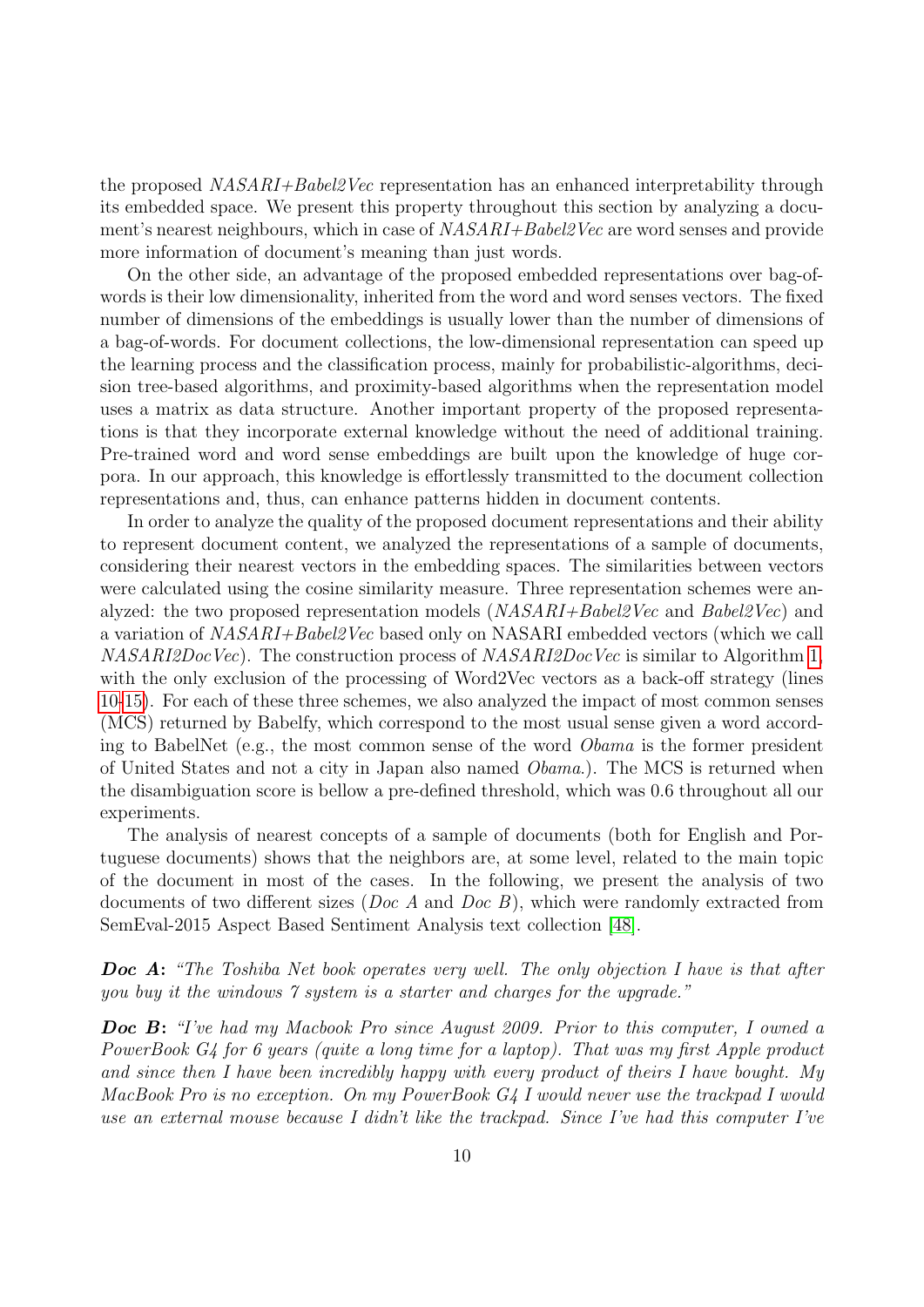only used the trackpad because it is so nice and smooth. I also like that you can scroll down in a window using two fingers on the trackpad. The display is incredibly bright, much brighter than my PowerBook and very crisp. The computer runs very fast with no problems and the iLife software that comes with it (iPhoto, iMovie, iWeb, iTunes, GarageBand) is all very helpful as well. I also purchased iWork to go with it which has programs for word processing, spreadsheets, and presentations (similar to Microsoft Office). I like those programs better than Office and you can save your files to be completely compatible with the Office programs as well. I would recommend this laptop to anyone looking to get a new laptop who is willing to spend a little more money to get great quality!"

Table [1](#page-11-0) presents the synsets identified by Babelfy for the *Doc A*. The first 8 synsets are very related to the document content and the last two synsets are not related. The correct synset for "buy it" would be *purchase: Obtain by purchase; acquire by means of* a financial transaction (bn:00084331v); and for "charge" would be bill: Demand payment (bn:00083486v). These synsets were returned as MCS, i.e., the disambiguation score for the fragments were low. We can see that, for *Doc A*, two of the four MCS are the correct disambiguated concepts for the document and the other two are not.

|                | Fragment  | BabelNet Synset                                                                                                                                  | Score    |
|----------------|-----------|--------------------------------------------------------------------------------------------------------------------------------------------------|----------|
| 1              | Toshiba   | Toshiba: Toshiba is a Japanese multinational conglomerate corporation headquartered in<br>Tokyo, Japan (bn:03423971n).                           |          |
| $\overline{2}$ | Net book  | netbook: Netbooks was a category of small, lightweight, legacy-free, and inexpensive com-<br>puters that were introduced in 2007 (bn:03754555n). |          |
| 3              | operates  | function: Perform as expected when applied $(bn:00088629v)$ .                                                                                    |          |
| 4              | windows 7 | Windows 7: Windows 7 is a personal computer operating system developed by Microsoft<br>(bn:02615501n).                                           |          |
| 5              | upgrade   | Software that provides better performance than an earlier version did<br>upgrade:<br>(bn:00079241n).                                             | 0.68     |
| 6              | system    | system: A system is a set of interacting or interdependent components forming an integrated<br>whole $(bn:15125301n)$ .                          | 0.63     |
|                | very well | first-rate: Quite well $(bn:00115380r)$ .                                                                                                        | 0        |
| 8              | objection | objection: The act of expressing earnest opposition or protest (bn:00032373n).                                                                   | $\theta$ |
| 9              | buy it    | buy it: Be killed or die $(bn:00084340v)$ .                                                                                                      | 0        |
| 10             | charges   | charge: An impetuous rush toward someone or something $(bn.00017789n)$ .                                                                         | 0        |

<span id="page-11-0"></span>Table 1: Disambiguated fragments of Doc A. Synsets with score 0 are the MCS of the fragment.

In order to check the impact of MCS in document representations, we analyze the representation schemes with and without MCS. Tables [2](#page-12-0) and [3](#page-13-0) present the 5-nearest words or word senses of Doc A and Doc B, respectively. The analysis of each representation scheme were performed considering the same space used to build the representation. For NASARI2DocVec document representation, the space of a subset of NASARI embedded vectors, which contains only concepts related to Wikipedia pages with at least five backlinks in Wikipedia, was considered. For the Babel2Vec document representation, the corresponding vector space of the Word2Vec pre-trained embeddings is used. Finally, the space resulting from the union of the previous two spaces was considered in the analysis of the NASARI+Babel2Vec document representation.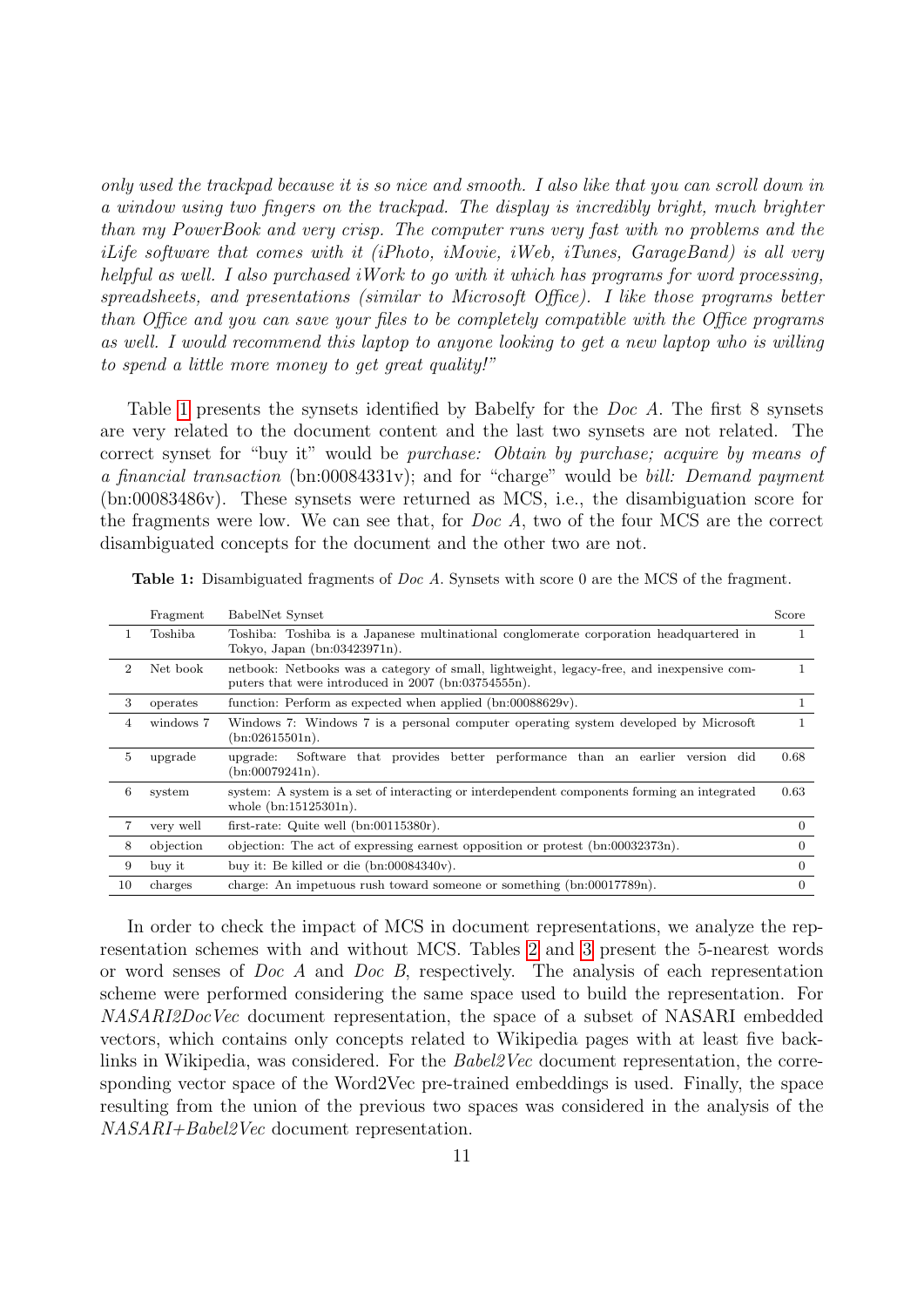Table 2: 5-nearest word senses or words of Doc A representations.

<span id="page-12-0"></span>Sim. Word Sense / Word

|      | <i>NASARI2DocVec</i> - with MCS                                                                                                                                                                                                                                                    |                         |  |  |  |  |  |
|------|------------------------------------------------------------------------------------------------------------------------------------------------------------------------------------------------------------------------------------------------------------------------------------|-------------------------|--|--|--|--|--|
| 0.94 | System program: A program (as an operating system or compiler or utility program) that controls some aspect of<br>the operation of a computer.                                                                                                                                     |                         |  |  |  |  |  |
| 0.94 | Pre-installed software: Pre-installed software is the software already installed and licensed on a computer or smart-<br>phone bought from an original equipment manufacturer.                                                                                                     |                         |  |  |  |  |  |
| 0.94 | Plug and play: In computing, a plug and play device or computer bus, is one with a specification that facilitates<br>the discovery of a hardware component in a system without the need for physical device configuration or user<br>intervention in resolving resource conflicts. |                         |  |  |  |  |  |
| 0.94 | microcomputer: A small digital computer based on a microprocessor and designed to be used by one person at a<br>time.                                                                                                                                                              |                         |  |  |  |  |  |
| 0.94 | Vendor lock-in: In economics, vendor lock-in, also known as proprietary lock-in or customer lock-in, makes a<br>customer dependent on a vendor for products and services, unable to use another vendor without substantial<br>switching costs.                                     |                         |  |  |  |  |  |
|      | NASARI2DocVec - without MCS                                                                                                                                                                                                                                                        |                         |  |  |  |  |  |
|      | The same as NASARI2DocVec document representation - with MCS.                                                                                                                                                                                                                      |                         |  |  |  |  |  |
|      | $\it NASARI\!+\!Babel2Vec$ - with MCS                                                                                                                                                                                                                                              |                         |  |  |  |  |  |
| 0.77 | Burroughs MCP: The MCP is the proprietary operating system of the Burroughs small, medium and large systems,<br>including the Unisys Clearpath/MCP systems.                                                                                                                        |                         |  |  |  |  |  |
| 0.77 | XTS-400: The XTS-400 is a multi-level secure computer operating system.                                                                                                                                                                                                            |                         |  |  |  |  |  |
| 0.76 | RSTS/E: RSTS is a multi-user time-sharing operating system, developed by Digital Equipment Corporation, for<br>the PDP-11 series of 16-bit minicomputers.                                                                                                                          |                         |  |  |  |  |  |
| 0.76 | UNIVAC EXEC 8: EXEC 8 was UNIVAC's operating system developed for the UNIVAC 1108 in 1964.                                                                                                                                                                                         |                         |  |  |  |  |  |
| 0.76 | System requirements: To be used efficiently, all computer software needs certain hardware components or other<br>software resources to be present on a computer.                                                                                                                   |                         |  |  |  |  |  |
|      | $NASARI+Babel2Vec$ - without MCS                                                                                                                                                                                                                                                   |                         |  |  |  |  |  |
| 0.88 | NOS (software): NOS was an operating system with time-sharing capabilities, written by Control Data Corporation<br>in the 1970s.                                                                                                                                                   |                         |  |  |  |  |  |
| 0.87 | CDC Kronos: Kronos is an operating system with time-sharing capabilities, written by Control Data Corporation<br>in the 1970s.                                                                                                                                                     |                         |  |  |  |  |  |
| 0.87 | History of operating systems: Computer operating systems provide a set of functions needed and used by most<br>application programs on a computer, and the linkages needed to control and synchronize computer hardware.                                                           |                         |  |  |  |  |  |
| 0.87 | Resident monitor: A resident monitor was a piece of system software in many early computers from the 1950s to<br>1970s.                                                                                                                                                            |                         |  |  |  |  |  |
| 0.87 | CDC SCOPE: SCOPE, an acronym for Supervisory Control Of Program Execution, was the name used by the<br>Control Data Corporation for a number of operating system projects in the 1960s.                                                                                            |                         |  |  |  |  |  |
|      | Word<br>Sim.                                                                                                                                                                                                                                                                       | Word<br>Sim.            |  |  |  |  |  |
|      | Babel2Vec - with MCS                                                                                                                                                                                                                                                               | Babel2Vec - without MCS |  |  |  |  |  |
|      | 0.54<br>upgrade                                                                                                                                                                                                                                                                    | 0.62<br>upgrade         |  |  |  |  |  |
|      | 0.52<br>0.59<br>operates<br>operates                                                                                                                                                                                                                                               |                         |  |  |  |  |  |

| 0.51 mark_LabWindows                                     | systems<br>0.55                                                                              |
|----------------------------------------------------------|----------------------------------------------------------------------------------------------|
|                                                          |                                                                                              |
|                                                          | <i>Doc A</i> refers to some characteristics of a Toshiba netbook. The nearest word senses    |
|                                                          | (Table 2) are related to computers, which is the topic of the document. Besides, even the    |
|                                                          | concept "Vendor lock-in" is close to the document meaning as it is sort of related to the    |
|                                                          | objection of the author of <i>Doc A</i> about the operating system. The document representa- |
|                                                          | tions generalize document content since concepts mentioned in the text, like "netbook" and   |
|                                                          | "Windows 7" are not among the 5-nearest word senses of the document. Only the word           |
|                                                          | "Toshiba" is among the 5-nearest words of Babel2Vec representation of Doc A. However, it     |
| is not so similar according to cosine measure $(0.58)$ . |                                                                                              |

0.51 NEC Renesas 0.58 Toshiba 0.51 resells Dish 0.57 system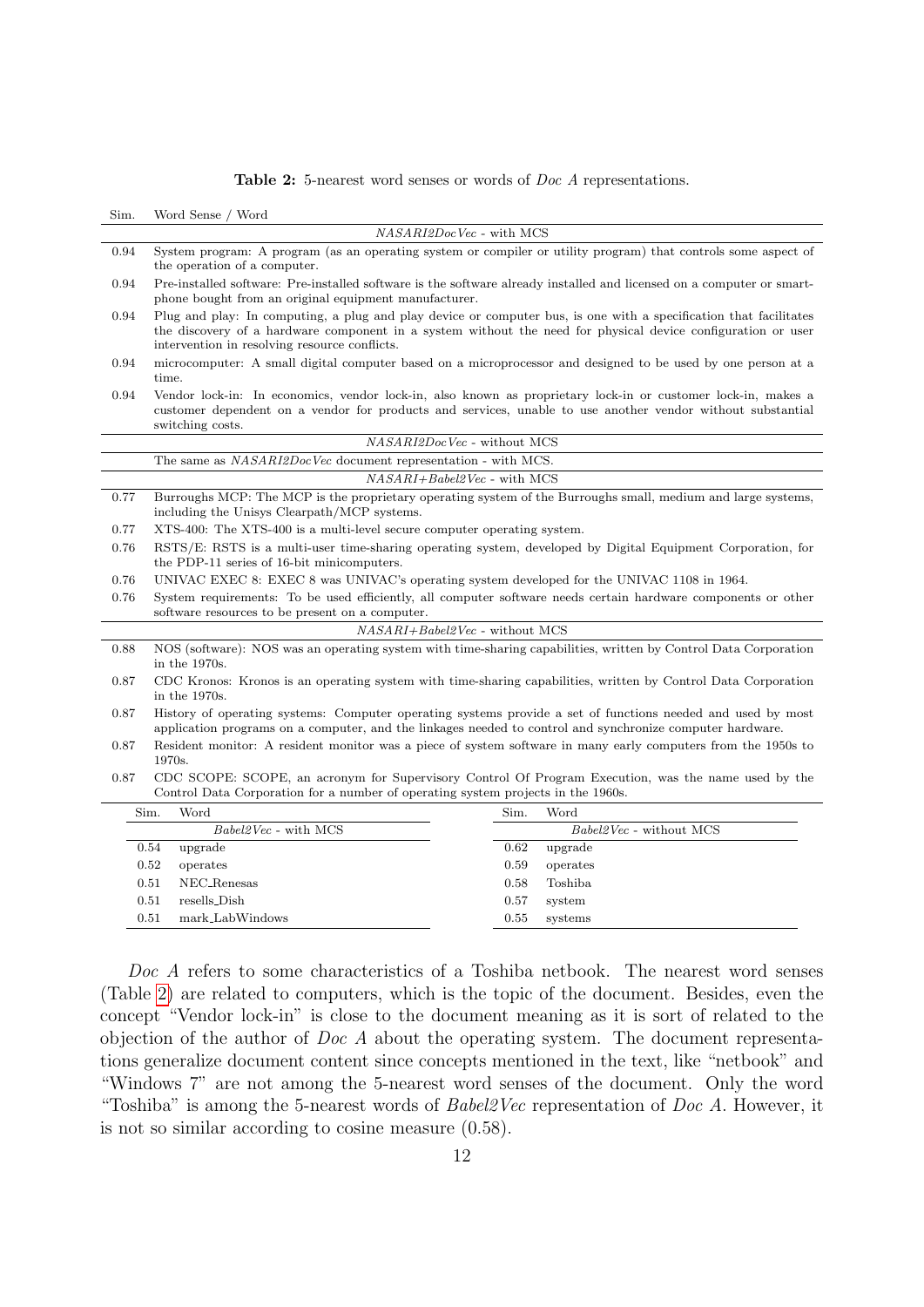# Table 3: 5-nearest word senses or words of  $Doc\ B$  representations.

<span id="page-13-0"></span>

| Sim. | Word Sense / Word                                                                                                                                                                                                                                                      |  |  |  |  |  |
|------|------------------------------------------------------------------------------------------------------------------------------------------------------------------------------------------------------------------------------------------------------------------------|--|--|--|--|--|
|      | NASARI2DocVec - with MCS                                                                                                                                                                                                                                               |  |  |  |  |  |
| 0.94 | Apple II series: The Apple II series is a set of home computers, one of the first highly successful mass-produced<br>microcomputer products, designed primarily by Steve Wozniak, manufactured by Apple Computer and introduced<br>in 1977 with the original Apple II. |  |  |  |  |  |
| 0.94 | Xerox Alto: The Xerox Alto was one of the first personal computers, a general purpose computer designed for<br>individual use.                                                                                                                                         |  |  |  |  |  |
| 0.93 | Apple IIGS: The Apple IIGS is the fifth and most powerful model in the Apple II series of personal computers<br>produced by Apple Computer.                                                                                                                            |  |  |  |  |  |
| 0.93 | Desktop metaphor: In computing, the desktop metaphor is an interface metaphor which is a set of unifying concepts<br>used by graphical user interfaces to help users more easily interact with the computer.                                                           |  |  |  |  |  |
| 0.93 | Apple Desktop Bus: Apple Desktop Bus is a bit-serial computer bus connecting low-speed devices to computers.                                                                                                                                                           |  |  |  |  |  |
|      | NASARI2DocVec - without MCS                                                                                                                                                                                                                                            |  |  |  |  |  |
| 0.95 | Xerox Alto: The Xerox Alto was one of the first personal computers, a general purpose computer designed for<br>individual use.                                                                                                                                         |  |  |  |  |  |
| 0.95 | Apple II series: The Apple II series is a set of home computers, one of the first highly successful mass-produced<br>microcomputer products, designed primarily by Steve Wozniak, manufactured by Apple Computer and introduced<br>in 1977 with the original Apple I.  |  |  |  |  |  |
| 0.95 | Apple Desktop Bus: Apple Desktop Bus is a bit-serial computer bus connecting low-speed devices to computers.                                                                                                                                                           |  |  |  |  |  |
| 0.94 | Apple IIGS: The Apple IIGS is the fifth and most powerful model in the Apple II series of personal computers<br>produced by Apple Computer.                                                                                                                            |  |  |  |  |  |
| 0.94 | PowerBook: The PowerBook is a line of Macintosh laptop computers that was designed, manufactured and sold by<br>Apple Computer, Inc. from 1991 to 2006.                                                                                                                |  |  |  |  |  |
|      | NASARI+Babel2Vec - with MCS                                                                                                                                                                                                                                            |  |  |  |  |  |
| 0.87 | Desktop metaphor: In computing, the desktop metaphor is an interface metaphor which is a set of unifying concepts<br>used by graphical user interfaces to help users more easily interact with the computer.                                                           |  |  |  |  |  |
| 0.85 | Numbers (spreadsheet): Numbers is a spreadsheet application developed by Apple Inc. as part of the iWork<br>productivity suite alongside Keynote and Pages.                                                                                                            |  |  |  |  |  |
| 0.85 | GarageBand: GarageBand is a software application for OS X and iOS that allows users to create music or podcasts.                                                                                                                                                       |  |  |  |  |  |
| 0.85 | Keyboard shortcut: In computing, a keyboard shortcut is a series of one or several keys that invoke a software or<br>operating system operation when triggered by the user.                                                                                            |  |  |  |  |  |
| 0.85 | Cut, copy, and paste: In human – computer interaction, cut and paste and copy and paste are related commands that<br>offer a user-interface interaction technique for transferring text, data, files or objects from a source to a destination.                        |  |  |  |  |  |
|      | NASARI+Babel2Vec - without MCS                                                                                                                                                                                                                                         |  |  |  |  |  |
| 0.89 | Pages (word processor): Pages is a word processor and a page layout application developed by Apple Inc.                                                                                                                                                                |  |  |  |  |  |
| 0.89 | Numbers (spreadsheet): Numbers is a spreadsheet application developed by Apple Inc. as part of the iWork<br>productivity suite alongside Keynote and Pages.                                                                                                            |  |  |  |  |  |
| 0.89 | Desktop metaphor: In computing, the desktop metaphor is an interface metaphor which is a set of unifying concepts<br>used by graphical user interfaces to help users more easily interact with the computer.                                                           |  |  |  |  |  |
| 0.89 | GarageBand: GarageBand is a software application for OS X and iOS that allows users to create music or podcasts.                                                                                                                                                       |  |  |  |  |  |
| 0.89 | MobileMe: MobileMe was a subscription-based collection of online services and software offered by Apple Inc.                                                                                                                                                           |  |  |  |  |  |
|      | Sim.<br>Word<br>Word<br>Sim.                                                                                                                                                                                                                                           |  |  |  |  |  |
|      | $Babel 2\mathit{Vec}$ - with MCS<br>Babel2Vec - without MCS                                                                                                                                                                                                            |  |  |  |  |  |
|      | 1Gig_DIMM<br>0.74<br>0.75<br>Macbook                                                                                                                                                                                                                                   |  |  |  |  |  |
|      | 0.73<br>0.75<br>MacBook_Pro<br>MacBook_trackpad                                                                                                                                                                                                                        |  |  |  |  |  |
|      | 0.73<br>Apple_iLife_suite<br>0.74<br>MacBook                                                                                                                                                                                                                           |  |  |  |  |  |
|      | 0.72<br>0.74<br>G5_Quad<br>PowerBook                                                                                                                                                                                                                                   |  |  |  |  |  |
|      | 0.72<br>0.74<br>Macbook<br>Macbook_Pro                                                                                                                                                                                                                                 |  |  |  |  |  |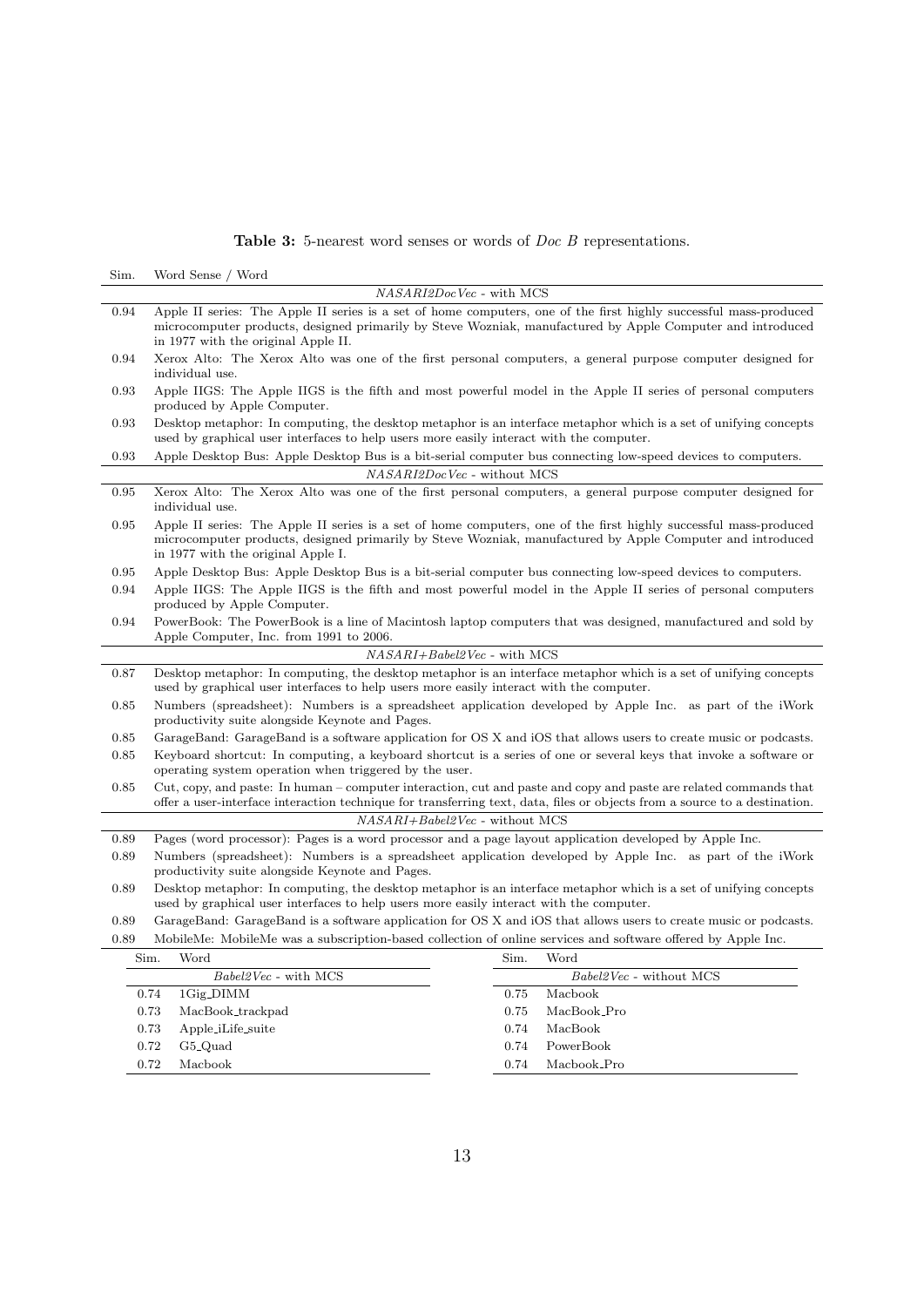The usage of Word2Vec in conjunction with NASARI embedded vectors impacts the position of the document in the space of embedded vectors. The examples indicate that the 5-nearest word senses of *NASARI2DocVec* representation tend to be more generic than the neighbors of  $NASARI+Babel2Vec$  (representation that includes Word2Vec vectors).

For *Doc A*, the majority of the nearest word or word senses of *NASARI+Babel2Vec* are operating systems or are related to operating systems. That is quite related to the document content since the operating system Windows 7 is a concern of the author of Doc A. Although Windows 7 is not among the 5-nearest concepts of *Doc A NASARI+Babel2Vec*, it is close. The similarity of *Doc A NASARI+Babel2Vec* representation to the Windows 7 synset is 0.78.

Doc B refers to some characteristics of Macbook Pro and compares some of its aspects to PowerBook aspects. NASARI2DocVec representation of this document is similar to Applerelated concepts (Table [3\)](#page-13-0). This representation without MCS is similar to The PowerBook synset, an entity mentioned in the document. This entity is not among the 5-nearest concepts of NASARI2DocVec with MCS representation, but their similarity is 0.92, thus they are still close.  $NASARI+Babel2Vec$  representation of *Doc B* is close to more specific concepts, which are, explicitly or implicitly, mentioned in the document: GarageBand, Numbers and Pages, which are part of iWorks. The concept Pages, the nearest concept of  $NASARI+Babel2Vec$ without MCS, is not among the 5-nearest synsets of this representation with MCS. However, it is the 6th nearest synset, with a similarity of 0.85. Babel2Vec representation of Doc B is similar to entities mentioned in the document. The representation without MCS is more similar to the products MacBook and PowerBook, whereas the representation with MCS is more similar the product features, as trackpad and iLife Suite.

With regard to the use of MCS when representing documents we noted that document representations with and without MCS are very similar. For instance, Doc A's NASARI2DocVec representations have the same 5-nearest word senses and are almost identical. In the case of Doc B, relevant concepts that are among the 5-nearest word senses of NASARI2DocVec and NASARI+Babel2Vec representations without MCS are also near to the same representation with MCS. Table [4](#page-14-0) presents the cosine similarity between the document representations built with and without MCS, for both documents (*Doc A* and  $Doc B$ ).

<span id="page-14-0"></span>Table 4: Cosine similarity between document representations with and without MCS.

| Representation     | Doc A | Doc B |
|--------------------|-------|-------|
| NASARI2DocVec      | 1.00  | 0.99  |
| $NASARI+Babel2Vec$ | 0.87  | 0.98  |
| Babel2Vec          | 0.85  | 0.98  |

As previously discussed, the use of MCS can bring some noise to the representation, since the MCS may not be the correct synset for the document. This is the case of "buy it" and "charge" returned to *Doc A* (Table [1\)](#page-11-0). On the other hand, the discarding of MCS limits the number of identified synsets and can potentially damage the construction of the document representation, especially for short documents. For example, for the dataset of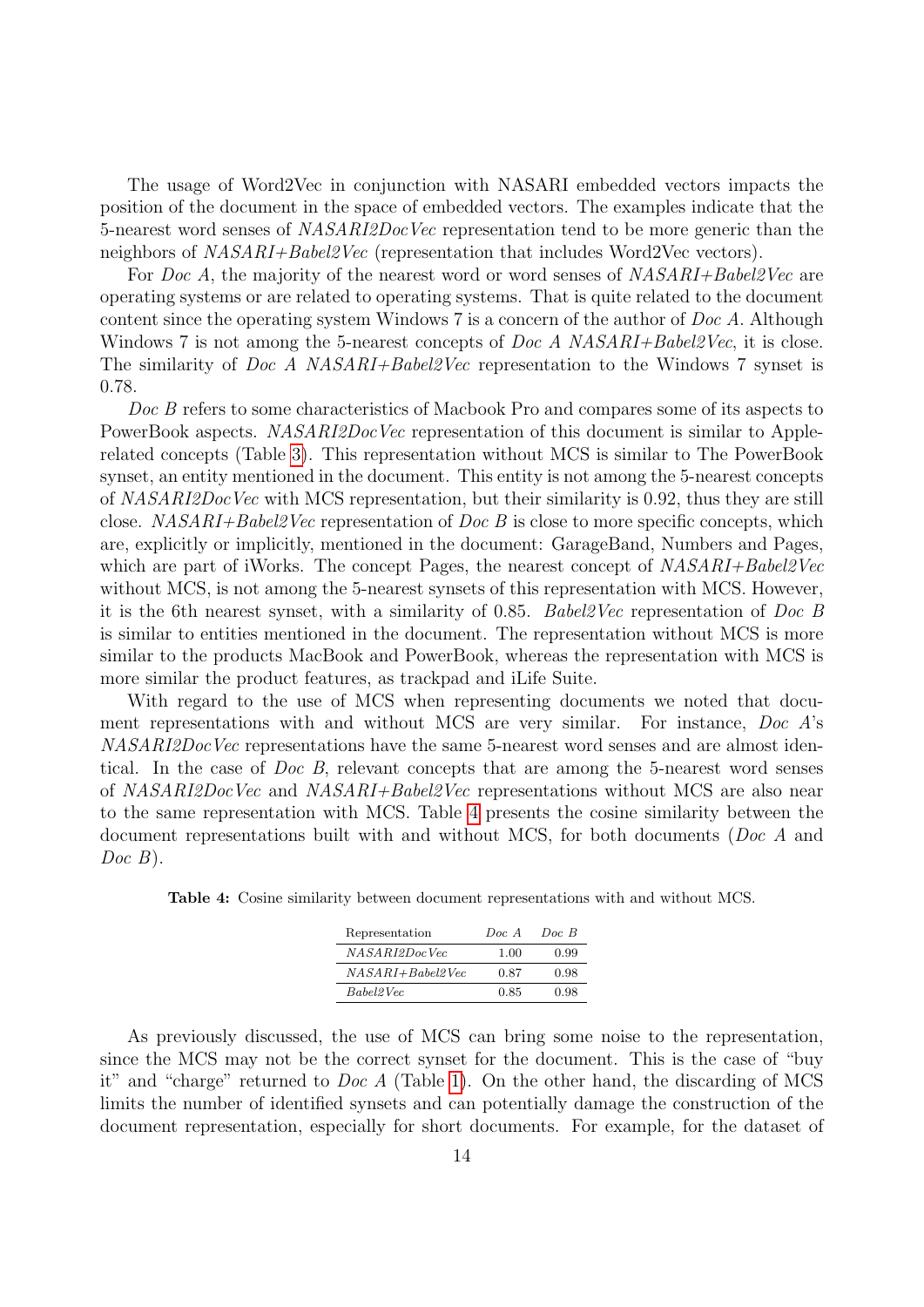815 documents used in the experimental evaluation presented in Section [5,](#page-15-0) the discarding of MCS leads to 15 documents without representation, since no synset was retrieved for these documents. Besides, part of the noise brought by MCS can be filtered using a subset of NASARI embedded vectors containing only concepts related to Wikipedia pages with at least five backlinks in Wikipedia. For instance, only one of MCS was represented in this subset of NASARI vectors in Doc A.

Another factor that may limit the construction of the representations is the quality of the texts. User-generated content, such as social media posts and e-mail messages, may be written in an informal language and contain out-of-vocabulary words and other grammatical issues. Text quality may have an impact on word sense disambiguation and out-ofvocabulary words may not be present on word embedding vectors, what may prevent the construction of embedded document representations.

A similar issue may damage the construction of NASARI2DocVec representation. As there are only NASARI embedded vectors for nouns, NASARI2DocVec representation may not be generated for some documents. This is the case of short opinion documents, which may contain only adjectives, such as "good", "clean and comfortable" and "terrible". In the case of the dataset of 815 documents used in the experimental evaluation, 6 documents could not be represented using *NASARI2DocVec* representation model.

Therefore, considering that (i) discarding of MCS limits the ability of representing short documents; (ii) the use of a subset of NASARI vectors can filter part of noisy synsets; and (iii) NASARI2DocVec representation model is limited to nouns; we carried out our experimental evaluation with NASARI+Babel2Vec and Babel2Vec representations with MCS synsets.

# <span id="page-15-0"></span>5. Experimental Evaluation

The proposed representations, NASARI+Babel2Vec and Babel2Vec, were evaluated in text classification scenarios. In this section, we present the datasets used in the experimental evaluation, the experimental setup and a discussion of the results. Details of the experimental evaluation, including all the datasets and the results of every tested configuration, are available at <http://sites.labic.icmc.usp.br/rsinoara/doc-embeddings>.

# 5.1. Text collections

The experimental evaluation was conducted with five text collections: Computer Science Technical Reports (CSTR), Ohsumed-400, BBC, SemEval-2015 Aspect Based Sentiment Analysis (*SE-ABSA15*) and BEST sports - Top 4 (*BS-Top4*), briefly described in the following. Each dataset can be seen as an independent gold standard, related to a specific classification objective.[8](#page-15-1) These datasets illustrate real application scenarios, in which different users or situations require different organizations (or classifications) for the same text collection.

<span id="page-15-1"></span> $8SE-ABSAI5$  and BS-Top4 were used by Sinoara et al. [\[20\]](#page-32-4) and each of them has three classification schemes (sets of class labels), which we treat as different datasets.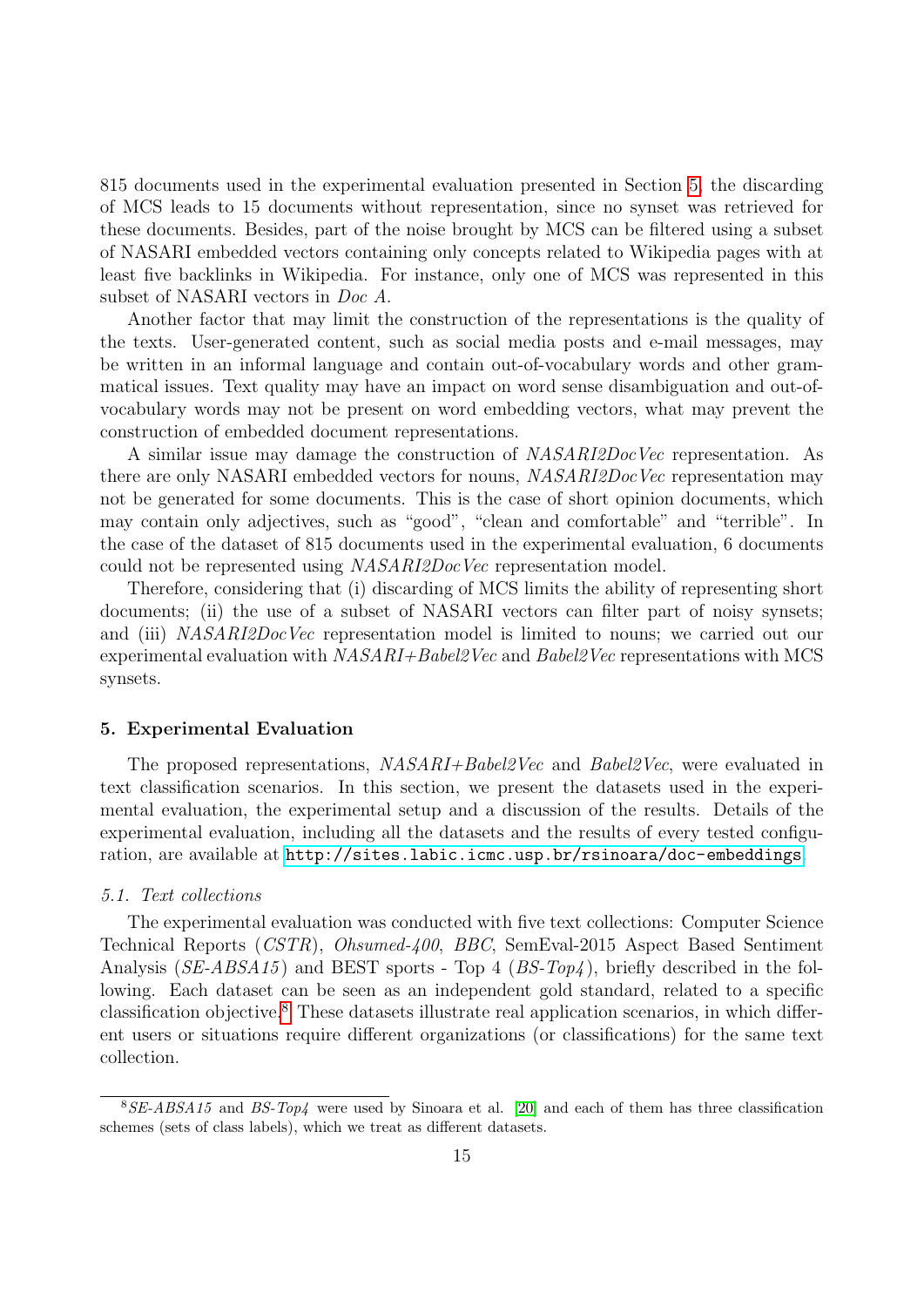- CSTR. CSTR (Computer Science Technical Reports) collection is composed of 299 abstracts and technical reports published in the Department of Computer Science at University of Rochester from 1991 to 2007 [\[49\]](#page-33-12). The documents belong to 4 areas: Systems, Theory, Robotics and Artificial Intelligence.
- Ohsumed-400. Ohsumed-400 collection is derived from OHSUMED [\[50,](#page-33-13) [51\]](#page-33-14). It is composed of medical abstracts from MEDLINE, an online medical information database, categorized according to 23 cardiovascular diseases. We used the version composed of 400 documents from each category.
- **BBC.** BBC dataset<sup>[9](#page-16-0)</sup> is a collection of 2225 labeled documents from the BBC news website [\[52\]](#page-33-15). The documents are organized into five classes: Business, Entertainment, Politics, Sport and Tech.
- SE-ABSA15. SE-ABSA15 is a collection composed of reviews of Restaurants, Laptops and Hotels, created for the SemEval-2015 Aspect Based Sentiment Analysis task [\[48\]](#page-33-11). This is a high-quality sentiment analysis dataset since it was created following a controlled and well-defined process. The annotations assign review polarities (positive, neutral or negative) to each entity aspect evaluated on the reviews. The same 815 reviews used in [\[20\]](#page-32-4) were used in this experimental evaluation. Three sub-datasets were leveraged in this collection: (i) SE-product: categorization by product type (Restaurant, Laptop or Hotel); (ii) SE-polarity: categorization by review polarity (positive, negative or neutral), which was determined by the most frequent polarity among the evaluations of product aspects; and (iii) SE-product-polarity: categorization by both product and review polarity.
- BS-Top4. BS-Top4 [\[53\]](#page-33-16) is a collection of sports news written in Portuguese, extracted from BEST sports website [\[54\]](#page-33-17). This collection has 283 documents from four different sports: Formula 1, MotoGP, Soccer and Tennis. Besides the website classification by sports, the documents are also labeled considering the performance of Brazilian athletes ("Brazilian won", "Brazilian did not win", "No Brazilian cited" or "Not de-fined<sup>"[10](#page-16-1)</sup>). Thus, the three datasets for BS-Top4, representing its three possible categorizations, are: (i) BS-topic: categorization by sport; (ii) BS-semantic: categorization by performance of Brazilian athletes; and (iii) BS-topic-semantic: categorization by both sport and athletes' performance.

Table [5](#page-17-0) presents a description and statistics of the text collections and the nine datasets used in this experimental evaluation. The datasets vary in terms of language, number of documents and number of classes. Along with the English text collections, a Portuguese collection was included in this experimental evaluation and is used as a proof of concept of the multilingual aspect of our proposals.

<span id="page-16-1"></span><span id="page-16-0"></span> $9$ <http://mlg.ucd.ie/datasets/bbc.html>

<sup>&</sup>lt;sup>10</sup>The label "Not defined" refers to documents that do not report the results of a competition or report both Brazilian victory and defeat.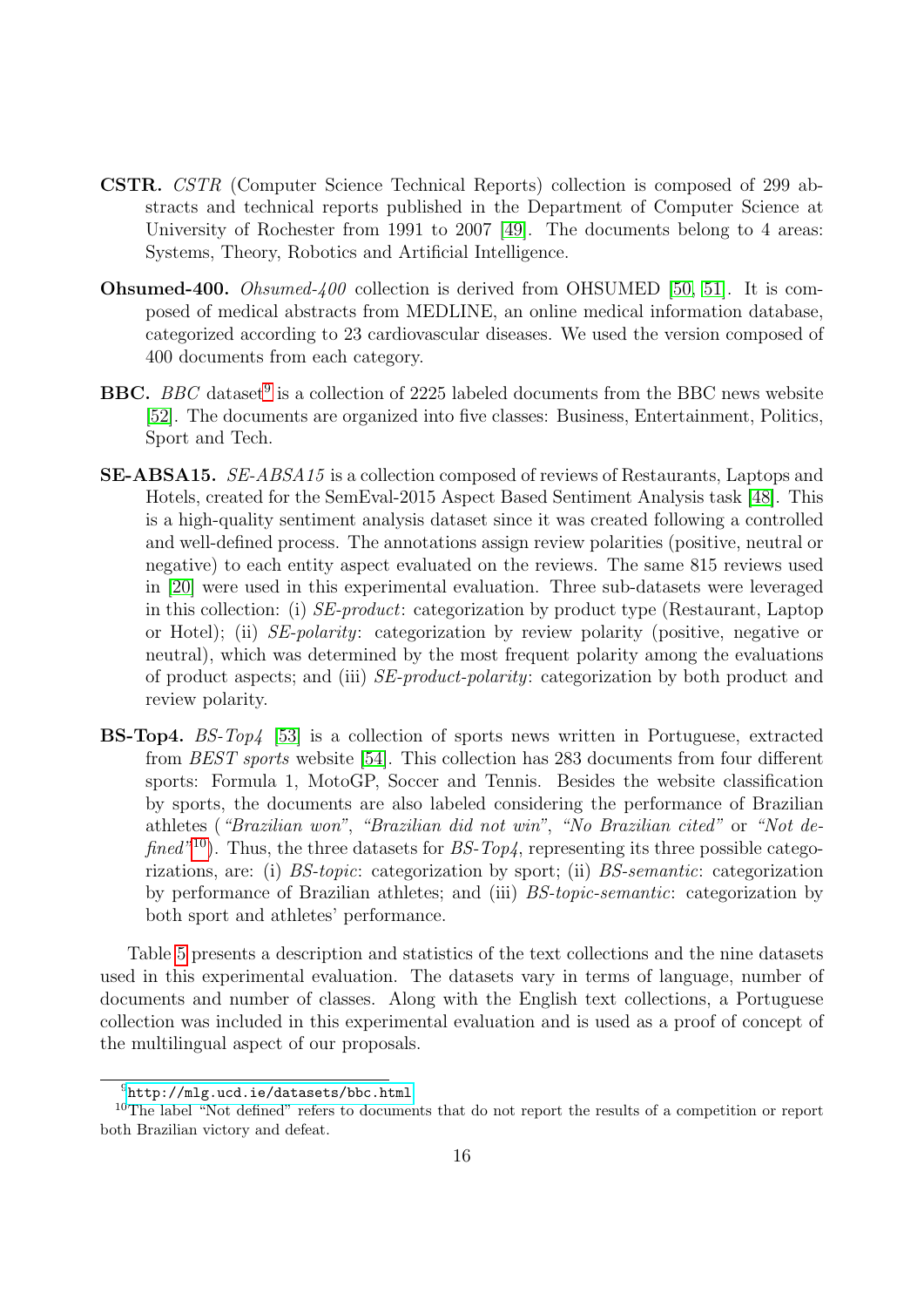<span id="page-17-0"></span>

|                 |            | Domain            |                   |      | $\#\text{Words}$ |        |      | #Synsets |        |
|-----------------|------------|-------------------|-------------------|------|------------------|--------|------|----------|--------|
| Text collection | Language   | Text type         | $\#\mathrm{docs}$ | min. | max.             | mean   | min. | max.     | mean   |
| CSTR            | English    | Technical reports | 299               | 21   | 432              | 168.05 | 8    | 204      | 80.31  |
| $Ohsumed-400$   | English    | Medical abstracts | 9200              | 24   | 578              | 168.42 | 11   | 259      | 78.25  |
| $_{BBC}$        | English    | News              | 2225              | 89   | 4432             | 384.04 | 34   | 1715     | 165.46 |
| $SE-ABSA15$     | English    | Reviews           | 815               |      | 572              | 75.61  | 2    | 211      | 28.81  |
| BS-Top4         | Portuguese | News              | 283               | 64   | 457              | 192.20 | 28   | 198      | 79.01  |

Table 5: Text collections and datasets description.

|                 |                                   |                | Majority | Minority | Semantic         |
|-----------------|-----------------------------------|----------------|----------|----------|------------------|
| Text collection | Dataset                           | $\#$ classes   | class    | class    | difficulty level |
| CSTR            | CSTR                              | $\overline{4}$ | 42.81\%  | 8.36%    | 1st              |
| $Ohsumed-400$   | $Ohsumed-400$                     | 23             | 4.35%    | 4.35%    | 1st              |
| BBC             | <b>BBC</b>                        | 5              | 22.97%   | 17.35%   | 1st              |
|                 | $SE$ -product                     | 3              | 66.75%   | 3.68%    | 1st              |
| $SE-ABSA15$     | $SE$ -polarity                    | 3              | 53.74%   | 3.44\%   | 2nd              |
|                 | $SE$ -product-polarity            | 9              | 32.88%   | $0.12\%$ | 2nd              |
|                 | $BS\text{-}topic$                 | $\overline{4}$ | 32.16\%  | 21.20\%  | 1st              |
| $BS-Top4$       | BS-semantic                       | $\overline{4}$ | 32.86%   | 13.07%   | 2nd              |
|                 | $BS\text{-}topic\text{-}semantic$ | $15*$          | 10.25%   | 1.77%    | 2nd              |

\*The possible class label "Formula 1-No Brazilian cited" does not have any document, therefore, BS-topic-semantic has only 15 classes (and not 16).

The datasets present distinct levels of semantic difficulty. Regarding the difficulty of text mining applications, Sinoara et al. [\[55\]](#page-33-18) discuss two different levels of semantic difficulty (or semantic complexity). According to the authors, the first level of semantic difficulty is related to document organization problems that depend mainly on the vocabulary. In this problem, each group of documents has its common terms, and documents can be differentiated mainly by the vocabulary. The second level is related to problems that require more than the vocabulary. Although the authors investigate the levels of semantic complexity in text clustering scenarios, the same discussion can also be applied to multi-class text classification scenarios. The datasets of BS-Top4 collection were investigated in [\[55\]](#page-33-18), and the authors show that *BS-topic* is in the first level of semantic complexity and *BS-semantic* and *BS*topic-semantic are in the second level. Based on the nature of the class labels (i.e., the classification objective) of the other datasets used in this work, we can say that CSTR, *Ohsumed-400, BBC* and *SE-product* are in the first level. Their objective, as well as the objective of BS-topic, is a classification by topic.

The other datasets *(SE-polarity and SE-product-polarity)* do not only deal with topic classification (as they depend on what is positive, neutral and negative), so they are included in the second level of semantic difficulty. In the problem of sentiment classification, sentiment  $words<sup>11</sup>$  $words<sup>11</sup>$  $words<sup>11</sup>$  are important in the identification of the sentiment expressed in the documents. However, we may consider sentiment classification as an especial case of problems of the

<span id="page-17-1"></span><sup>11</sup>Sentiment words are words that are commonly used to express positive or negative sentiment, such as "good", "terrible" and "awesome". Sentiment words usually are adjectives or adverbs.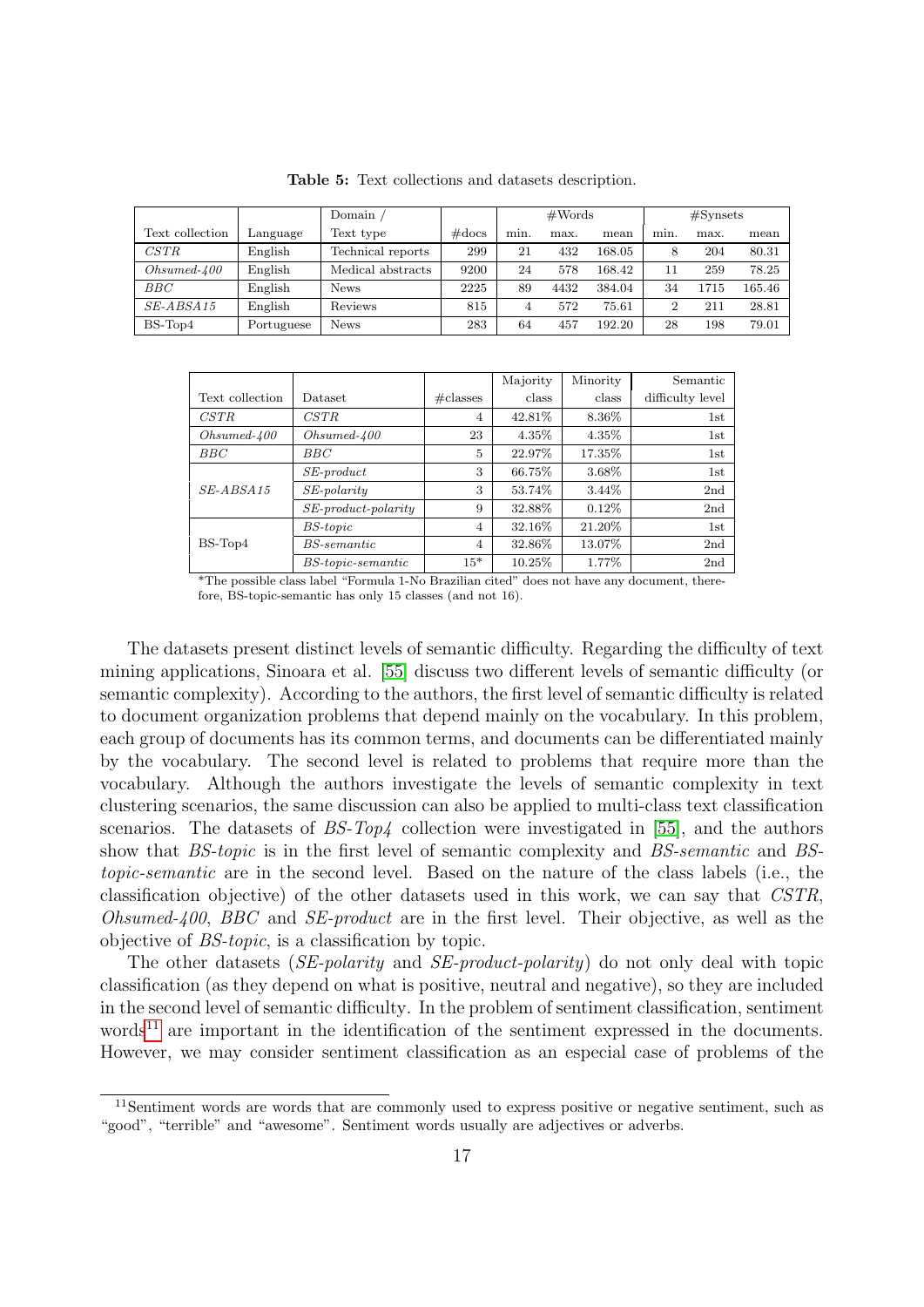second level of semantic difficulty. Although sentiment words are important, they are not enough to solve the problem of sentiment classification [\[5\]](#page-31-4), what may increase its semantic difficult. As an example, negation words may change the polarity of sentiment words, as in the sentence "The food was not very tasty, but the service was as excellent as I expected.". In this sentence, the positive polarity of "tasty" is changed to negative by the negation word "not". However, there are also cases where a negation word does not change the polarity of sentiment words, as in "Not only the food was very tasty, but also the service was as excellent as I expected.". Among the challenges of sentiment classification, we can mention: (i) Sentences may contain sentiment shifters, such as negation words, which must be handled; (ii) the same sentiment word can have different polarities (positive or negative) according to the context or application domain; (iii) sentences containing sentiment words may not express sentiments; (iv) the text may express sarcasm; and (v) sentences without sentiment words may contain implicit opinions.

# 5.2. Experimental setup and evaluation criteria

The representation models were tested in the automatic text classification task<sup>[12](#page-18-0)</sup>. We applied six traditional and state-of-the-art inductive classification algorithms. Four algorithms are taken from the Weka library [\[57\]](#page-34-0): Naive Bayes (NB), J48 (implementation of C4.5 algorithm), Sequential Minimal Optimization (SMO, which is an algorithm for solving optimization problems during the training of SVMs), and IBk (implementation of the k-NN algorithm). The remaining two algorithms are two versions of the IMBHN (Inductive Model based on Bipartite Heterogeneous Networks), which present state-of-the-art classification performance in several settings:  $IMBHN^C$  [\[58\]](#page-34-1) and  $IMBHN^R$  [\[56\]](#page-34-2). Although these two algorithms are based on networks, the bipartite network is a direct mapping from vector space model representations.

J48 was applied using confidence factors of 0.15, 0.20, 0.25. For SMO, we considered three types of kernel: linear, polynomial (exponent  $= 2$ ) and radial basis function (gamma  $= 0.01$ ). The C values considered for each type of kernel were  $0, 10^{-5}, 10^{-4}, 10^{-3}, 10^{-2}, 10^{-1}, 10^{0}, 10^{1}$ ,  $10^2$ ,  $10^3$ ,  $10^4$ ,  $10^5$ . We used IBk without and with a weighted vote scheme, which gives for each of the nearest neighbors a weight vote equal to  $1/(1s)$ , where s is a similarity measure between neighbors. The values of k were 1, 3, 5, 7, 9, 11, 13, 15, 17, 19, 25, 35, 45, 55. We used both Euclidean and cosine distances as proximity measure. For  $IMBHN<sup>C</sup>$  and  $IMBHN<sup>R</sup>$ , we used the error correction rates of 0.01, 0.05, 0.1, 0.5. We defined a maximum number of iterations of 1000 and we used the minimum mean squared error of 0.01 as stopping criteria.

We selected three different comparison representation models: bag-of-words (BOW), latent Dirichlet allocation (LDA) and a vanilla Word2Vec. BOW was selected as the baseline since it is a traditional text representation model, usually applied in text mining. It is simple to be generated, based on word frequencies, and presents competitive results in many applications. The other two baselines consider latent semantics and were briefly presented in Section [2.](#page-4-0)

<span id="page-18-0"></span> $12$ The classification experiments were conducted using the text categorization tool developed by Rossi et al. [\[56\]](#page-34-2).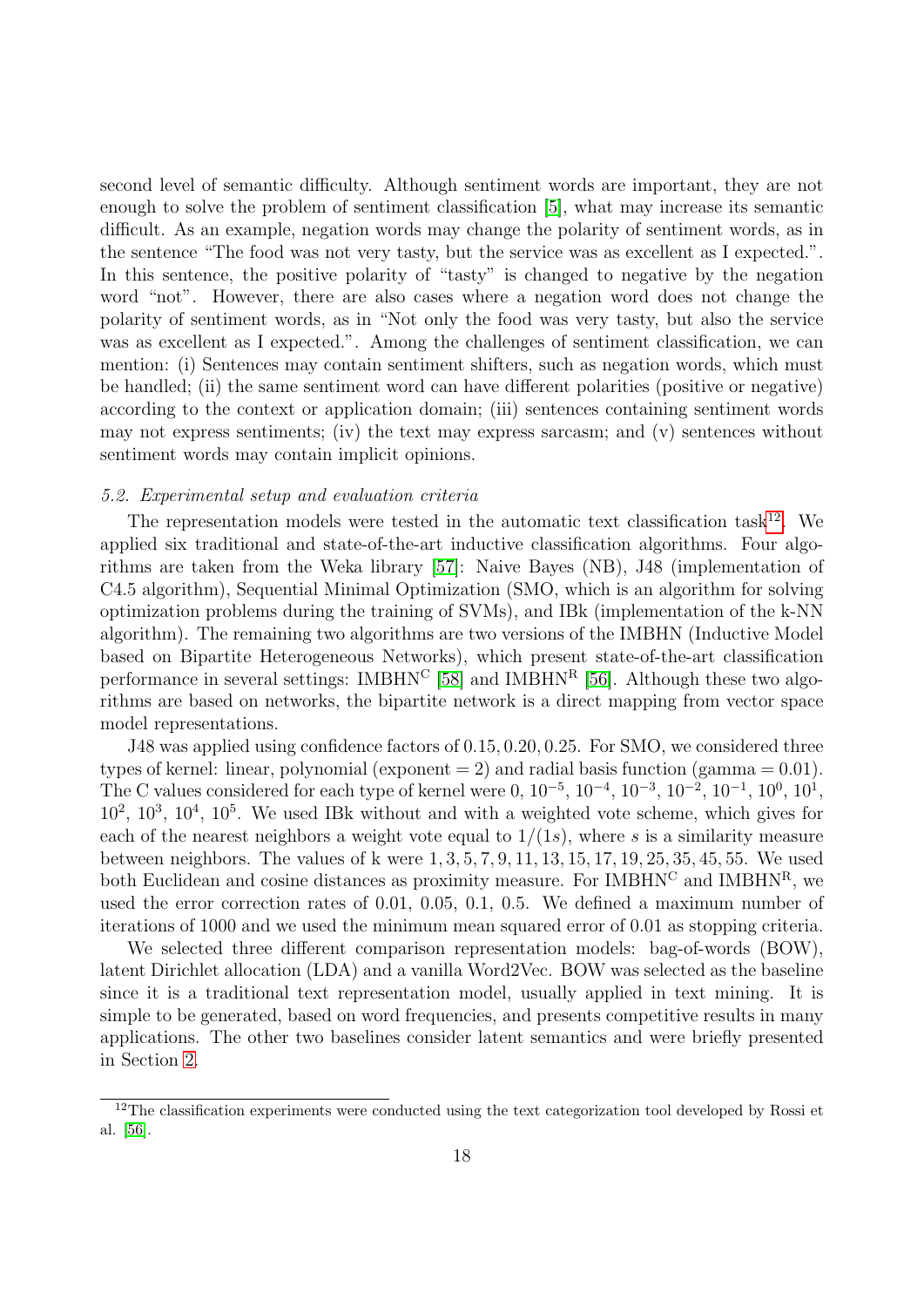Features of BOW representations are word stems<sup>[13](#page-19-0)</sup>, which were present in more than one document and were obtained after excluding stopwords<sup>[14](#page-19-1)</sup> and numbers. In order to generate the representation based on LDA, stopwords were removed and we built 100 LDA topic models of 300 topics (the same dimension of the pre-trained embeddings) for each text collection. Then, we randomly selected one of these models to represent the text collection. The topic models were built using the LDA method available in the Mallet tool [\[59\]](#page-34-3).

The third comparison model, which we call  $Word2Vec^{15}$  $Word2Vec^{15}$  $Word2Vec^{15}$ , is a representation model based on Word2Vec word embeddings vectors without the disambiguation step proposed on our Babel2Vec representation model (Section [4\)](#page-7-0). In this Word2Vec representation, each document was represented by the centroid of its word or phrase vectors, using the same Word2Vec pre-trained vectors that were used to build the proposed representation models. With this comparison model we can directly compare the impact of the word sense disambiguation step of our *Babel2Vec* representation model.

We selected term frequency (TF) as term weighting scheme for the construction of BOW and embedded representations (NASARI+Babel2Vec, Babel2Vec and Word2Vec) based on the results presented by Rossi et al. [\[58\]](#page-34-1). The authors compared TF against term frequencyinverse document frequency (TF-IDF) [\[60\]](#page-34-4) using 14 text collections and six classification algorithms. Their experimental evaluation indicates that most of the algorithms had better results when using TF. As TF presented better results in the traditional bag-of-words approach, we also assumed this weighting scheme when building the embedded document vectors. Besides, TF is the weighting scheme applied in Algorithm [1,](#page-9-1) as if a term appears twice in the document, the vector of this term will be added twice, and so on. Moreover, many topic extraction methods to generate representation models and classification models consider a generative assumption about the texts based on the raw term frequencies [\[3\]](#page-31-2).

In order to compare the results of the solutions (combination of text representation and classification models), in this article we considered the  $F_1$  as a classification performance measure<sup>[16](#page-19-3)</sup>.  $F_1$  is the harmonic mean of precision and recall given by the following equation:

$$
F_1 = 2 * \frac{Precision * Recall}{Precision + Recall}.
$$
\n(1)

Assuming that the label set of a text collection is in the set  $\mathcal{C} = \{c_1, \dots, c_k\}$ , precision and recall are computed separately for each class  $c_i \in \mathcal{C}$  as a multi-class evaluation problem [\[61,](#page-34-5) [6\]](#page-31-5). Precision and recall of a class  $c_i$  are respectively given by:

$$
Precision_{c_i} = \frac{TP_{c_i}}{TP_{c_i} + FP_{c_i}},\tag{2}
$$

<span id="page-19-0"></span><sup>13</sup>Stemming was performed using Porter Stemmer (<http://tartarus.org/~martin/PorterStemmer/>) for English documents and RSLP Stemmer (<http://www.inf.ufrgs.br/~viviane/rslp/index.htm>) for Portuguese documents.

<span id="page-19-2"></span><span id="page-19-1"></span><sup>&</sup>lt;sup>14</sup>The used stoplist is available at  $http://sitesrlabel.c.$ .icmc.usp.br/rsinoara/doc-embeddings

<sup>&</sup>lt;sup>15</sup>This representation model was constructed based on the implementation available at [https://github.](https://github.com/joao8tunes/BoV) [com/joao8tunes/BoV](https://github.com/joao8tunes/BoV)

<span id="page-19-3"></span><sup>&</sup>lt;sup>16</sup>The results obtained by other classification measures such as Accuracy, Error, Precision and Recall are reported at <http://sites.labic.icmc.usp.br/rsinoara/doc-embeddings/>.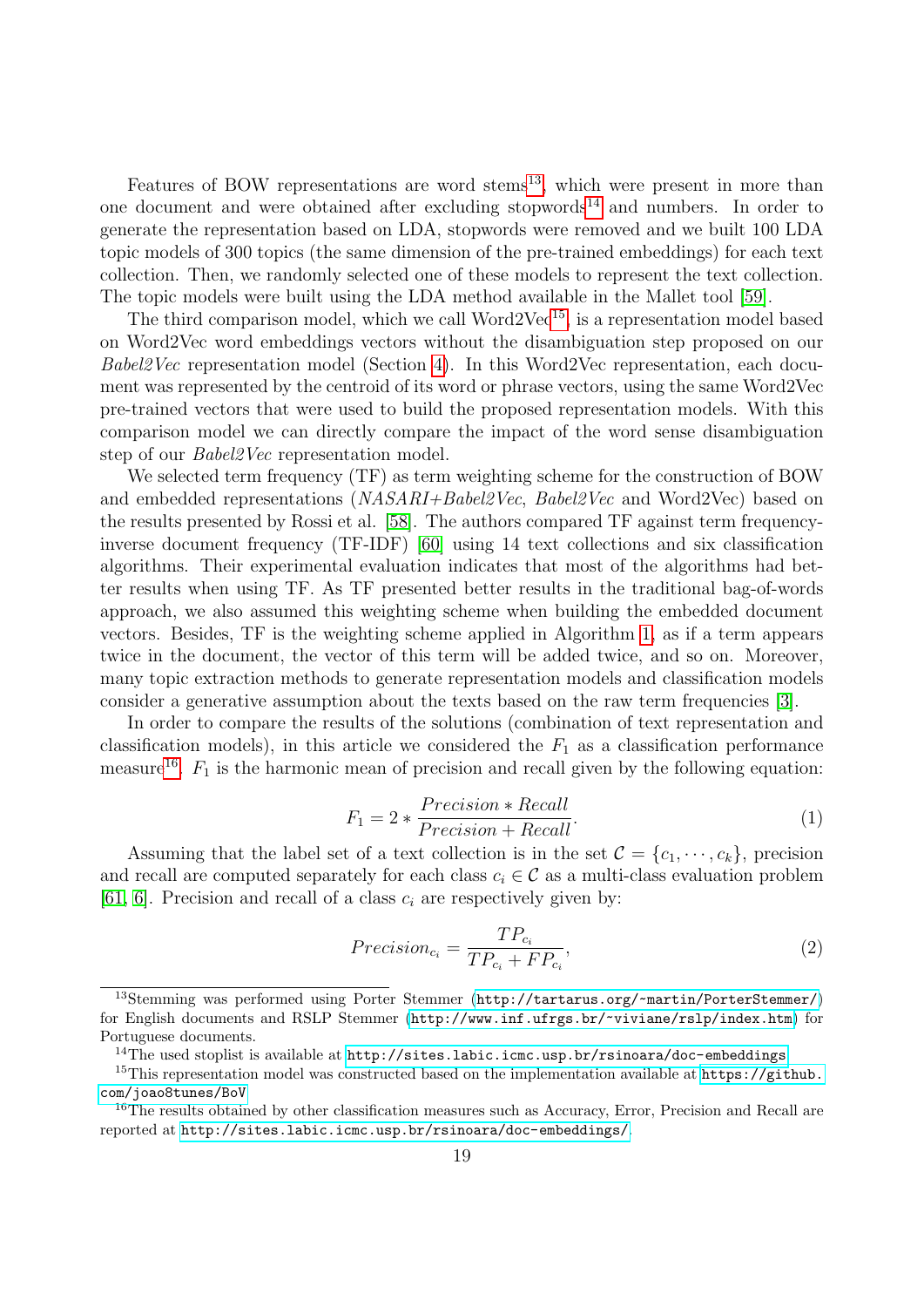and

$$
Recall_{c_i} = \frac{TP_{c_i}}{TP_{c_i} + FN_{c_i}},\tag{3}
$$

where  $TP_{c_i}$  (True Positive) is the number of test documents correctly assigned to class  $c_i$ ,  $FP_{c_i}$  (False Positive) represents the number of test documents from class  $c_j$   $(c_j \neq c_i)$  but assigned to class  $c_i$ , and  $FN_{c_i}$  (False Negative) is the number of test documents from class  $c_i$  but incorrectly assigned to class  $c_j$   $(c_j \neq c_i)$ .

In a multi-class scenario, two strategies are used to summarize the results of precision and recall computed for each class: micro-averaging and macro-averaging [\[61,](#page-34-5) [6\]](#page-31-5). The micro-averaging strategy performs a sum of the terms of the evaluation measures. Therefore, the precision and recall using the micro-averaging strategy are:

$$
Precision^{Micro} = \frac{\sum_{c_i \in \mathcal{C}} TP_{c_i}}{\sum_{c_i \in \mathcal{C}} (TP_{c_i} + FP_{c_i})},\tag{4}
$$

$$
Recall^{Micro} = \frac{\sum_{c_i \in \mathcal{C}} TP_{c_i}}{\sum_{c_i \in \mathcal{C}} (TP_{c_i} + FN_{c_i})}.
$$
\n
$$
(5)
$$

The macro-averaging strategy performs an average over the evaluations measures considering all classes. Therefore, the precision and recall using the macro-averaging strategy are:

$$
Precision^{Macro} = \frac{\sum_{c_i \in \mathcal{C}} Precision_{c_i}}{|\mathcal{C}|},\tag{6}
$$

$$
Recall^{Macro} = \frac{\sum_{c_i \in \mathcal{C}} Recall_{c_i}}{|\mathcal{C}|}.
$$
\n
$$
(7)
$$

Micro-averaging scores are dominated by the number of  $TP$  and consequently large classes dominate small classes in micro-averaging scores. On the other hand, macro-averaging gives equal weight to each class, and consequently, the number of  $TP$  in small classes are emphasized in macro-averaging scores. Thus, these two strategies are complementary to each other. We denote  $F_1$  computed through micro-averaging of precision and recall by Micro- $F_1$ , and through macro-averaging by Macro- $F_1$ .

The classification performance measures were obtained using the 10-fold cross-validation procedure. All algorithms were subjected to the same folds of the cross-validation procedure. The classification performance values were submitted to Friedman test and Nemenyi's post hoc test with 95% of confidence level to assess if there are statistically significant differences among the text representations [\[62\]](#page-34-6).

# 5.3. Results

The execution of the experimental configurations previously described resulted in 104 classification performance results for each tested document representation and dataset. Ta-bles [6](#page-21-0) e [7](#page-22-0) present, respectively, the best values of  $Micro-F_1$  and  $Macro-F_1$  obtained by each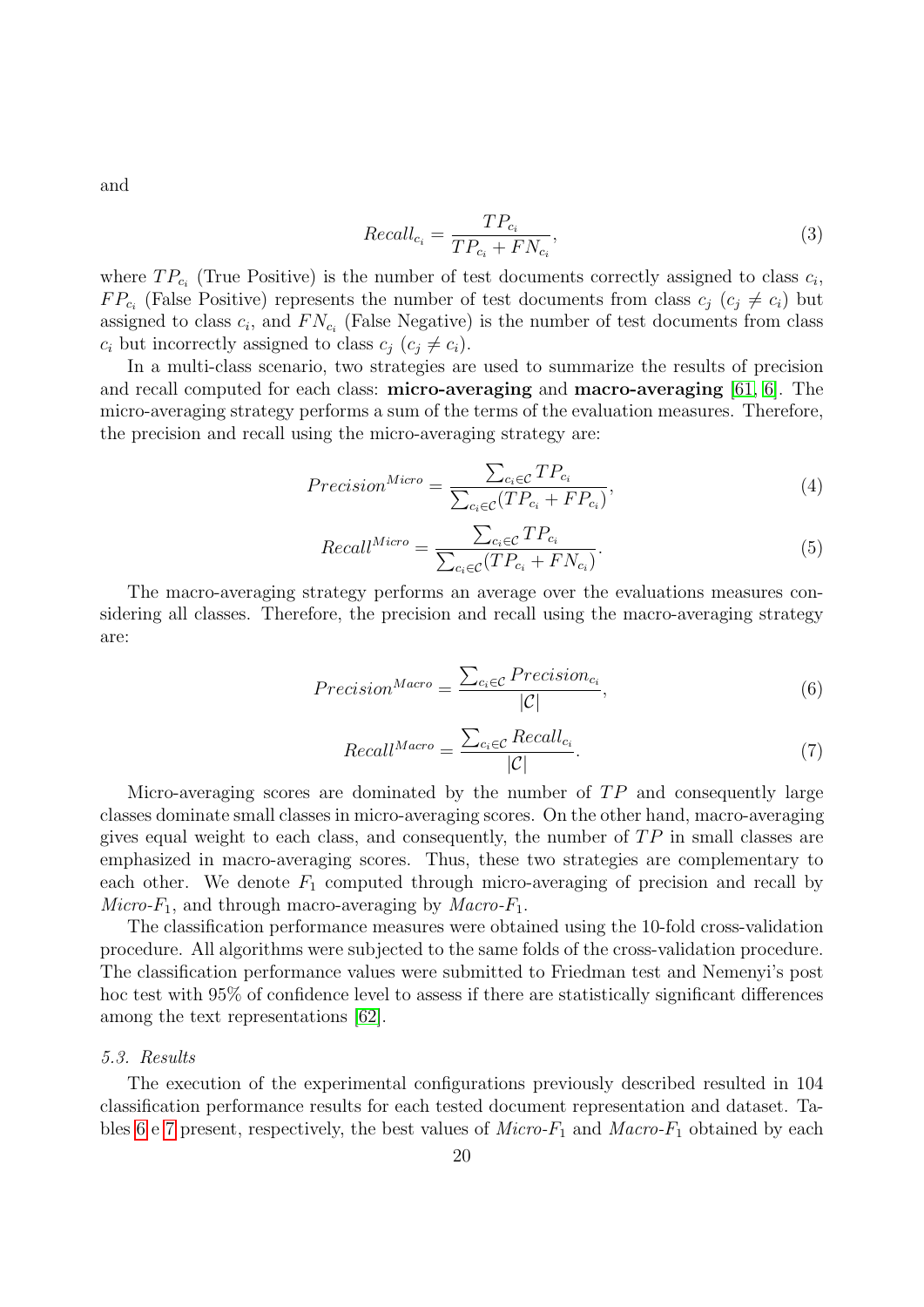algorithm among all tested parameters. Considering the best classification performances of each algorithm, the proposed semantic representations presented better results in the experiments with the English datasets than with the Portuguese datasets. For the Portuguese text collection  $(BS-Top4)$ , the best classification performances obtained with BOW was higher than the best performances of semantic representations for most of the tested algorithms. We found few cases whose classification performances of semantic representations were higher than the accuracies of BOW. One of these few cases is NB classifier for BS-topic-semantic dataset for which the use of  $NASARI+Babel2Vec$  representation reached 0.6252 of *Micro-F*<sub>1</sub>, while the *Micro-F*<sub>1</sub> using BOW was 0.5725.

For the English text collections, the semantic representations outperformed BOW classification performance in the majority of the tested configurations. The highest differences were presented in the most semantically difficult datasets (SE-polarity and SE-product-polarity). For these datasets,  $NASARI+Babel2Vec$  best  $Micro-F<sub>1</sub>$  was higher than BOW best Micro- $F_1$  in 7 out of 12 tested cases and it was also higher than the best *Babel2Vec Micro-F*<sub>1</sub> in 7 out of 12 cases. The best  $Micro-F_1$  of Babel2Vec outperformed the best accuracy of BOW representation in 8 out of 12 tested cases. Considering  $Macco-F_1$  results, the best NASARI+Babel2Vec results were higher than BOW best result in 8 out of 12 cases and the best Babel2Vec results were higher than BOW best result in 7 out of 12 cases.

The median values of the 936 results of  $Micro-F_1$  and  $Macro-F_1$  for each text representation model are presented in the last line of Tables [6](#page-21-0) e [7,](#page-22-0) respectively. As most of the used datasets are not balanced,  $Maccr$ - $F_1$  is an important measure in this experimental evaluation since it is not dominated by large classes. The proposed approaches obtained the highest  $Macro-F<sub>1</sub>$  median values.

<span id="page-21-0"></span>**Table 6:** Best *Micro-F*<sub>1</sub>. Values greater than the baseline BOW are highlighted in bold and the best accuracy of each line is underlined. The header line of each dataset corresponds to the best results for the respective dataset. The last line presents the median  $Micro-F<sub>1</sub>$ , considering the 936 results of each text representation.

|                          | $NASARI+Babel2Vec$ | Babel2Vec | <b>BOW</b> | <b>LDA</b> | Word2Vec               |
|--------------------------|--------------------|-----------|------------|------------|------------------------|
| CSTR                     | 0.8263             | 0.7925    | 0.8429     | 0.8261     | 0.8160                 |
| <b>IMBHN<sup>C</sup></b> | 0.7559             | 0.6790    | 0.8028     | 0.7055     | 0.7424                 |
| <b>IMBHN<sup>R</sup></b> | 0.7592             | 0.7524    | 0.8428     | 0.7894     | 0.7757                 |
| J48                      | 0.4976             | 0.5220    | 0.6885     | 0.6689     | 0.5182                 |
| <b>IBk</b>               | 0.7826             | 0.7525    | 0.8429     | 0.8261     | 0.7794                 |
| NB                       | 0.7661             | 0.7457    | 0.7793     | 0.7324     | 0.7924                 |
| <b>SMO</b>               | 0.8263             | 0.7925    | 0.7493     | 0.7087     | 0.8160                 |
| $Ohsumed-400$            | 0.3796             | 0.3734    | 0.4249     | 0.4155     | 0.4015                 |
| <b>IMBHN<sup>C</sup></b> | 0.2091             | 0.2210    | 0.3065     | 0.2645     | 0.2622                 |
| <b>IMBHNR</b>            | 0.2964             | 0.2936    | 0.4249     | 0.4155     | 0.3152                 |
| J48                      | 0.1011             | 0.0880    | 0.3132     | 0.2823     | 0.1012                 |
| <b>IBk</b>               | 0.3038             | 0.3064    | 0.3822     | 0.3647     | 0.3389                 |
| NB                       | 0.2740             | 0.2754    | 0.3508     | 0.2474     | 0.2952                 |
| <b>SMO</b>               | 0.3796             | 0.3734    | 0.3536     | 0.3947     | 0.4015                 |
| $_{BBC}$                 | 0.9730             | 0.9762    | 0.9694     | 0.9713     | 0.9798                 |
| <b>IMBHN<sup>C</sup></b> | 0.9555             | 0.9622    | 0.9582     | 0.9474     | 0.9699                 |
| <b>IMBHNR</b>            | 0.9411             | 0.9573    | 0.9694     | 0.9713     | 0.9573                 |
| J48                      | 0.8674             | 0.8589    | 0.8611     | 0.8234     | 0.8611                 |
| IBk                      | 0.9587             | 0.9658    | 0.9555     | 0.9582     | 0.9685                 |
| NB                       | 0.9344             | 0.9528    | 0.9294     | 0.9002     | 0.9524                 |
| SMO                      | 0.9730             | 0.9762    | 0.9649     | 0.9676     | 0.9798                 |
|                          |                    |           |            |            | Continued on next page |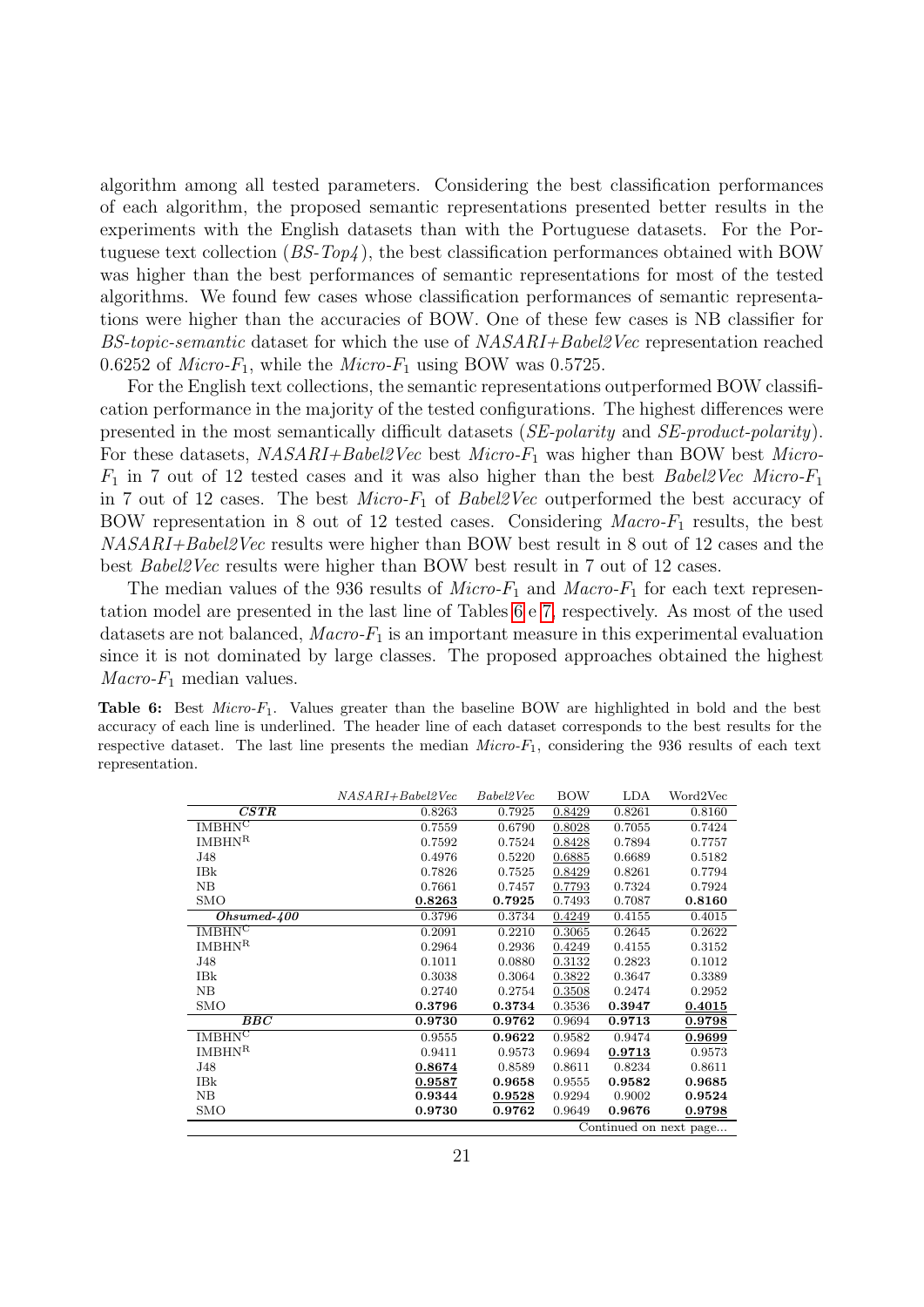|  |  | <b>Table 6:</b> Best $Micro-F_1$ (continued). |  |  |
|--|--|-----------------------------------------------|--|--|
|--|--|-----------------------------------------------|--|--|

|                          | $NASARI + Babel2Vec$ | Babel 2Vec | <b>BOW</b> | LDA    | Word2Vec |
|--------------------------|----------------------|------------|------------|--------|----------|
| $SE$ -product            | 0.9926               | 0.9939     | 0.9914     | 0.9828 | 0.9926   |
| <b>IMBHN<sup>C</sup></b> | 0.9730               | 0.9926     | 0.9816     | 0.9619 | 0.9790   |
| IMBHN <sup>R</sup>       | 0.9595               | 0.9705     | 0.9914     | 0.9754 | 0.9607   |
| <b>J48</b>               | 0.9067               | 0.8933     | 0.9227     | 0.9080 | 0.8994   |
| IBk                      | 0.9840               | 0.9902     | 0.9852     | 0.9754 | 0.9852   |
| NB                       | 0.9619               | 0.9840     | 0.9276     | 0.8675 | 0.9509   |
| <b>SMO</b>               | 0.9926               | 0.9939     | 0.9644     | 0.9828 | 0.9926   |
| $SE$ -polarity           | 0.8576               | 0.8465     | 0.8282     | 0.8037 | 0.8687   |
| <b>IMBHN<sup>C</sup></b> | 0.7803               | 0.7963     | 0.8049     | 0.6956 | 0.7940   |
| IMBHN <sup>R</sup>       | 0.8282               | 0.8355     | 0.8282     | 0.8037 | 0.8307   |
| J48                      | 0.6933               | 0.6882     | 0.7153     | 0.6871 | 0.6920   |
| IBk                      | 0.8172               | 0.8013     | 0.7729     | 0.7803 | 0.7964   |
| NB                       | 0.7409               | 0.7151     | 0.7031     | 0.5092 | 0.7410   |
| <b>SMO</b>               | 0.8576               | 0.8465     | 0.8161     | 0.7975 | 0.8687   |
| $SE$ -product-polarity   | 0.8147               | 0.8306     | 0.7780     | 0.7742 | 0.8380   |
| <b>IMBHN<sup>C</sup></b> | 0.7755               | 0.7977     | 0.7743     | 0.7337 | 0.7866   |
| <b>IMBHNR</b>            | 0.6674               | 0.6773     | 0.7398     | 0.7460 | 0.6662   |
| <b>J48</b>               | 0.6024               | 0.5999     | 0.7105     | 0.6258 | 0.5779   |
| IBk                      | 0.8012               | 0.7950     | 0.7582     | 0.7607 | 0.7619   |
| NB                       | 0.7522               | 0.7092     | 0.6895     | 0.4994 | 0.6320   |
| <b>SMO</b>               | 0.8147               | 0.8306     | 0.7780     | 0.7742 | 0.8380   |
| <b>BS-topic</b>          | 0.9964               | 1.0000     | 1.0000     | 1.0000 | 1.0000   |
| <b>IMBHN<sup>C</sup></b> | 0.9717               | 0.9930     | 0.9893     | 0.9893 | 0.9750   |
| IMBHN <sup>R</sup>       | 0.9752               | 0.9858     | 0.9964     | 0.9893 | 0.9893   |
| J48                      | 0.8086               | 0.8516     | 0.9682     | 0.9041 | 0.9506   |
| IBk                      | 0.9964               | 1.0000     | 0.9966     | 1.0000 | 1.0000   |
| NB                       | 0.9610               | 0.9647     | 0.9964     | 0.9858 | 0.9750   |
| <b>SMO</b>               | 0.9964               | 1.0000     | 1.0000     | 0.9893 | 0.9964   |
| $BS-semantic$            | 0.6538               | 0.6542     | 0.6895     | 0.6147 | 0.6296   |
| <b>IMBHN<sup>C</sup></b> | 0.5622               | 0.5479     | 0.6466     | 0.5728 | 0.5484   |
| IMBHN <sup>R</sup>       | 0.5830               | 0.6331     | 0.6895     | 0.6147 | 0.5867   |
| <b>J48</b>               | 0.4950               | 0.4102     | 0.5905     | 0.4768 | 0.5267   |
| IBk                      | 0.6011               | 0.6148     | 0.6538     | 0.6079 | 0.6085   |
| NB                       | 0.5053               | 0.5232     | 0.5761     | 0.5126 | 0.4526   |
| <b>SMO</b>               | 0.6538               | 0.6542     | 0.6366     | 0.5910 | 0.6296   |
| <b>BS-topic-semantic</b> | 0.6573               | 0.6611     | 0.6686     | 0.6047 | 0.6541   |
| <b>IMBHN<sup>C</sup></b> | 0.5587               | 0.5869     | 0.6257     | 0.5905 | 0.6541   |
| <b>IMBHNR</b>            | 0.4309               | 0.4839     | 0.5799     | 0.5550 | 0.4841   |
| J48                      | 0.3892               | 0.3528     | 0.5515     | 0.4591 | 0.4419   |
| IBk                      | 0.5868               | 0.6115     | 0.6575     | 0.6043 | 0.6085   |
| NB                       | 0.6252               | 0.5970     | 0.5725     | 0.4877 | 0.5722   |
| SMO                      | 0.6573               | 0.6611     | 0.6686     | 0.6047 | 0.6400   |
|                          |                      |            |            |        |          |
| Median                   | 0.7577               | 0.7388     | 0.6189     | 0.6541 | 0.7456   |

<span id="page-22-0"></span>Table 7: Best Macro-F<sub>1</sub>. Values greater than the baseline BOW are highlighted in bold and the best accuracy of each line is underlined. The header line of each dataset corresponds to the best results for the respective dataset. The last line presents the median  $Macco-F_1$ , considering the 936 results of each text representation.

|                          | $NASARI+Babel2Vec$ | Babel2Vec | BOW    | LDA    | Word2Vec               |
|--------------------------|--------------------|-----------|--------|--------|------------------------|
| CSTR                     | 0.8344             | 0.8066    | 0.8501 | 0.8327 | 0.8245                 |
| <b>IMBHN<sup>C</sup></b> | 0.7512             | 0.7085    | 0.8016 | 0.7310 | 0.7765                 |
| <b>IMBHN<sup>R</sup></b> | 0.7458             | 0.7392    | 0.8501 | 0.8034 | 0.7572                 |
| J48                      | 0.4478             | 0.5079    | 0.6386 | 0.6655 | 0.4565                 |
| <b>IBk</b>               | 0.7999             | 0.7528    | 0.8435 | 0.8327 | 0.7929                 |
| NB                       | 0.7425             | 0.7520    | 0.8110 | 0.7299 | 0.7906                 |
| <b>SMO</b>               | 0.8344             | 0.8066    | 0.7674 | 0.7045 | 0.8245                 |
|                          |                    |           |        |        | Continued on next page |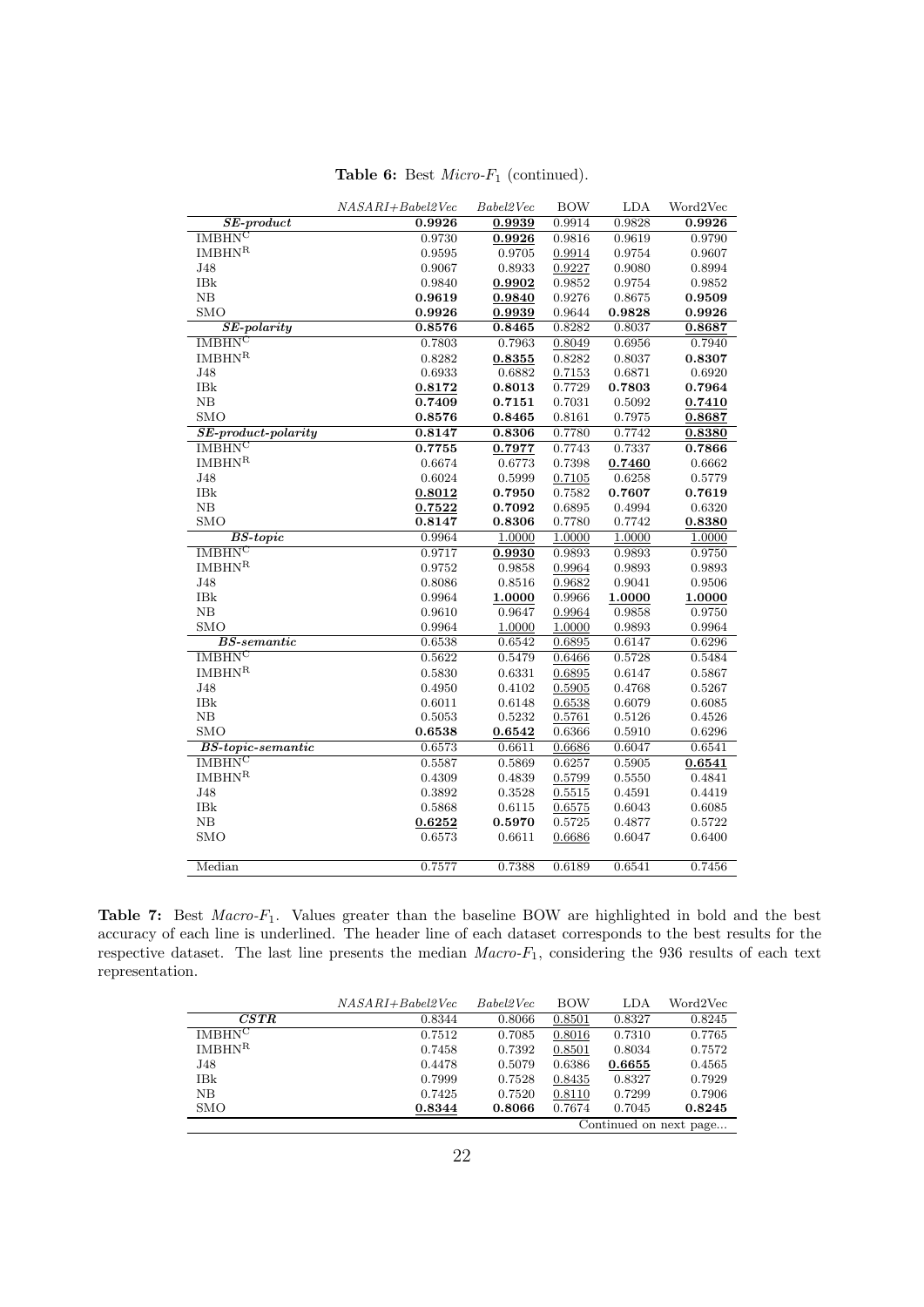Table 7: Best  $\mathit{Macro-F}_1$  (continued).

|                                                    | $NASARI+Babel2Vec$    | Babel 2Vec       | <b>BOW</b>       | LDA              | Word2Vec              |
|----------------------------------------------------|-----------------------|------------------|------------------|------------------|-----------------------|
| $Ohsumed-400$                                      | 0.3821                | 0.3771           | 0.4218           | 0.4102           | 0.4040                |
| IMBHN <sup>C</sup>                                 | 0.2522                | 0.2547           | 0.3144           | 0.2640           | 0.2841                |
| IMBHN <sup>R</sup>                                 | 0.3070                | 0.3037           | 0.4218           | 0.4102           | 0.3255                |
| J48                                                | 0.1012                | 0.0882           | 0.3112           | 0.2791           | 0.1017                |
| IBk                                                | 0.3076                | 0.3105           | 0.3893           | 0.3595           | 0.3415                |
| NΒ                                                 | 0.2794                | 0.2827           | 0.3507           | 0.2470           | 0.3018                |
| SMO                                                | 0.3821                | 0.3771           | 0.3598           | 0.3955           | 0.4040                |
| $_{BBC}$                                           | 0.9729                | 0.9765           | 0.9699           | 0.9709           | 0.9801                |
| $\overline{\text{IMBHN}^{\text{C}}}$               | 0.9562                | 0.9615           | 0.9578           | 0.9482           | 0.9704                |
| $\text{IMBHN}^{\text{R}}$                          | 0.9403                | 0.9569           | 0.9699           | 0.9709           | 0.9570                |
| J48                                                | 0.8653                | 0.8581           | 0.8616           | 0.8242           | 0.8605                |
| <b>IBk</b>                                         | 0.9589                | 0.9664           | 0.9553           | 0.9579           | 0.9691                |
| NB                                                 | 0.9345                | 0.9522           | 0.9298           | 0.9008           | 0.9518                |
| SMO                                                | 0.9729                | 0.9765           | 0.9648           | 0.9677           | $\boldsymbol{0.9801}$ |
| $SE$ -product                                      | 0.9530                | 0.9557           | 0.9431           | 0.9388           | 0.9506                |
| <b>IMBHN<sup>C</sup></b>                           | 0.8734                | 0.9557           | 0.9431           | 0.9274           | 0.9186                |
| <b>IMBHNR</b>                                      | 0.7309                | 0.7651           | 0.9385           | 0.9251           | 0.7329                |
| J48                                                | 0.7472                | 0.7293           | 0.8103           | 0.8753           | 0.7705                |
| IBk                                                | 0.9387                | 0.9451           | 0.9398           | 0.9388           | 0.9345                |
| NB                                                 | 0.8848                | 0.9329           | 0.8551           | 0.7154           | 0.8739                |
| <b>SMO</b>                                         | 0.9530                | 0.9547           | 0.8837           | 0.9353           | 0.9506                |
| $SE$ -polarity                                     | 0.5972                | 0.5943           | 0.5588           | 0.5393           | 0.5922                |
| <b>IMBHN<sup>C</sup></b>                           | 0.5391                | 0.5943           | 0.5588           | 0.4975           | 0.5904                |
| IMBHN <sup>R</sup>                                 | 0.5452                | 0.5509           | 0.5576           | 0.5245           | 0.5449                |
| J48                                                | 0.4786                | 0.4560           | 0.4741           | 0.4440           | 0.4731                |
| IBk                                                | 0.5371                | 0.5251           | 0.5280           | 0.5393           | 0.5403                |
| NB                                                 | 0.5953                | 0.5543           | 0.4687           | 0.4804           | $\bf0.5451$           |
| SMO                                                | 0.5972                | 0.5778           | 0.5583<br>0.4436 | 0.5195           | 0.5922                |
| $SE$ -product-polarity<br><b>IMBHN<sup>C</sup></b> | 0.4970                | 0.4950           |                  | 0.4216           | 0.5112                |
| IMBHN <sup>R</sup>                                 | 0.4722                | 0.4950           | 0.4436           | 0.4216           | 0.4779                |
| J48                                                | 0.2403                | 0.2454           | 0.3286           | 0.3993           | 0.2369                |
| IBk                                                | 0.3011<br>0.4384      | 0.3355<br>0.4360 | 0.3589<br>0.4115 | 0.3553<br>0.4199 | 0.3016<br>0.4373      |
| $_{\rm NB}$                                        | $\boldsymbol{0.4389}$ | 0.4347           | 0.3850           | 0.3078           | 0.3909                |
| SMO                                                | 0.4970                | 0.4784           | 0.4253           | 0.4186           | $\bf0.5112$           |
| $BS\text{-}topic$                                  | 0.9968                | 1.0000           | 1.0000           | 1.0000           | 1.0000                |
| <b>IMBHN<sup>C</sup></b>                           | 0.9737                | 0.9906           | 0.9863           | 0.9890           | 0.9776                |
| <b>IMBHNR</b>                                      | 0.9738                | 0.9829           | 0.9944           | 0.9885           | 0.9887                |
| J48                                                | 0.8083                | 0.8502           | 0.9647           | 0.9010           | 0.9509                |
| IBk                                                | 0.9968                | 1.0000           | 0.9948           | 1.0000           | 1.0000                |
| $_{\rm NB}$                                        | 0.9654                | 0.9660           | 0.9961           | 0.9872           | 0.9766                |
| SMO                                                | 0.9968                | 1.0000           | 1.0000           | 0.9893           | 0.9961                |
| $BS-semantic$                                      | 0.6581                | 0.6647           | 0.6959           | 0.6187           | 0.6535                |
| <b>IMBHN<sup>C</sup></b>                           | 0.5809                | 0.5666           | 0.6675           | 0.5914           | 0.5554                |
| $\text{IMBHN}^{\text{R}}$                          | 0.5701                | 0.6364           | 0.6959           | 0.6128           | 0.5956                |
| J48                                                | 0.4915                | 0.3995           | 0.5671           | 0.4894           | 0.5095                |
| IBk                                                | 0.6168                | 0.6163           | 0.6607           | 0.6187           | 0.6099                |
| NB                                                 | 0.5078                | 0.5106           | 0.5669           | 0.5112           | 0.4441                |
| SMO                                                | 0.6581                | 0.6647           | 0.6614           | 0.6037           | 0.6535                |
| $BS \text{-} topic \text{-} semantic$              | 0.4846                | 0.5012           | 0.5175           | 0.4796           | 0.4878                |
| <b>IMBHN<sup>C</sup></b>                           | 0.4182                | 0.4549           | 0.4763           | 0.4796           | 0.4834                |
| $\text{IMBHN}^{\text{R}}$                          | 0.2416                | 0.2367           | 0.3611           | 0.3385           | 0.2450                |
| J48                                                | 0.2656                | 0.2518           | 0.3922           | 0.3348           | 0.3212                |
| IBk                                                | 0.4276                | 0.4520           | 0.4944           | 0.4622           | 0.4424                |
| NΒ                                                 | 0.4498                | 0.4480           | 0.4402           | 0.3485           | 0.4238                |
| SMO                                                | 0.4846                | 0.5012           | 0.5175           | 0.4258           | 0.4878                |
|                                                    |                       |                  |                  |                  |                       |
| Median                                             | 0.5278                | 0.5147           | 0.4279           | 0.4759           | 0.5065                |

The distributions of the 104 results of  $Micro-F_1$  and  $Macro-F_1$  for each dataset and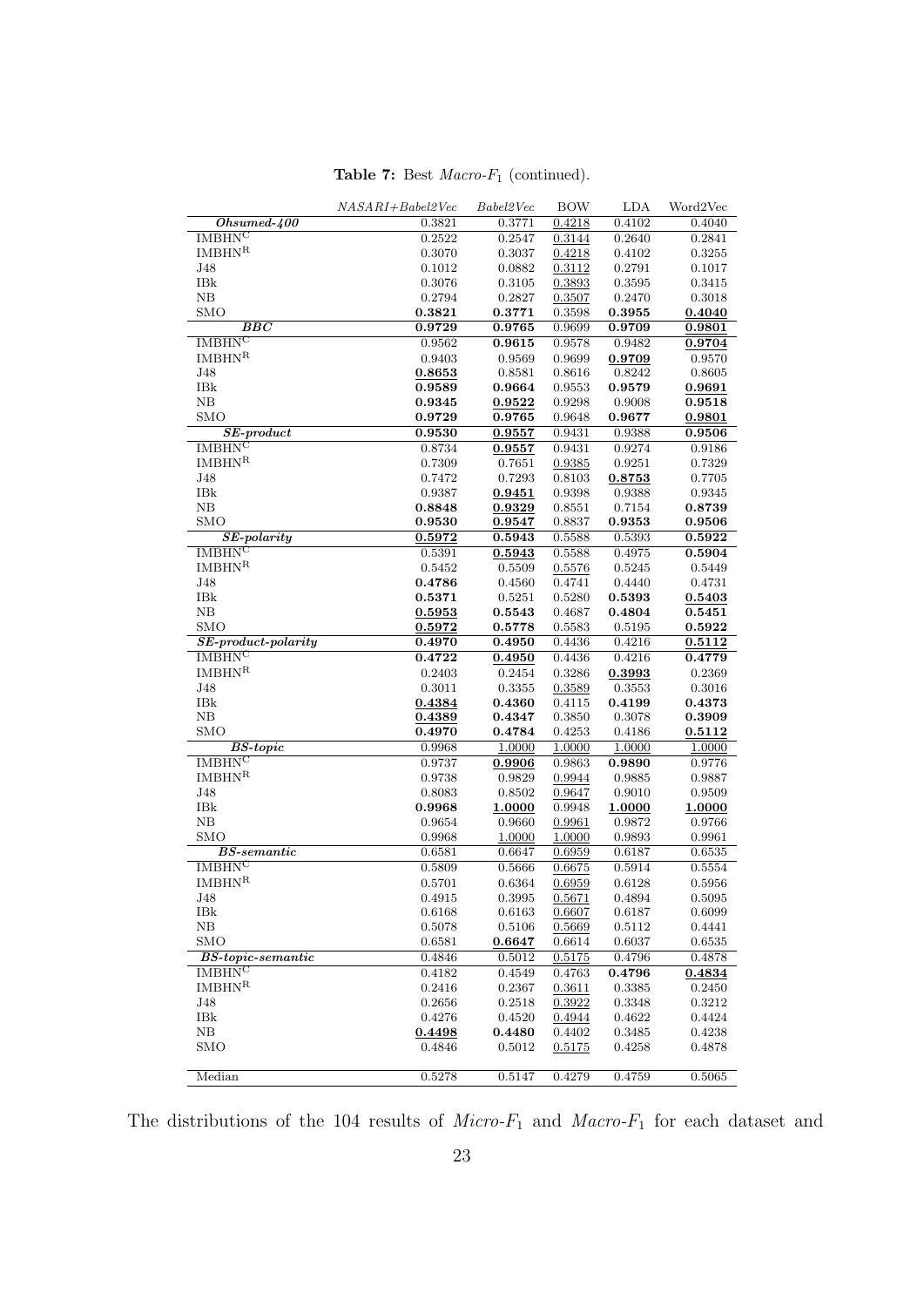representation model are presented in Figures [1](#page-25-0) and [2,](#page-26-0) respectively. In each figure, the first two lines of box plots correspond to the topic classification datasets (first level of semantic difficulty). Except for *Ohsumed-400*, the topic classification datasets presented high classification performance. For the datasets of the first line of box plots (BBC, SE-product and BS-topic), the classification performance (both  $Micro-F_1$  and  $Macro-F_1$ ) obtained with the use of semantic representations is close to 1.0, with the exception of a few outliers.

The third lines of box plots (Figures [1f, 1g,](#page-25-0) [2f](#page-26-0) and [2g\)](#page-26-0) correspond to the English semantic classification datasets (second level of semantic difficulty), whose  $Micro-F<sub>1</sub>$  values are around 0.8 and  $Maccr-F_1$  values are around 0.5. We can note that the median of the proposed representations (dotted and dash-dotted reference lines) are higher than the median of the other tested representations in these semantic classification datasets. Besides, in the case of the datasets of Figure [1a](#page-25-0) to Figure [1g,](#page-25-0) the interquartile range of BOW  $Micro-F_1$  results is higher than the interquartile range of the semantic representations. The same occurs to *Macro-F*<sub>1</sub> (Figure [2a](#page-26-0) to Figure [2g\)](#page-26-0).

In the case of the datasets that correspond to semantic classification (second level of semantic difficulty) of Portuguese documents, both  $Micro-F_1$  and  $Macro-F_1$  in these cases are bellow 0.7 (Figures [1h, 1i,](#page-25-0) [2h](#page-26-0) and [2i\)](#page-26-0). For these cases, the semantic representation results are as spread as the BOW results.

# 5.4. Analysis

According to the experimental evaluation for Portuguese datasets, the results obtained by enhanced representation models are not higher than the results of BOW. A possible explanation may be the coverage of the linguistic resources for the Portuguese language. Nevertheless, even BOW obtains low classification performances when semantic information is required to discover the class of documents. This fact shows that there is space for improvement on these cases and the strong results obtained for English datasets indicate that document embeddings may be a direction for further works in non-English texts. The experimental evaluation for the Portuguese text collection was performed as a proof of concept and must be further investigated.

As far as the English datasets are concerned, we found that the highest differences in classification performance between BOW and embedded representations were obtained in the more complex datasets, whose classification depends on semantic information (SE-polarity and *SE-product-polarity*). Looking to the highest  $Micro-F_1$  values (Tables [6\)](#page-21-0), Word2Vec model obtained the best results, but the proposed models obtained the highest median values for these scenarios (Figures [1f](#page-25-0) and [1g\)](#page-25-0). When considering the highest  $Macro-F<sub>1</sub>$ values (Tables [7\)](#page-22-0) for the English semantic datasets, Word2Vec model obtained the best result for SE-product-polarity, whereas NASARI+Babel2Vec obtained the best result for  $SE$ -polarity. Besides,  $NASARI+Babel2Vec$  and  $Babel2Vec$  also obtain the highest Macro- $F_1$ median values for these scenarios (Figures [2f](#page-26-0) and [2g\)](#page-26-0).

Tables [8](#page-27-0) and [9](#page-27-1) present the interquartile range value of  $Micro-F_1$  and  $Macro-F_1$  for each dataset and representation model. Word2Vec presented the lowest interquartile range of Micro- $F_1$  in four out of nine datasets. However, when considering Macro- $F_1$  results, Ba-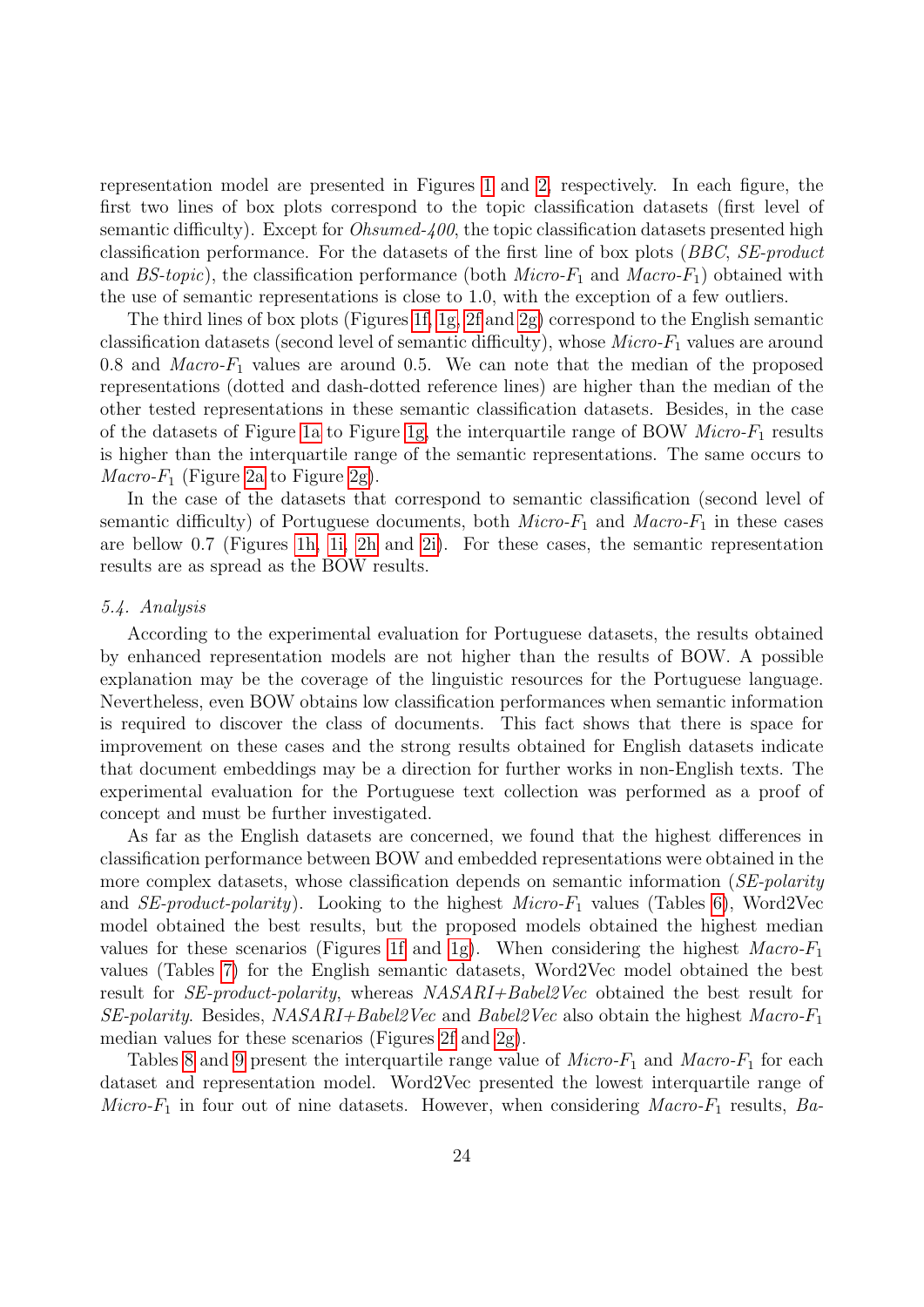<span id="page-25-0"></span>

Figure 1: Box plots of  $Micro-F_1$  of each dataset. The plot of the representations are presented in the following order: (1) NASARI+Babel2Vec; (2) Babel2Vec; (3) BOW; (4) LDA; (5) Word2Vec. The dotted reference line indicates the median value of NASARI+Babel2Vec representation. The dash-dotted reference line indicates the median value of Babel2Vec representation.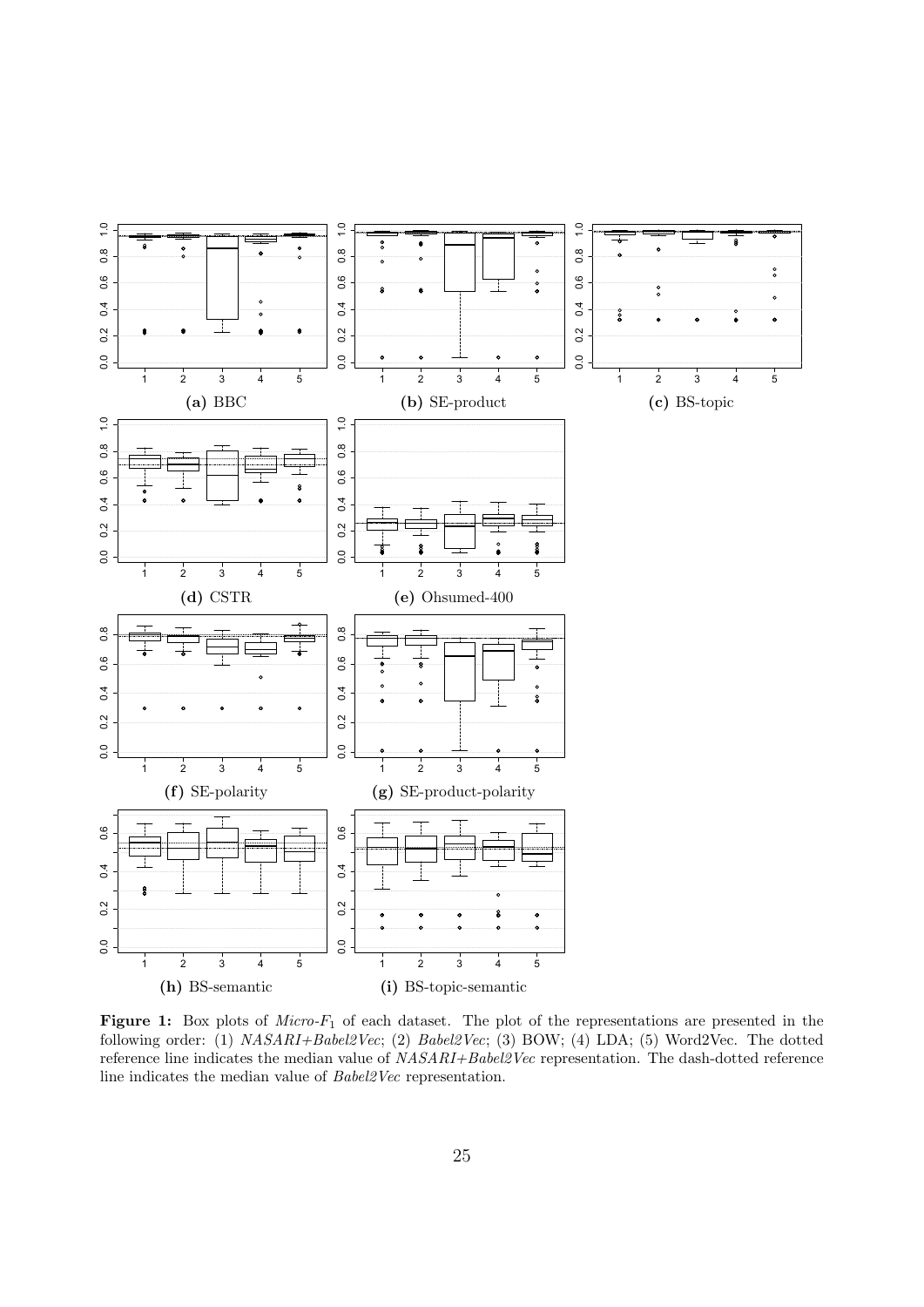<span id="page-26-0"></span>

Figure 2: Box plots of  $Maccr$ -F<sub>1</sub> of each dataset. The plot of the representations are presented in the following order: (1) NASARI+Babel2Vec; (2) Babel2Vec; (3) BOW; (4) LDA; (5) Word2Vec. The dotted reference line indicates the median value of NASARI+Babel2Vec representation. The dash-dotted reference line indicates the median value of Babel2Vec representation.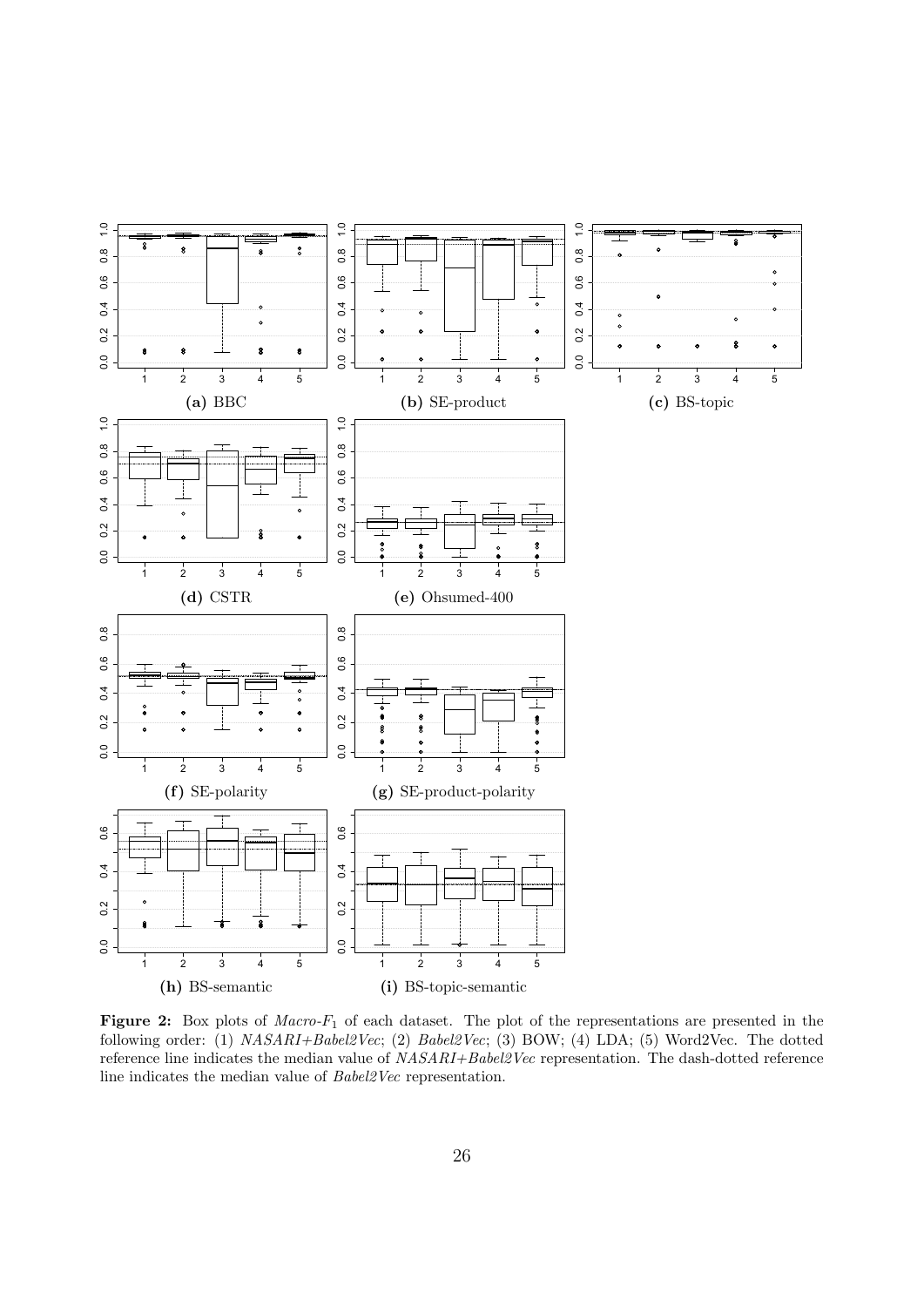bel<sub>2</sub>Vec presented the lowest interquartile range in four datasets, including the English semantic datasets *(SE-polarity and SE-product-polarity)*.

|                                   | $NASARI+Babel2Vec$ | Babel2Vec | <b>BOW</b> | LDA    | Word2Vec |
|-----------------------------------|--------------------|-----------|------------|--------|----------|
| CSTR                              | 0.0947             | 0.0946    | 0.3749     | 0.1238 | 0.0895   |
| $Ohsumed-400$                     | 0.0793             | 0.0689    | 0.2536     | 0.0853 | 0.0752   |
| <i>BBC</i>                        | 0.0163             | 0.0173    | 0.6184     | 0.0391 | 0.0151   |
| $SE$ -product                     | 0.0224             | 0.0187    | 0.4375     | 0.3368 | 0.0248   |
| $SE$ -polarity                    | 0.0530             | 0.0457    | 0.0996     | 0.0792 | 0.0444   |
| $SE$ -product-polarity            | 0.0690             | 0.0651    | 0.3934     | 0.2420 | 0.0627   |
| $BS\text{-}topic$                 | 0.0318             | 0.0222    | 0.0603     | 0.0142 | 0.0143   |
| BS-semantic                       | 0.1008             | 0.1390    | 0.1558     | 0.1155 | 0.1314   |
| $BS\text{-}topic\text{-}semantic$ | 0.1411             | 0.1331    | 0.1249     | 0.1044 | 0.1445   |

<span id="page-27-0"></span>**Table 8:** Interquartile range of  $Micro-F_1$ . The lowest value for each dataset is highlighted in bold.

<span id="page-27-1"></span>**Table 9:** Interquartile range of  $Maccr-F_1$ . The lowest value for each dataset is highlighted in bold.

|                                   | $NASARI+Babel2Vec$ | Babel2Vec | <b>BOW</b> | LDA    | Word2Vec |
|-----------------------------------|--------------------|-----------|------------|--------|----------|
| CSTR                              | 0.1887             | 0.1571    | 0.6545     | 0.2038 | 0.1340   |
| $Ohsumed-400$                     | 0.0734             | 0.0707    | 0.2574     | 0.0789 | 0.0785   |
| $_{BBC}$                          | 0.0166             | 0.0168    | 0.5030     | 0.0389 | 0.0147   |
| $SE$ -product                     | 0.1797             | 0.1753    | 0.6898     | 0.4387 | 0.1919   |
| $SE$ -polarity                    | 0.0366             | 0.0342    | 0.1755     | 0.0724 | 0.0492   |
| $SE$ -product-polarity            | 0.0529             | 0.0403    | 0.2664     | 0.1873 | 0.0615   |
| $BS\text{-}topic$                 | 0.0311             | 0.0238    | 0.0573     | 0.0228 | 0.0134   |
| BS-semantic                       | 0.1060             | 0.2098    | 0.1888     | 0.1614 | 0.1906   |
| $BS\text{-}topic\text{-}semantic$ | 0.1778             | 0.2016    | 0.1545     | 0.1659 | 0.1999   |

We submitted all the 936 experimental evaluation results to Friedman test and Nemenyi's post hoc test. The test rejected the null hypothesis (the hypothesis that there is no difference between the means) with significance level  $\alpha = 0.05$  and  $p-value < 2.2 \times 10^{-16}$ . Analyzing  $Micro-F_1$  results, Word2Vec is the first-ranked representation, but with no statistically significant difference to *Babel2Vec*; whereas in the analysis of *Macro-F*<sub>1</sub> results, which are not dominated by large classes, Babel2Vec is the first-ranked representation, but with no statistically significant difference to Word2Vec. For both  $Micro-F_1$  and  $Macro-F_1$ , NASARI+Babel2Vec is the third-ranked representation and the first three representations present statistically significant differences to the lowest ranked representations, BOW and LDA.

The better results of document embeddings over BOW and LDA indicates that these representations succeed in incorporating knowledge from the huge corpora that the embedded vectors were built from. Patterns discovered from these corpora contribute to the representation of the text collections, whereas BOW and LDA are built based only on the content of the documents themselves.

Other important points to consider are the structure and interpretability of the models. The semantic representations compared in this experimental evaluation have a fixed dimensionality. In our experiments, the semantic representations have 300 dimensions and BOW varies from 1312 to 13511 dimensions. The low dimensionality of the semantic representations can speed up the learning phase and the classification phase of the classification models. One disadvantage of the embedded representations is the interpretability of the features.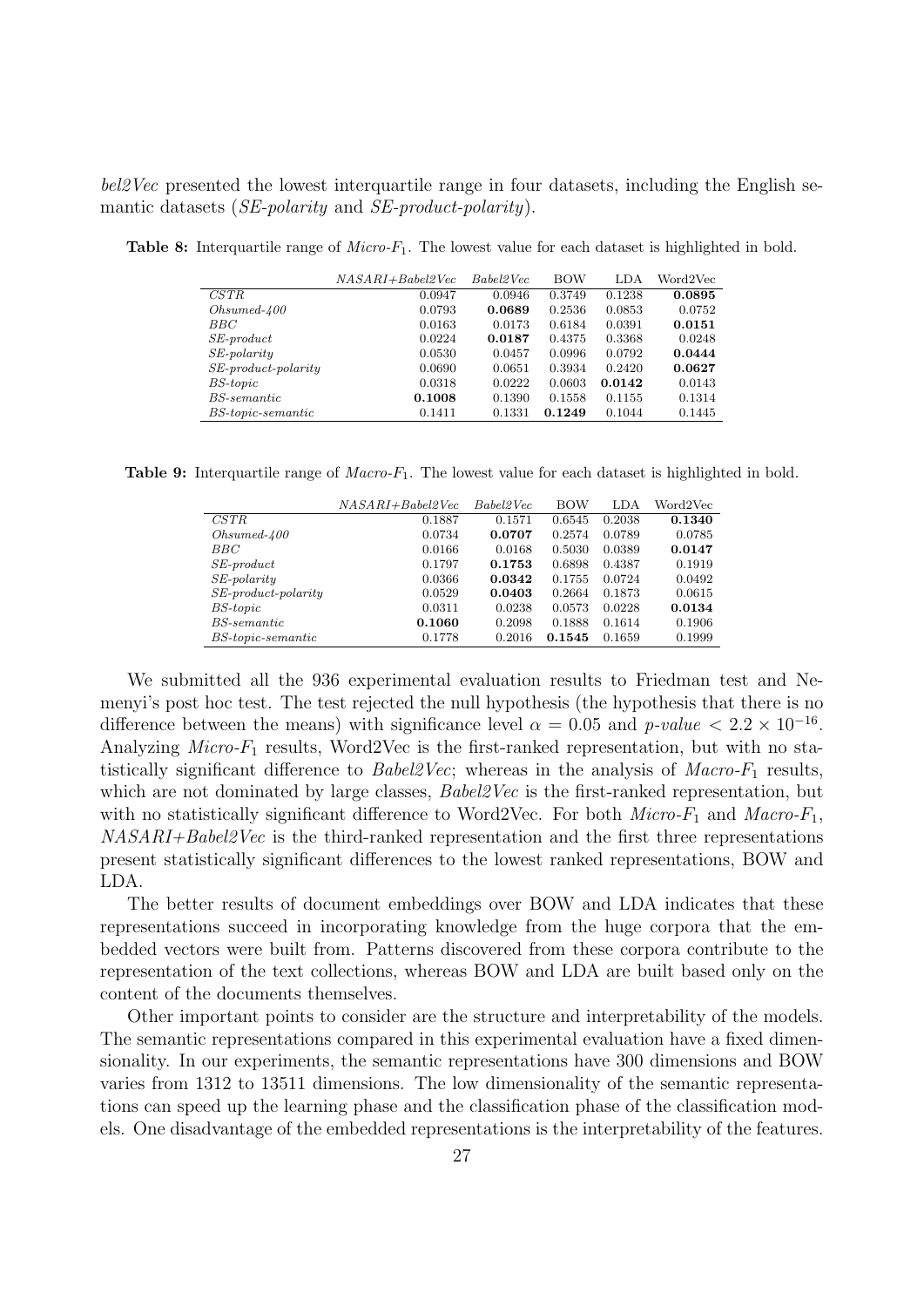While features of BOW are words and features of LDA are topics, we do not have an explicit interpretation for the embedded features. Regarding this aspect, NASARI+Babel2Vec has an advantage over the other two tested embedded representations, since in this approach the documents are represented in the same space of word senses (as presented in Section [4.2\)](#page-9-0).

To further analyze the document representation models, we compare them on the document similarity dataset of Lee [\[63\]](#page-34-7). Table [10](#page-29-0) presents correlation values between human judgments of similarity and the cosine similarities considering different representation models. As baselines we additionally included a representation based on pre-trained fastText vectors[17](#page-28-0) [\[64\]](#page-34-8) and other two knowledge-enhanced document representations such as ADW [\[65\]](#page-34-9) and ESA[18](#page-28-1) [\[67\]](#page-34-10). ADW computes the similarity between documents relying on random walks over the WordNet graph, while ESA exploits co-occurrences between Wikipedia concepts for computing similarity. The inter-rater correlation is the measure produced by Lee [\[63\]](#page-34-7) and corresponds to the Pearson correlation between a randomly selected human rating and the average of the remaining human judgments for each document pair.

LDA using a 300-topic configuration was shown not suitable to Lee's dataset due to the small size of the text collection. This fact can be verified by the low correlation values for LDA representation model in Table [10.](#page-29-0) The other models presented better correlation to human judgments. The highest correlation obtained by Lee [\[63\]](#page-34-7) was 0.6 (Pearson correlation), which was produced by the LSA model using an extended corpus. The best models assessed by Lee using the same 50-document corpus, which was used in our evaluation, achieved correlations close to 0.5. Our *Babel2Vec* representation achieved the highest correlations, in line with the human inter-rater correlation.

Figure [3](#page-29-1) shows the relationship between human values and the cosine similarity for the most correlated representation models evaluated in this work. We can note that BOW representation model fails to represent the similarities, especially for pairs with human scores between 2 and 4. This happens since concepts about the same subject may be expressed with different words in different documents. Therefore, the similarities tend to be low in this case.

The other representation models attain higher Spearman correlation values. In general, they favor high similarity values, and fail to assess the low similarity of the pairs with low human similarity ratings. The representation model that presents the best correlations to human ratings is our proposed Babel2Vec model, which is consistent with the text classification results. In this case, the identification of relevant instances from Babel-Net within the document proved crucial for developing a clean embedding representation. The NASARI+Babel2Vec model achieved a similar score according to Spearman correlation, clearly outperforming all remaining knowledge-based and corpus-based systems.

<span id="page-28-0"></span><sup>17</sup>We used the "crawl-300d-2M.vec" pre-trained fastText vectors, available at [https://fasttext.cc/](https://fasttext.cc/docs/en/english-vectors.html) [docs/en/english-vectors.html](https://fasttext.cc/docs/en/english-vectors.html)

<span id="page-28-1"></span><sup>18</sup>ESA results were taken from [\[66\]](#page-34-11).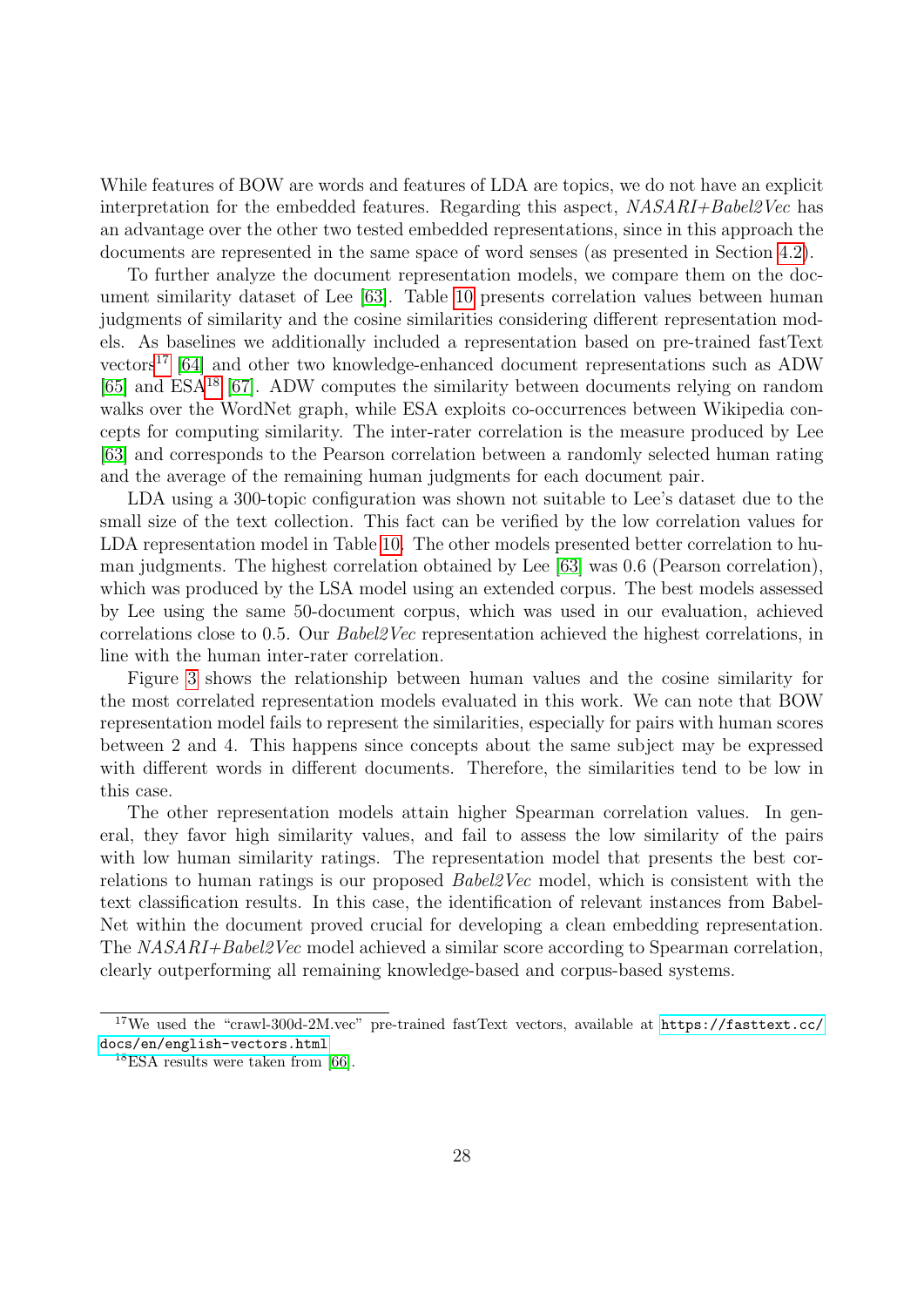|                              | Correlation |          |  |
|------------------------------|-------------|----------|--|
| Representation model         | Pearson     | Spearman |  |
| $NASARI+Babel2Vec$           | 0.53        | 0.54     |  |
| Babel2Vec                    | 0.66        | 0.55     |  |
| <b>BOW</b>                   | 0.56        | 0.29     |  |
| LDA                          | $-0.04$     | $-0.03$  |  |
| $ESA$ [67]                   | 0.64        | 0.44     |  |
| $ADW$ [65]                   | 0.36        | 0.28     |  |
| Word2Vec                     | 0.56        | 0.47     |  |
| fastText                     | 0.06        | 0.31     |  |
| Inter-rater correlation [63] | 0.61        |          |  |

<span id="page-29-0"></span>Table 10: Correlations between human judgments and cosine similarity on Lee's dataset applying each document representation model.

<span id="page-29-1"></span>

Figure 3: Relationships between human judgments and cosine similarity on Lee's dataset for each document representation model.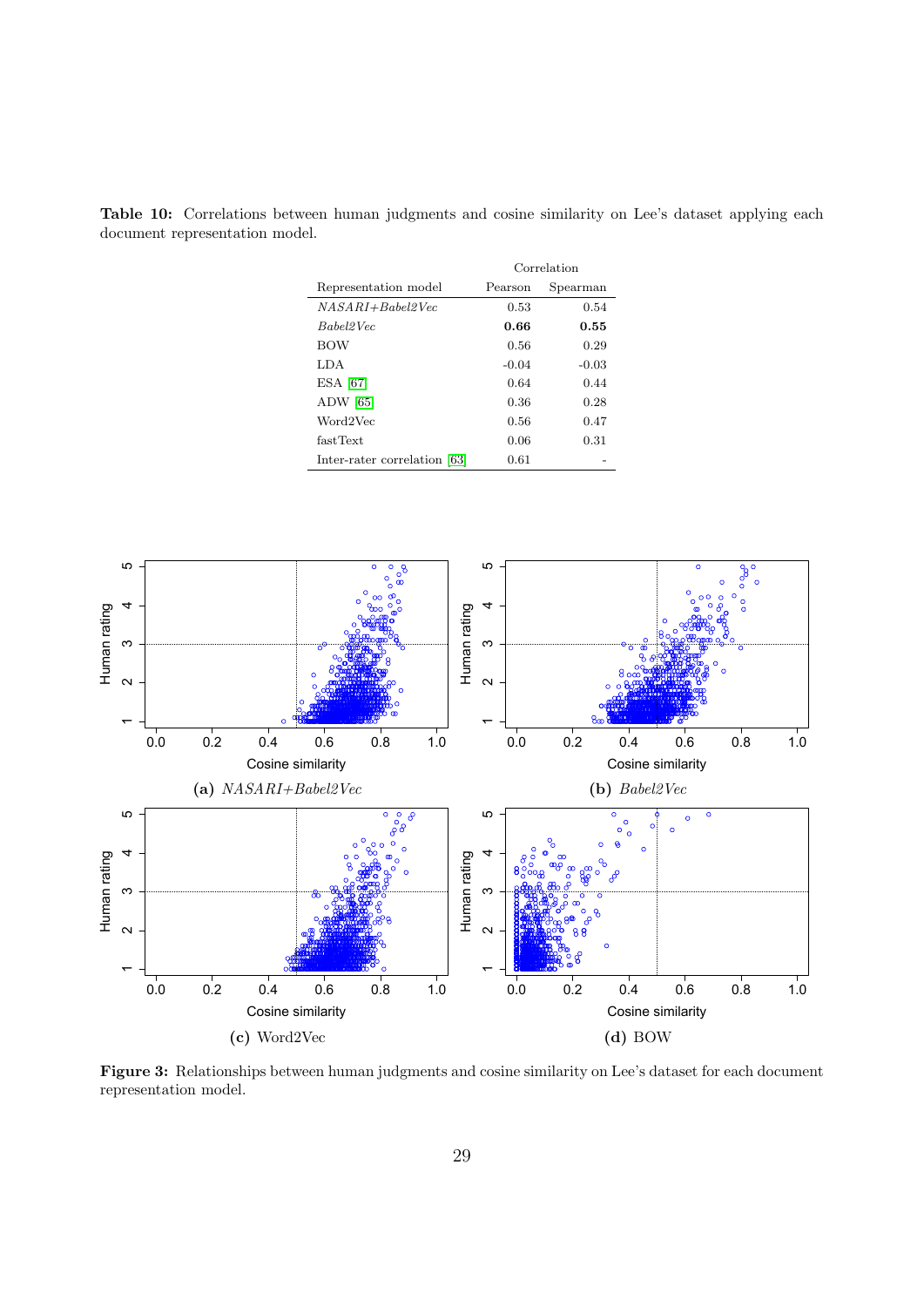# <span id="page-30-0"></span>6. Conclusion

In this paper, we proposed two approaches to the semantic representation of document collections, NASARI+Babel2Vec and Babel2Vec, based on word sense disambiguation and embeddings of words and word senses. The representations can be easily built from pretrained word and word sense embedding vectors. These document representations have the advantage of being projected in the same space of the embeddings and do not require a huge amount of documents to train the models. The proposed representations, as well as representations based on BOW, LDA and Word2Vec without disambiguation, were evaluated in the text classification task. We applied six different machine learning algorithms in nine datasets derived from five text collections, varying the semantic difficulty level of the classification objective and the language. A Portuguese text collection was included as a proof of concept of the multilinguality potential of our approaches.

The analysis of the document vectors indicated that both representations present vectors close to related words and/or word senses. The advantage of NASARI+Babel2Vec over Babel<sub>2</sub>Vec is that their neighboring word senses prove more meaningful and interpretable. The enhanced interpretability is an important property of  $NASARI+Babel2Vec$  representation. Although it is an embedded representation, thanks to the disambiguation step and the use of NASARI word sense vectors, it is possible to obtain interpretable information about the document using the near word senses as a proxy.

The results of the experimental evaluation in text classification indicate that the proposed approaches present strong classification performances, especially in more complex scenarios of English text collections. Although the comparison model Word2Vec presented highest performances in certain settings, Babel2Vec was the second-ranked representation model for  $Micro-F<sub>1</sub>$  and first-ranked model for  $Macro-F<sub>1</sub>$ . Besides, both proposed approaches presented the highest  $Macro-F<sub>1</sub>$  median values, with the added benefits of their interpretability and potential multilinguality. Additionaly, a document similarity analysis on dataset of Lee [\[63\]](#page-34-7) shown that *Babel2Vec* achieved the highest correlations, outperforming different document representation models and in line with the human inter-rater correlation.

As future work, we intend to further analyze the multilingual aspect of our proposed representations, as well as the impact of word and word sense embeddings in text mining tasks. A first step would be the exploration of multi-view learning. Previous work indicates that semantically enhanced representations can improve solutions based on bag-of-words when applying ensemble multi-view strategies [\[20\]](#page-32-4). Thus, we see the combination of bagof-words and embedded representations as a promising approach, especially for non-English text collections. In this context, an interesting machine learning paradigm to be explored is the Learning Using Privileged Information (LUPI) [\[68\]](#page-34-12). The privileged information can be seen as a second view of the data. It provides additional information about the instances, which is potentially useful to complement and refine the knowledge extracted from the original datasets. The privileged information is not explicitly available in the data, requiring additional processing to obtain it. Since the LUPI paradigm assumes that the privileged information may be available for only a fraction of the instances, the use of document embeddings as privileged information may allow the application of the NASARI2DocVec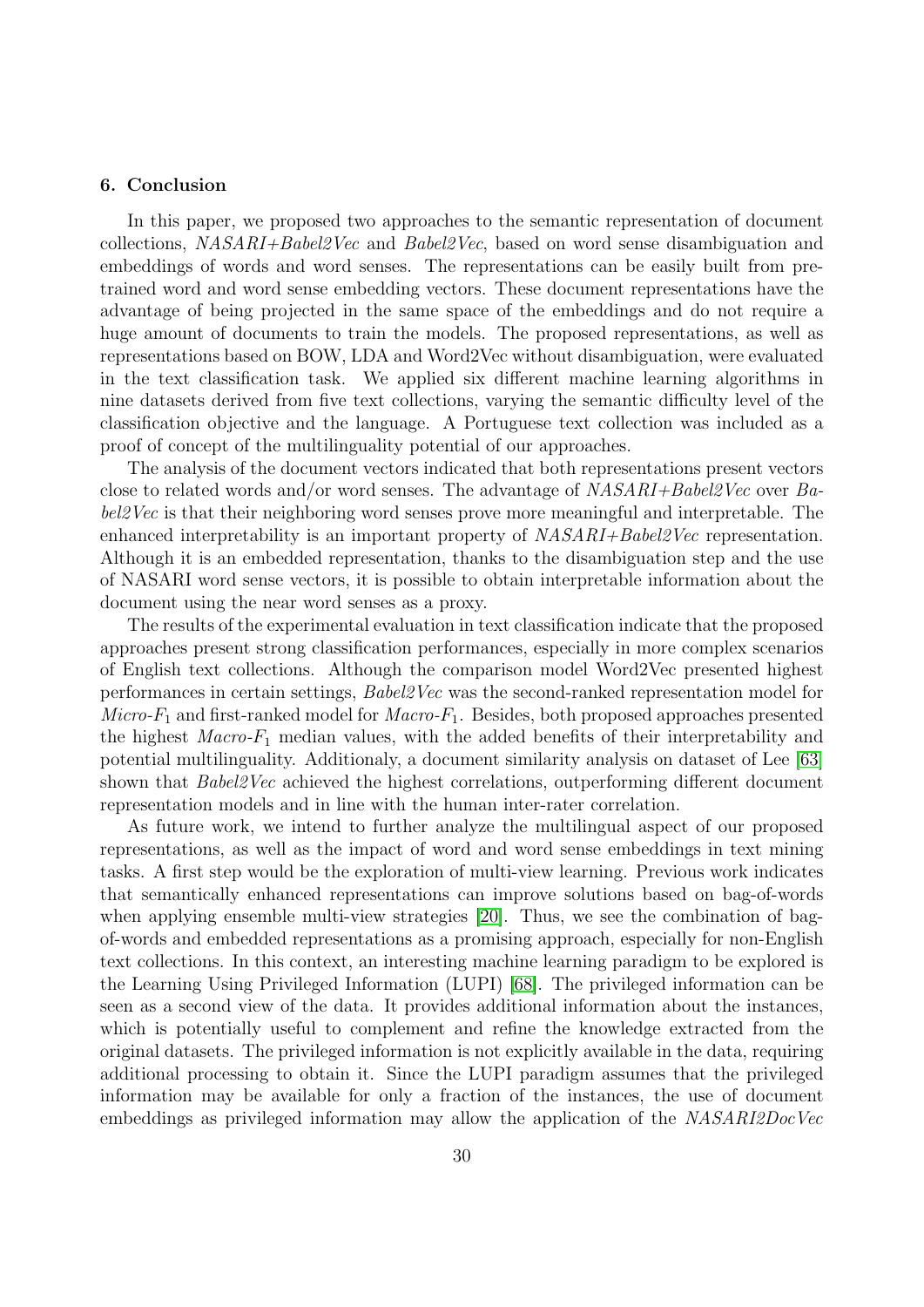approach, which presented interesting properties (as presented in Section [4.2\)](#page-9-0) but lacked coverage in certain cases.

# Acknowledgment

This work was supported by grants #2013/14757-6, #2016/07620-2, and #2016/17078- 0, S˜ao Paulo Research Foundation (FAPESP). This study was financed in part by the Coordenação de Aperfeiçoamento de Pessoal de Nível Superior - Brasil (CAPES) - Finance Code 001. Jose Camacho-Collados was supported by a Google PhD Fellowship in Natural Language Processing while initially working on this project, and is currently supported by the ERC Starting Grant 637277.

# References

- <span id="page-31-0"></span>[1] R. Feldman, J. Sanger, The Text Mining Handbook: Advanced Approaches in Analyzing Unstructured Data, Cambridge University Press, 2006.
- <span id="page-31-1"></span>[2] C. C. Aggarwal, C. Zhai (Eds.), Mining Text Data, Springer, 2012. [doi:10.1007/978-1-4614-3223-4](http://dx.doi.org/10.1007/978-1-4614-3223-4).
- <span id="page-31-2"></span>[3] C. C. Aggarwal, Machine learning for text, Springer, 2018.
- <span id="page-31-3"></span>[4] B. S. Kumar, V. Ravi, A survey of the applications of text mining in financial domain, Knowledge-Based Systems 114 (2016) 128 – 147. [doi:10.1016/j.knosys.2016.10.003](http://dx.doi.org/10.1016/j.knosys.2016.10.003).
- <span id="page-31-4"></span>[5] B. Liu, Sentiment Analysis and Opinion Mining, Morgan & Claypool Publishers, 2012. [doi:10.2200/](http://dx.doi.org/10.2200/S00416ED1V01Y201204HLT016) [S00416ED1V01Y201204HLT016](http://dx.doi.org/10.2200/S00416ED1V01Y201204HLT016).
- <span id="page-31-5"></span>[6] F. Sebastiani, Machine learning in automated text categorization, ACM Computing Surveys 34 (1) (2002) 1–47. [doi:10.1145/505282.505283](http://dx.doi.org/10.1145/505282.505283).
- <span id="page-31-6"></span>[7] S. Weiss, N. Indurkhya, T. Zhang, [Fundamentals of Predictive Text Mining,](https://books.google.com.br/books?id=FUiGCgAAQBAJ) Texts in Computer Science, Springer London, 2015.

URL <https://books.google.com.br/books?id=FUiGCgAAQBAJ>

- <span id="page-31-7"></span>[8] M.-L. Zhang, Z.-H. Zhou, A review on multi-label learning algorithms, IEEE Transactions on Knowledge and Data Engineering 26 (8) (2014) 1819–1837.
- <span id="page-31-8"></span>[9] G. Giannakopoulos, P. Mavridi, G. Paliouras, G. Papadakis, K. Tserpes, [Representation models for](http://doi.acm.org/10.1145/2254129.2254148) [text classification: A comparative analysis over three web document types,](http://doi.acm.org/10.1145/2254129.2254148) in: Proceedings of the 2Nd International Conference on Web Intelligence, Mining and Semantics, WIMS '12, ACM, New York, NY, USA, 2012, pp. 13:1–13:12. [doi:10.1145/2254129.2254148](http://dx.doi.org/10.1145/2254129.2254148). URL <http://doi.acm.org/10.1145/2254129.2254148>
- <span id="page-31-9"></span>[10] P. Jin, Y. Zhang, X. Chen, Y. Xia, [Bag-of-embeddings for text classification,](http://dl.acm.org/citation.cfm?id=3060832.3061016) in: Proceedings of the Twenty-Fifth International Joint Conference on Artificial Intelligence, IJCAI'16, AAAI Press, 2016, pp. 2824–2830.

URL <http://dl.acm.org/citation.cfm?id=3060832.3061016>

- <span id="page-31-10"></span>[11] R. A. Sinoara, J. Antunes, S. O. Rezende, Text mining and semantics: a systematic mapping study, Journal of the Brazilian Computer Society 23 (9) (2017) 1–20. [doi:10.1186/s13173-017-0058-7](http://dx.doi.org/10.1186/s13173-017-0058-7).
- <span id="page-31-11"></span>[12] Y. Lu, Q. Mei, C. Zhai, Investigating task performance of probabilistic topic models: An empirical study of PLSA and LDA, Information Retrieval 14 (2) (2011) 178–203. [doi:10.1007/s10791-010-9141-9](http://dx.doi.org/10.1007/s10791-010-9141-9).
- <span id="page-31-12"></span>[13] Z. Liu, M. Li, Y. Liu, M. Ponraj, Performance evaluation of latent dirichlet allocation in text mining, in: FSKD 2011 - Proceedings of the Eighth International Conference on Fuzzy Systems and Knowledge Discovery, Vol. 4, IEEE, 2011, pp. 2695–2698. [doi:10.1109/FSKD.2011.6020066](http://dx.doi.org/10.1109/FSKD.2011.6020066).
- <span id="page-31-13"></span>[14] D. M. Blei, A. Y. Ng, M. I. Jordan, Latent dirichlet allocation, Journal of Machine Learning Research 3 (Jan) (2003) 993–1022.
- <span id="page-31-14"></span>[15] T. Wei, Y. Lu, H. Chang, Q. Zhou, X. Bao, A semantic approach for text clustering using wordnet and lexical chains, Expert Systems with Applications 42 (4) (2015) 2264–2275.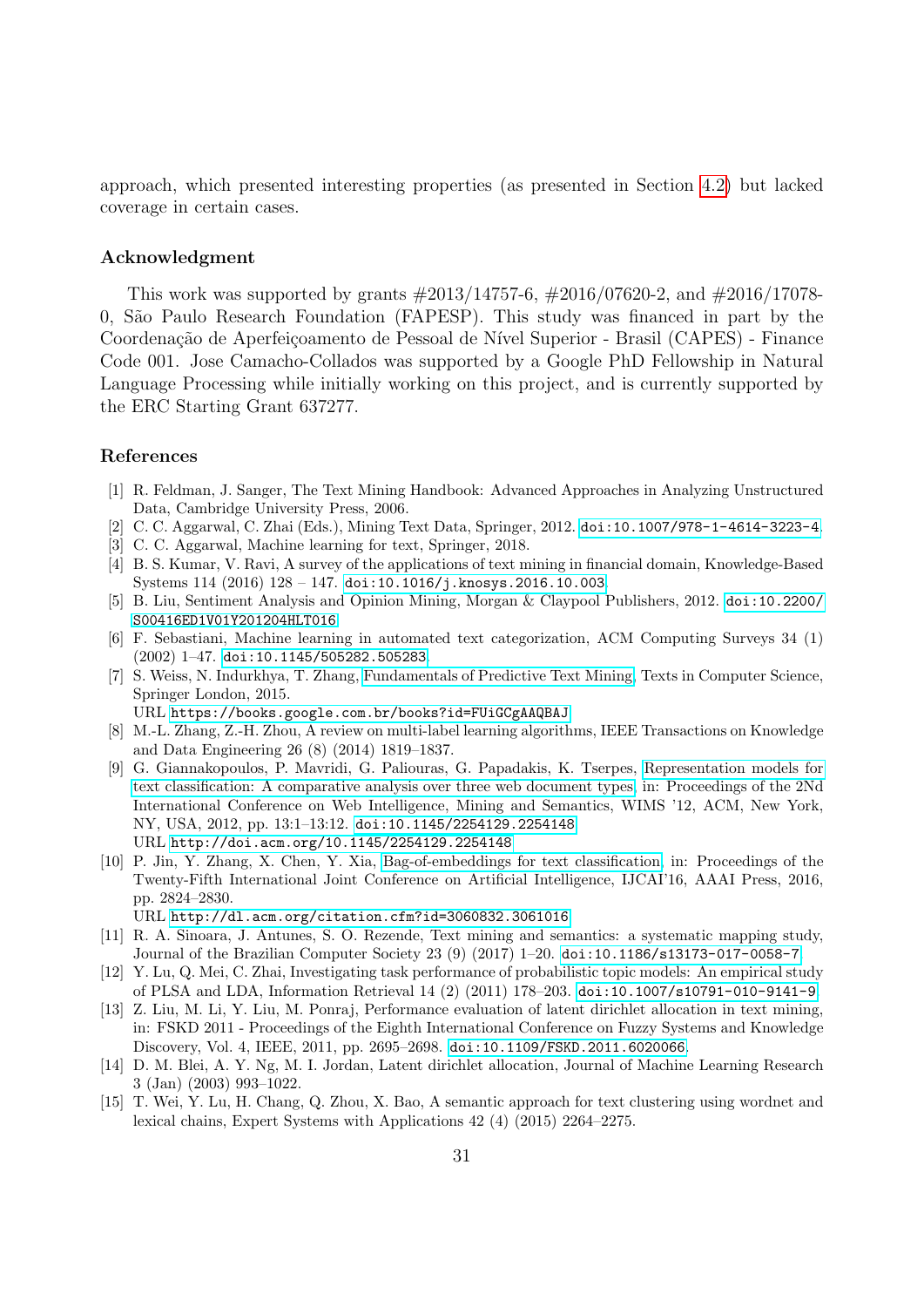- <span id="page-32-0"></span>[16] L. Bing, S. Jiang, W. Lam, Y. Zhang, S. Jameel, Adaptive concept resolution for document representation and its applications in text mining, Knowledge-Based Systems 74 (2015) 1–13. [doi:](http://dx.doi.org/10.1016/j.knosys.2014.10.003) [10.1016/j.knosys.2014.10.003](http://dx.doi.org/10.1016/j.knosys.2014.10.003).
- <span id="page-32-1"></span>[17] G. Spanakis, G. Siolas, A. Stafylopatis, Exploiting wikipedia knowledge for conceptual hierarchical clustering of documents, Computer Journal 55 (3) (2012) 299–312. [doi:10.1093/comjnl/bxr024](http://dx.doi.org/10.1093/comjnl/bxr024).
- <span id="page-32-2"></span>[18] X. Hu, X. Zhang, C. Lu, E. K. Park, X. Zhou, Exploiting wikipedia as external knowledge for document clustering, in: KDD'09 - Proceedings of the 15th ACM SIGKDD International Conference on Knowledge Discovery and Data Mining, ACM, 2009, pp. 389–396. [doi:10.1145/1557019.1557066](http://dx.doi.org/10.1145/1557019.1557066).
- <span id="page-32-3"></span>[19] I. Anagnostopoulos, V. Kolias, P. Mylonas, Socio-semantic query expansion using twitter hashtags, in: Semantic and Social Media Adaptation and Personalization (SMAP), 2012 Seventh International Workshop on, IEEE, 2012, pp. 29–34.
- <span id="page-32-4"></span>[20] R. A. Sinoara, R. G. Rossi, S. O. Rezende, Semantic role-based representations in text classification, in: ICPR 2016 - Proceedings of the 23rd International Conference on Pattern Recognition, 2016, pp. 2314–2319. [doi:10.1109/ICPR.2016.7899981](http://dx.doi.org/10.1109/ICPR.2016.7899981).
- <span id="page-32-5"></span>[21] J. L. Ochoa, R. Valencia-García, A. Perez-Soltero, M. Barceló-Valenzuela, A semantic role labellingbased framework for learning ontologies from spanish documents, Expert Systems with Applications 40 (6) (2013) 2058–2068.
- <span id="page-32-6"></span>[22] S. Doan, A. Kawazoe, M. Conway, N. Collier, Towards role-based filtering of disease outbreak reports, Journal of Biomedical Informatics  $42$  (5) (2009) 773 – 780. [doi:https://doi.org/10.1016/j.jbi.](http://dx.doi.org/https://doi.org/10.1016/j.jbi.2008.12.009) [2008.12.009](http://dx.doi.org/https://doi.org/10.1016/j.jbi.2008.12.009).
- <span id="page-32-7"></span>[23] R. Bekkerman, H. Raghavan, J. Allan, K. Eguchi, Interactive clustering of text collections according to a user-specified criterion, in: IJCAI'07: Proceedings of the 20th International Joint Conference on Artifical Intelligence, 2007, pp. 684–689.
- <span id="page-32-8"></span>[24] R. Navigli, Word sense disambiguation: A survey, ACM computing surveys (CSUR) 41 (2) (2009) 10.
- <span id="page-32-9"></span>[25] M. T. Pilehvar, J. Camacho-Collados, R. Navigli, N. Collier, Towards a Seamless Integration of Word Senses into Downstream NLP Applications, in: ACL 2017 - Proceedings of the 55th Annual Meeting of the Association for Computational Linguistics, 2017, pp. 1857–1869.
- <span id="page-32-10"></span>[26] S. P. Crain, K. Zhou, S.-H. Yang, H. Zha, Dimensioanality reduction and topic modeling: from latent semantic indexing to latent dirichlet allocation and beyond, in: C. C. Aggarwal, C. Zhai (Eds.), Mining Text Data, Springer, 2012, Ch. 5, pp. 130–161.
- <span id="page-32-11"></span>[27] K. Torkkola, Discriminative features for text document classification, Formal Pattern Analysis & Applications 6 (4) (2004) 301–308.
- <span id="page-32-12"></span>[28] M. Zrigui, R. Ayadi, M. Mars, M. Maraoui, Arabic text classification framework based on latent dirichlet allocation, Journal of Computing and Information Technology 20 (2) (2012) 125–140. [doi:](http://dx.doi.org/10.2498/cit.1001770) [10.2498/cit.1001770](http://dx.doi.org/10.2498/cit.1001770).
- <span id="page-32-13"></span>[29] Z. Harris, Distributional structure, Word 10 (1954) 146–162.
- <span id="page-32-14"></span>[30] P. D. Turney, P. Pantel, From frequency to meaning: Vector space models of semantics, Journal of Artificial Intelligence Research 37 (2010) 141–188.
- <span id="page-32-15"></span>[31] T. Hofmann, Unsupervised learning by probabilistic latent semantic analysis, Machine Learning 42 (1) (2001) 177–196.
- <span id="page-32-16"></span>[32] T. Landauer, S. Dooley, Latent semantic analysis: theory, method and application, in: Proceedings of CSCL, 2002, pp. 742–743.
- <span id="page-32-17"></span>[33] M. Sahlgren, An introduction to random indexing, in: Methods and Applications of Semantic Indexing Workshop at the 7th International Conference on Terminology and Knowledge Engineering, 2005.
- <span id="page-32-18"></span>[34] T. Mikolov, K. Chen, G. Corrado, J. Dean, Efficient estimation of word representations in vector space, http://arxiv.org/abs/1301.3781, accessed 07 April 2018 (2013).
- <span id="page-32-19"></span>[35] J. Pennington, R. Socher, C. D. Manning, GloVe: Global vectors for word representation, in: Proceedings of EMNLP, 2014, pp. 1532–1543.
- <span id="page-32-20"></span>[36] M. Baroni, G. Dinu, G. Kruszewski, Don't count, predict! a systematic comparison of context-counting vs. context-predicting semantic vectors, in: ACL 2014 - Proceedings of the 52nd Annual Meeting of the Association for Computational Linguistics, 2014, pp. 238–247. [doi:10.3115/v1/P14-1023](http://dx.doi.org/10.3115/v1/P14-1023).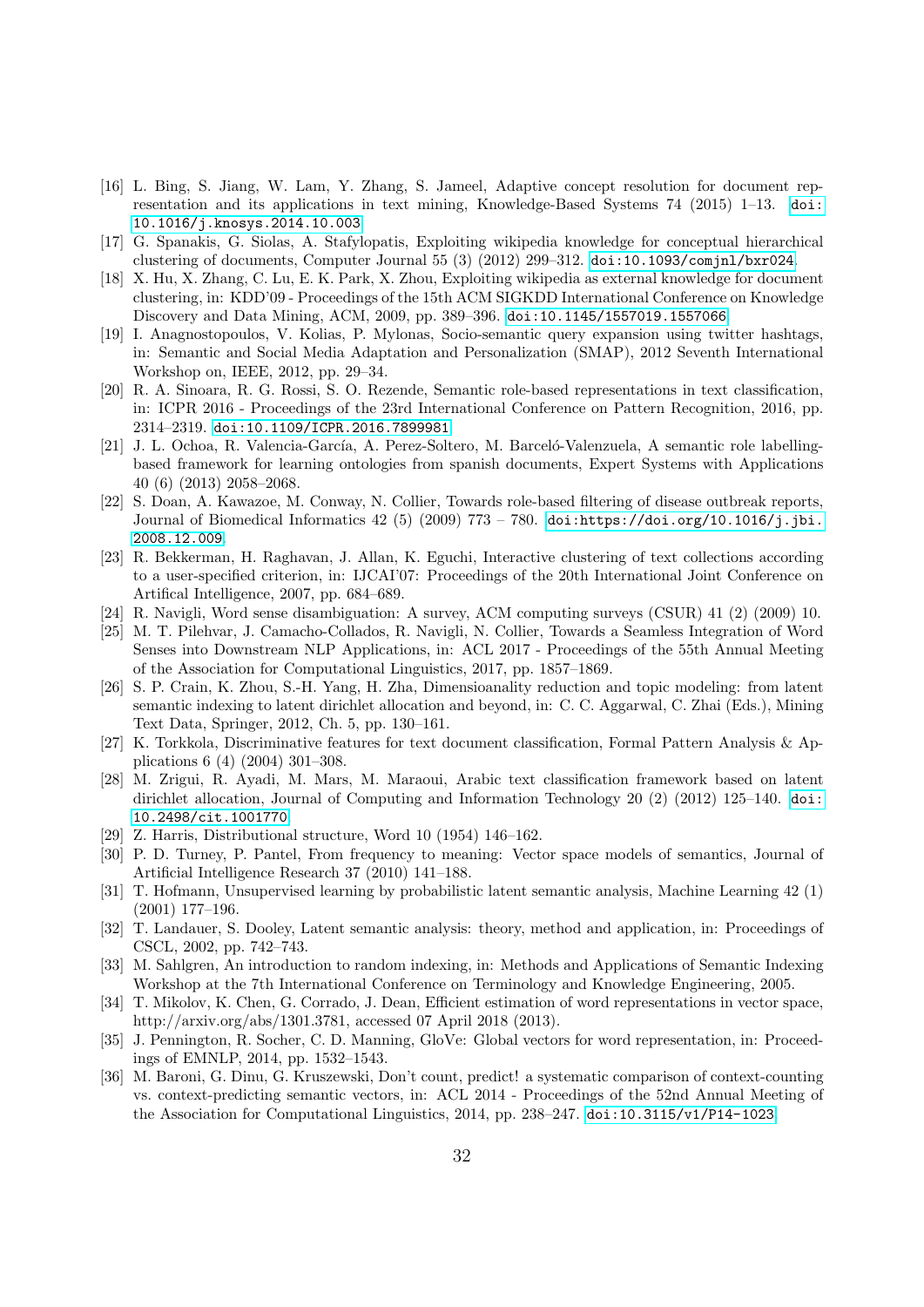- <span id="page-33-0"></span>[37] O. Levy, Y. Goldberg, Dependency-based word embeddings, in: ACL 2014 - Proceedings of the 52nd Annual Meeting of the Association for Computational Linguistics, 2014, pp. 302–308. [doi:10.3115/](http://dx.doi.org/10.3115/v1/P14-2050) [v1/P14-2050](http://dx.doi.org/10.3115/v1/P14-2050).
- <span id="page-33-1"></span>[38] L. Flekova, I. Gurevych, Supersense embeddings: a unified model for supersense interpretation, prediction, and utilization, in: ACL 2016 - Proceedings of the 54th Annual Meeting of the Association for Computational Linguistics, 2016, pp. 2029–2041. [doi:10.18653/v1/P16-1191](http://dx.doi.org/10.18653/v1/P16-1191).
- <span id="page-33-2"></span>[39] I. Iacobacci, M. T. Pilehvar, R. Navigli, SensEmbed: learning sense embeddings for word and relational similarity, in: ACL 2015 - Proceedings of the 53rd Annual Meeting of the Association for Computational Linguistics, 2015, pp. 95–105.
- <span id="page-33-3"></span>[40] J. Camacho-Collados, M. T. Pilehvar, R. Navigli, NASARI: Integrating explicit knowledge and corpus statistics for a multilingual representation of concepts and entities, Artificial Intelligence 240 (2016) 36–64. [doi:10.1016/j.artint.2016.07.005](http://dx.doi.org/10.1016/j.artint.2016.07.005).
- <span id="page-33-4"></span>[41] Q. Le, T. Mikolov, Distributed representations of sentences and documents, in: ICML'14 - Proceedings of the 31st International Conference on Machine Learning, 2014, pp. 1188–1196.
- <span id="page-33-5"></span>[42] A. Joulin, E. Grave, P. Bojanowski, T. Mikolov, Bag of tricks for efficient text classification, in: Proceedings of the 15th Conference of the European Chapter of the Association for Computational Linguistics: Volume 2, Short Papers, Association for Computational Linguistics, 2017, pp. 427–431.
- <span id="page-33-6"></span>[43] P. Bojanowski, E. Grave, A. Joulin, T. Mikolov, Enriching word vectors with subword information, Transactions of the Association for Computational Linguistics 5 (2017) 135–146.
- <span id="page-33-7"></span>[44] R. Navigli, S. P. Ponzetto, BabelNet: the automatic construction, evaluation and application of a widecoverage multilingual semantic network, Artificial Intelligence 193 (2012) 217–250. [doi:10.1016/j.](http://dx.doi.org/10.1016/j.artint.2012.07.001) [artint.2012.07.001](http://dx.doi.org/10.1016/j.artint.2012.07.001).
- <span id="page-33-8"></span>[45] G. A. Miller, Wordnet: a lexical database for english, Communications of the ACM 38 (11) (1995) 39–41. [doi:10.1145/219717.219748](http://dx.doi.org/10.1145/219717.219748).
- <span id="page-33-9"></span>[46] D. Vrandečić, M. Krötzsch, Wikidata: a free collaborative knowledgebase, Communications of the ACM 57 (10) (2014) 78–85. [doi:10.1145/2629489](http://dx.doi.org/10.1145/2629489).
- <span id="page-33-10"></span>[47] A. Moro, A. Raganato, R. Navigli, Entity linking meets word sense disambiguation: a unified approach, Transactions of the Association for Computational Linguistics (TACL) 2 (2014) 231–244.
- <span id="page-33-11"></span>[48] M. Pontiki, D. Galanis, H. Papageorgiou, S. Manandhar, I. Androutsopoulos, Semeval-2015 task 12: Aspect based sentiment analysis, in: SemEval 2015 - Proceedings of the 9th International Workshop on Semantic Evaluation, 2015, pp. 486–495.
- <span id="page-33-12"></span>[49] R. G. Rossi, R. M. Marcacini, S. O. Rezende, Benchmarking text collections for classification and clustering tasks, Tech. Rep. 395, Instituto de Cincias Matemticas e Computao, Universidade de So Paulo, relatrio Tcnico 395, Instituto de Ciências Matemáticas e de Computação, Universidade de São Paulo (2013).
- <span id="page-33-13"></span>[50] A. Moschitti, R. Basili, Complex linguistic features for text classification: A comprehensive study, in: Advances in Information Retrieval, Springer Berlin Heidelberg, 2004, pp. 181–196. [doi:10.1007/](http://dx.doi.org/10.1007/978-3-540-24752-4_14) [978-3-540-24752-4\\_14](http://dx.doi.org/10.1007/978-3-540-24752-4_14).
- <span id="page-33-14"></span>[51] W. Hersh, C. Buckley, T. Leone, D. Hickam, Ohsumed: an interactive retrieval evaluation and new large test collection for research, in: SIGIR94, Springer, 1994, pp. 192–201.
- <span id="page-33-15"></span>[52] D. Greene, P. Cunningham, Practical solutions to the problem of diagonal dominance in kernel document clustering, in: ICML'06 - Proceedings of the 23rd International Conference on Machine learning, ACM Press, 2006, pp. 377–384. [doi:10.1145/1143844.1143892](http://dx.doi.org/10.1145/1143844.1143892).
- <span id="page-33-16"></span>[53] R. A. Sinoara, S. O. Rezende, BEST sports text collection, http://sites.labic.icmc.usp.br/rsinoara/bestsports, accessed 07 April 2018 [dataset] (2018). [doi:10.13140/RG.2.2.30739.99367](http://dx.doi.org/10.13140/RG.2.2.30739.99367).
- <span id="page-33-17"></span>[54] R. A. Sinoara, S. O. Rezende, BEST sports: a portuguese collection of documents for semanticsconcerned text mining research, Tech. Rep. 424, Instituto de Ciências Matemáticas e de Computação, Universidade de São Paulo (2018).
- <span id="page-33-18"></span>[55] R. A. Sinoara, R. B. Scheicher, S. O. Rezende, Evaluation of latent dirichlet allocation for document organization in different levels of semantic complexity, in: IEEE CIDM'17 - Proceedings of the 2017